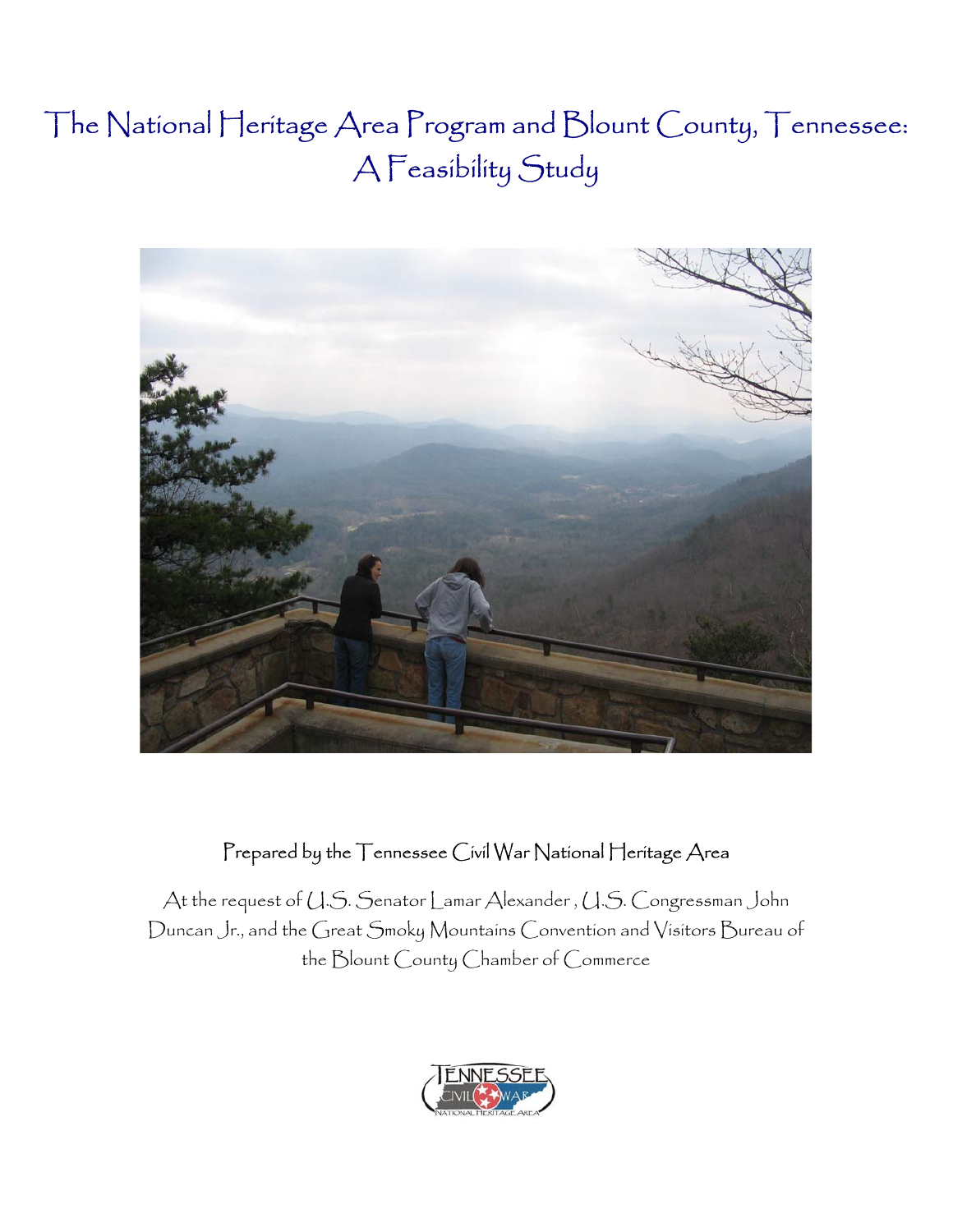# **TABLE OF CONTENTS**

| <b>GREAT SMOKY MOUNTAINS NATIONAL PARK AND SURROUNDING AREAS 6</b> |  |
|--------------------------------------------------------------------|--|
|                                                                    |  |
|                                                                    |  |
|                                                                    |  |
|                                                                    |  |
| ADDITIONAL IMPORTANT HISTORICAL AND NATURAL RESOURCES 16           |  |
|                                                                    |  |
|                                                                    |  |
|                                                                    |  |
|                                                                    |  |
|                                                                    |  |
|                                                                    |  |
|                                                                    |  |
|                                                                    |  |
|                                                                    |  |
| N ATIONAL HISTORY AND EFFORTS FOR CONSERVATION  42                 |  |
|                                                                    |  |
|                                                                    |  |
|                                                                    |  |
|                                                                    |  |
|                                                                    |  |
|                                                                    |  |
|                                                                    |  |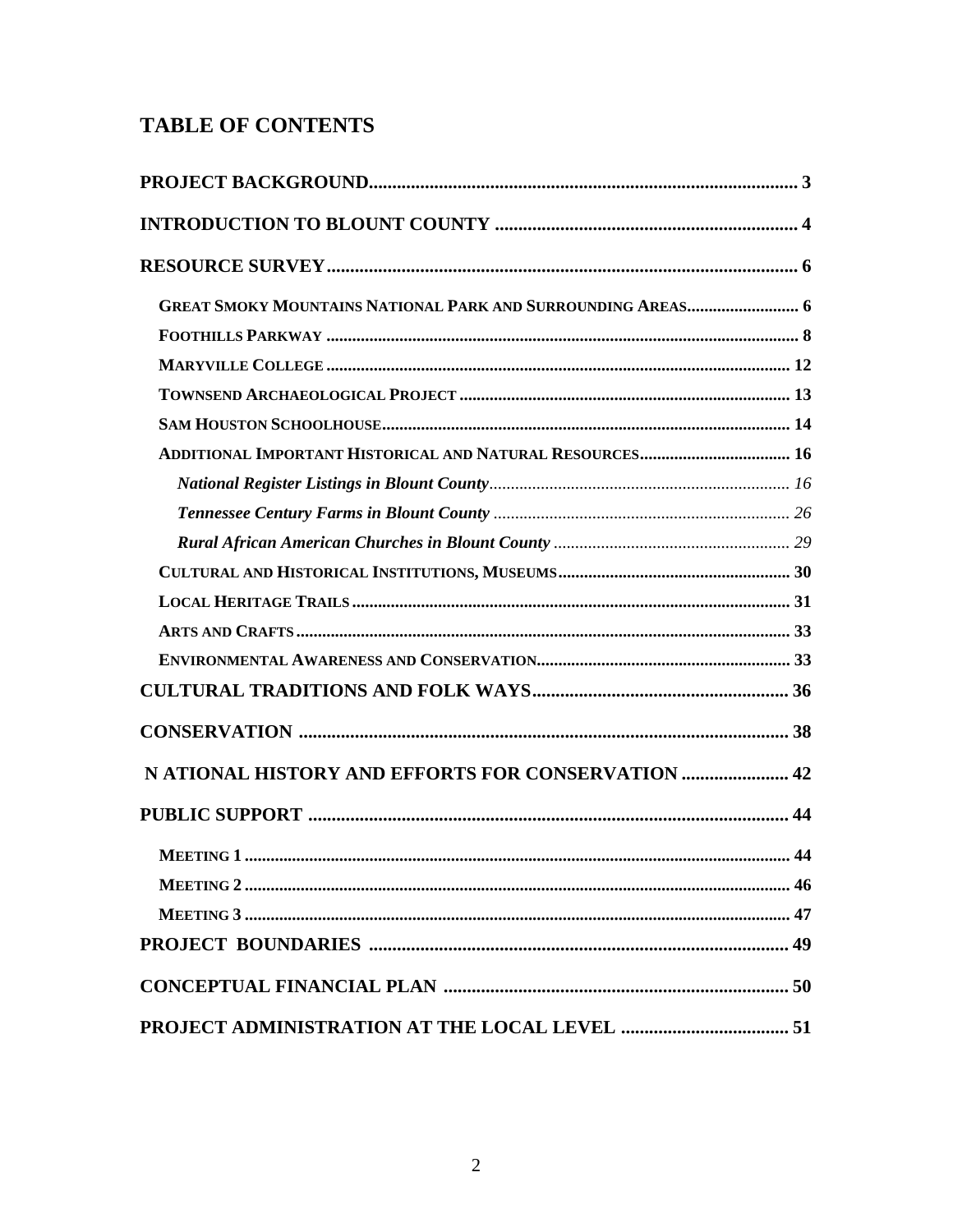# **Project Background**

In 2004-2005 residents of Maryville, the county seat of Blount County, participated in a wide ranging community forum for the city's and county's future Urban Growth Strategy as part of a local response to the more regional planning process known as "Nine-County, One Vision." The consulting firm of Hunter Interests carried out the community forums and prepared the final draft plan. Its first recommended action called for the city and county to "expand the green infrastructure system to preserve existing opening space, and add elements that will benefit water quality, soil conservation, and the overall quality of life." The consultants also emphasized at several places the option of the community creating a federally-designated National Heritage Area.

The Urban Growth Strategy calling for partnerships to enhance the community through quality growth was seconded by the May 2005 release of a Sustainable Tourism Strategic Plan, prepared by the Great Smoky Mountains Convention and Visitors Bureau and the Blount County Chamber of Commerce. This strategic plan set the goal of creating "high-quality, geo-tourism experiences tied to our heritage and culture." It also called for the development of "a consistent & authentic/accurate destination story" and to "work to ensure a quality trip experience on the way to the destination."

Shortly thereafter, local officials began to talk with the Tennessee Civil War National Heritage Area (Tennessee Civil War NHA) on how it could help the community. The Tennessee Civil War NHA covers the entire state of Tennessee and is a recognized national leader in best practices for heritage area development. It is also the headquarters for the Heritage Development Institute, a program of the Alliance of National Heritage Areas. The Tennessee Civil War NHA is administered through the MTSU Center for Historic Preservation (Center), one of the state's 16 Centers of Excellence, a program established by Governor Lamar Alexander and the Tennessee General Assembly in 1984. On June 30, 2005, Dr. Van West, Center Director, and Laura Holder, Manager of the Tennessee Civil War NHA, met with community representatives from Blount County at the request of Darrell Akins and Herb Handly, as well as Bill Sullivan from Senator Alexander's D.C. office, to provide an overview for creating a National Heritage Area. As a result of this meeting, community representatives requested a proposal from the Tennessee Civil War NHA for the creation of a feasibility study to evaluate Blount County's potential for heritage area designation.

The feasibility study is a joint venture between the Smoky Mountain Convention and Visitors Bureau, Blount County partners and the Tennessee Civil War NHA to document and evaluate Blount County's nationally significant historic, natural and cultural resources within the context of public, financial and managerial support at the local and state levels for a National Heritage Area or similar federal program option.

Blount County, with its wealth of rural landscapes, historic resources, and proximity to the Great Smoky Mountains National Park, has been one of the fastest growing counties in Tennessee during the last ten years. The goal of the feasibility study is to provide options for Blount County that will enable the region to sustain economic development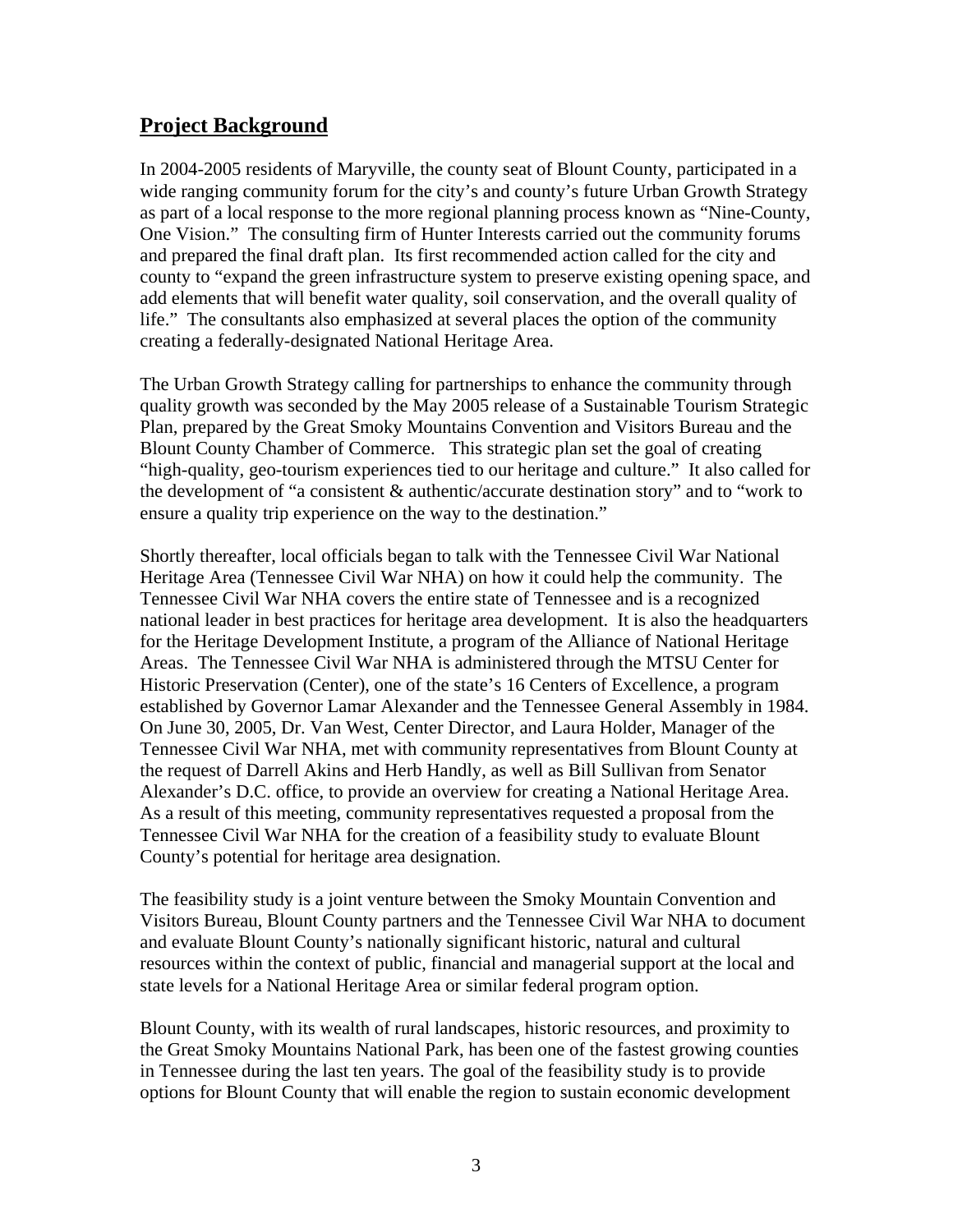while conserving the cultural heritage, rural character, natural resources and living landscapes that make the area unique.

Preliminary discussions with community stakeholders, residents and elected officials have demonstrated support across multi-disciplinary fields, including tourism, economic development, planning, preservation, and recreation, as well as residents and property owners. Interested partners to date include the Smoky Mountains Convention and Visitors Bureau, the Hunter Interests Group, the Townsend Planning Commission, the Foothills Conservancy, Tuckaleechee Cove, the Great Smoky Mountains Heritage Center, the Blount County Historical Society, the Blount County Chamber of Commerce, Blount County Commission, and Maryville College. Senator Lamar Alexander and Congressman John Duncan have also expressed interest and support for the project.

# **Introduction to Blount County**

Blount County, one of the oldest counties in Tennessee, was established in 1795 when the territorial legislature separated from Knox County. The county was named for William Blount, governor of the territory of the United States south of the Ohio River. It is situated in East Tennessee and borders the Great Smoky Mountain National Park. Blount County is home to six incorporated cities -- Alcoa, Friendsville, Louisville, Maryville, Rockford, and Townsend. The county has more than 100,000 citizens.

- Blount County has had an approximately 25% growth rate in the last 10 years.
- Blount County is governed by a county commission/county mayor form of government.
- There are three public school systems in Blount County. Several higher education facilities are in the area as well. Maryville College is a small liberal arts college located on 370 acres in Maryville. Pellissippi State is a community college that supports continuing education for Knox and Blount Counties. The University of Tennessee at Knoxville is located just 14 miles from Maryville.
- Knoxville's metropolitan airport, McGhee-Tyson, is located in Blount County.
- Blount County has 24 major industrial employers with 50 or more employees. Two of its largest employers are the Aluminum Company of America and Denso Manufacturing Tennessee, Inc.
- The county has an average temperature of 59 degrees.
- More than 30 hotels and motels are available within the county. It also has approximately five bed and breakfasts, eight campgrounds, and nearly 60 businesses that rent cabins and cottages.
- Blount County offers many recreational activities. Structured activities are offered through the Maryville-Alcoa-Blount County Recreation and Parks Commission. Other opportunities include six public golf courses, 18 public tennis courts, three public swimming pools, seven playgrounds, and five riding stables.
- Townsend is a gateway to the Great Smoky Mountain National Park.
- Tourism in Blount County has increased 84 percent over the last 10 years.
- The current economic impact of tourism for Blount County is \$210 million.
- It is estimated that nearly 10 million people visit the Smoky Mountains each year.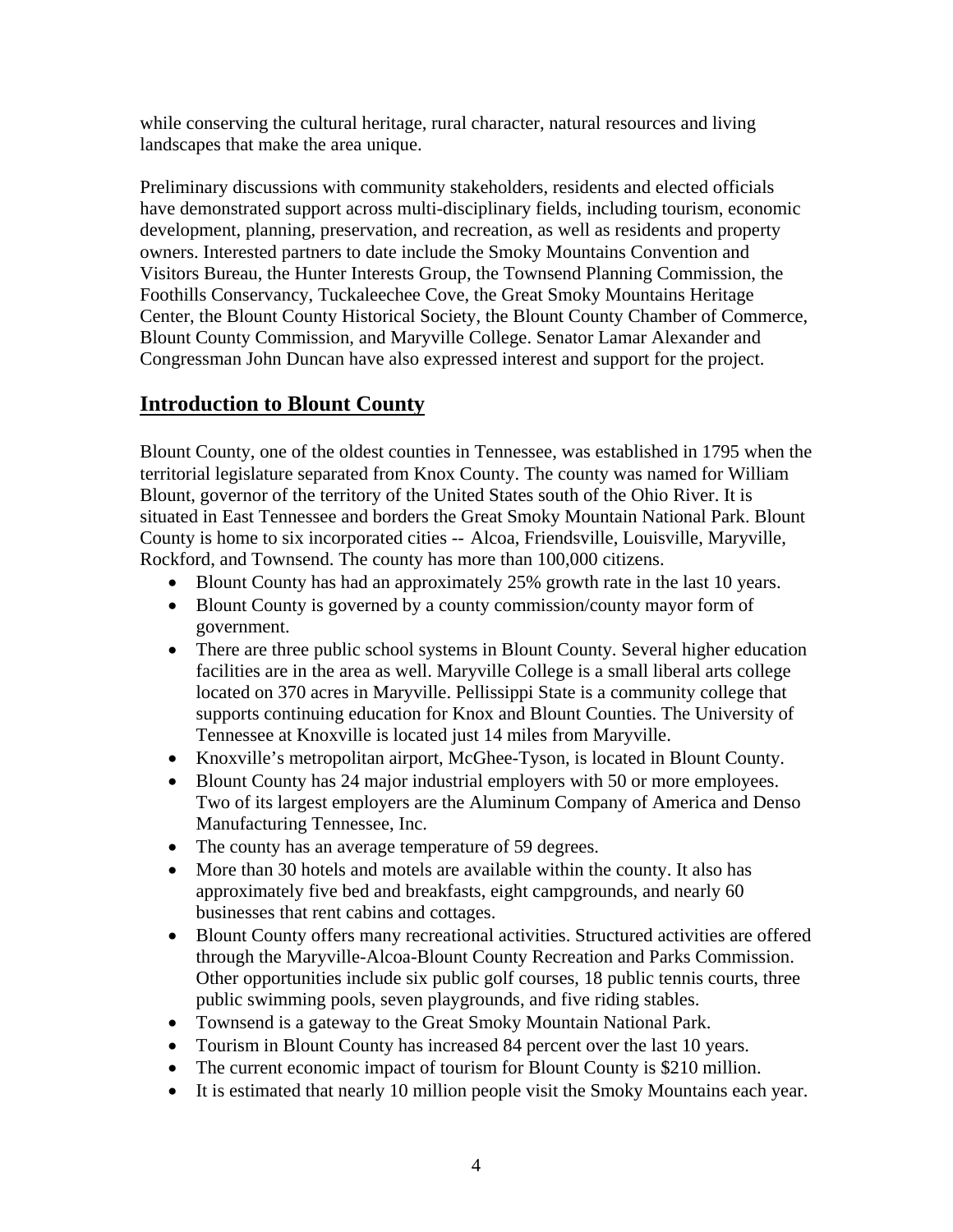- Tourists from the top 10 cities that visited Townsend and the Smoky Mountains in 2004, in addition to Tennessee, include: Chicago, Illinois; Cincinnati and Columbus, Ohio; Houston, Texas; Indianapolis, Indiana; Louisville, Kentucky; Pittsburgh, Pennsylvania; St. Louis, Missouri; Jacksonville and Miami, Florida. Blount County's tourism growth rate is more than double the national average. Other top cities in the past five years include: Atlanta, Georgia; Cleveland, Ohio; Tampa and Orlando, Florida; Detroit, Michigan; Charlotte and Asheville, North Carolina.
- Blount County is located 15 minutes from Knoxville, has the Pellissippi Parkway access to I-40 and I-75, and is 30 minutes from I-81.

*Map of Blount County, indicating major transportation routes, towns, and cities.* 

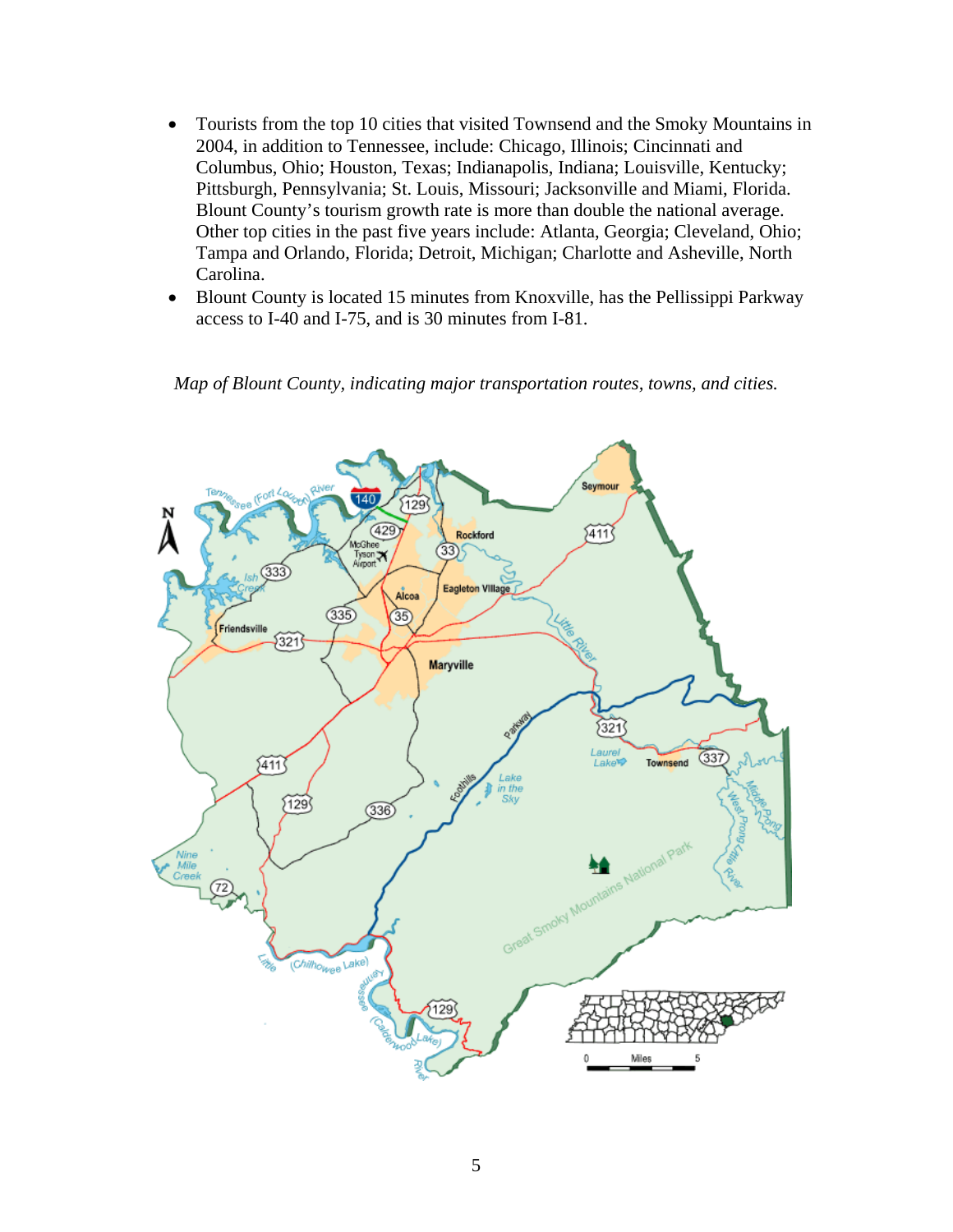## **Resource Survey**

# **Great Smoky Mountains National Park and Surrounding Areas**

• **Great Smoky Mountains National Park** (http://www.nps.gov/grsm/)**:** Dedicated in 1940, the Great Smoky Mountains National Park encompasses over 500,000 acres of continuous ridges of forest on the border of Tennessee and North Carolina. The park is noted for its biodiversity, housing more than 5,000 species of plant life and over 200 different kinds of birds, fish, and other animals. It also has many recreational opportunities with over 850 miles of hiking trails, 2,115 miles of fishing streams, and 10 campgrounds. Around 10 million people visit the park each year making it the most visited national park in the country.

Some of the land in the national park was donated by individuals, while other land had to be purchased. The largest property owners were the Little River Lumber Company and the Champion Fiber Company. Both companies negotiated the highest prices for their land, and the Little River Lumber Company was allowed to continue logging the area until 1932.

- **Great Smoky Mountains Institute at Tremont** (http://www.gsmit.org/)**:** The mission of the Great Smoky Mountains Institute is to "provide in-depth experiences through educational programs designed to nurture appreciation of Great Smoky Mountains National Park, celebrate diversity, and foster stewardship." Located in Walker Valley at the heart of the national park, the Institute is a private, non-profit organization that works closely with the National Park service to provide educational programs for children and adults. Tremont began as a lumber camp for the Little River Lumber Company in the early twentieth century.
- **Cades Cove** (http://www.nps.gov/grsm/gsmsite/cadescove.html): Cades Cove, a 6,800-acre valley section of the national park near Townsend, provides more than two million visitors a year with opportunities for recreation, as well as opportunities to learn about the natural and cultural history of the state park.

The valley floor has approximately 2,400 acres of largely open fields surrounded by forests and drained by Abrams Creek. The Cove hosts a wide variety of plants and animals, including deer, black bear, and wild turkey. River otters and barn owls have been reintroduced to the Cove. The Cove also contains a nineteenth century grist mill, homes, and churches that begin to tell the story of the area's cultural history.

According to historian Durwood Dunn in his entry on Cades Cove in the *Tennessee Encyclopedia of History and Culture*, Cades Cove

had already been long inhabited by the Cherokees, who called it Tsiyahi, or 'otter place,' when John Oliver, his wife, and young child arrived there in the fall of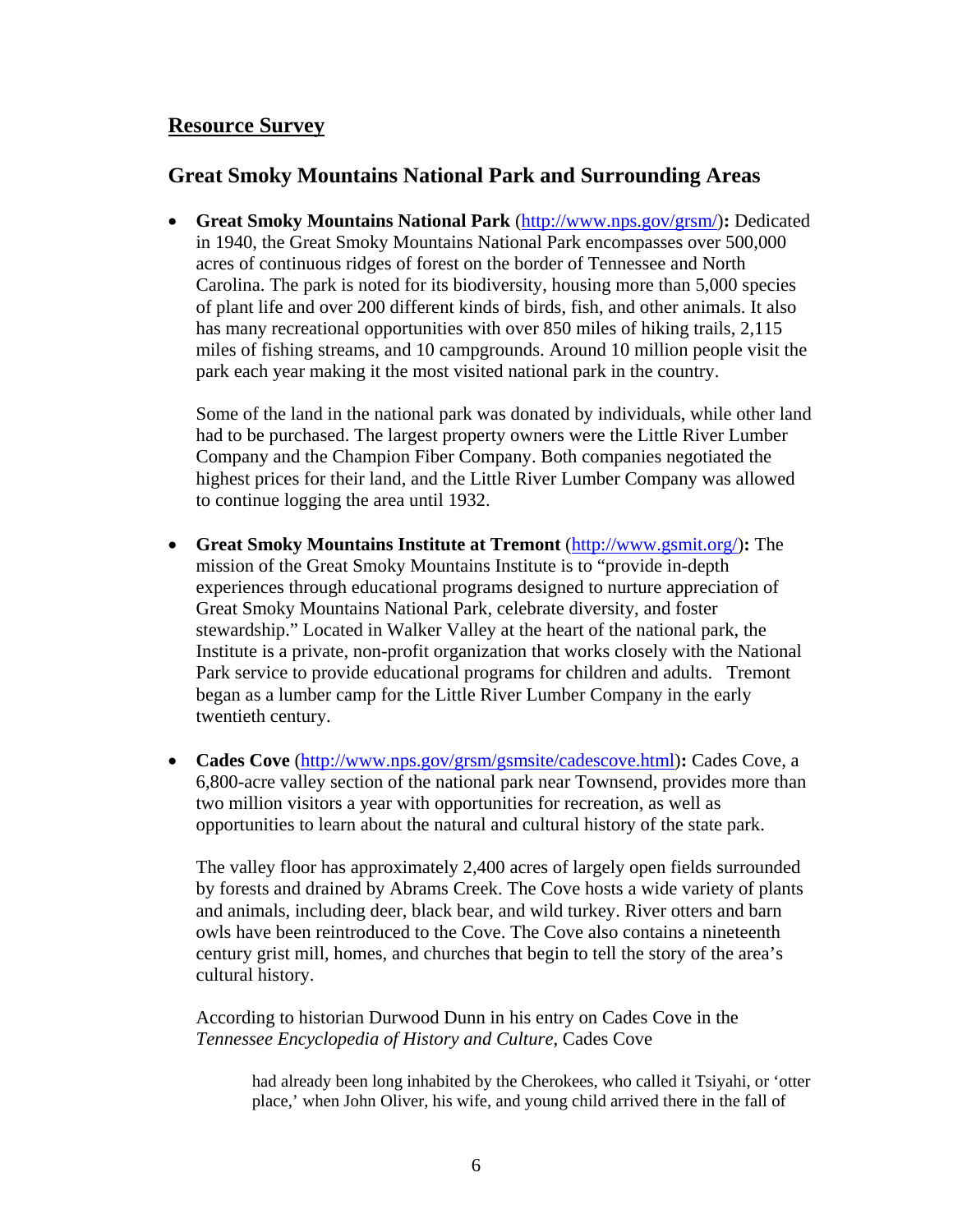1818. By 1821 other neighbors had joined the Olivers from Carter County, and the expansion of farms, homes, and gardens proceeded rapidly in a pattern identical to frontier development throughout the United States. As early as 1827 a bloomery forge had been constructed in the cove; by the 1830s roads for marketing agricultural surplus connected the cove to Maryville and Knoxville. In the 1840s and 1850s new waves of immigrants from other states and many foreign countries entered the cove, enriching the community with their diverse talents. Although many migrants used the cove only as a temporary way station in their travel west, entrepreneurs like Daniel D. Foute and abolitionist, mineralogist, and physician Dr. Calvin Post surveyed the surrounding mountains for prospective gold and copper mines in a fever of capitalist activity. Because of its unique location, Cades Cove remained a community of farms surrounded by large stretches of mountain wilderness, an environment which provided plentiful opportunities for hunting deer and bear and fur trapping.

The Civil War brought bitter division to the largely Unionist community. Outlaw guerrilla bands from North Carolina periodically raided the cove, stripping the area of food and other valuables. The postwar period brought regression--fewer new families moved into the cove; most remaining families were interrelated through an extended kinship structure. By 1900 some degree of prosperity had returned, and during the next two decades cove farmers became caught up in the progressive agricultural movement manifested throughout the rest of the country. During the 1920s, when farm prices slumped, bitter divisions erupted within the community over moonshining, and many cove citizens sought new jobs in other parts of the country.

For those who remained, however, the final challenge to their life as a community came with the movement to establish the Great Smoky Mountains National Park. Initially promised that they would be left unmolested in their homes, many cove residents felt betrayed by subsequent inclusion of the entire cove within the boundaries of the new park. Cades Cove's leading citizen, John W. Oliver, grandson of the original settler, led a lonely and protracted court battle against eminent domain, but lost finally after appealing his case three times before the Tennessee Supreme Court. The birth of what would become the most popular national park in the East thus marked the death of this historic community.

The outward migration from the Cove ended in 1999 when the last resident, Kermit Caughron, died.

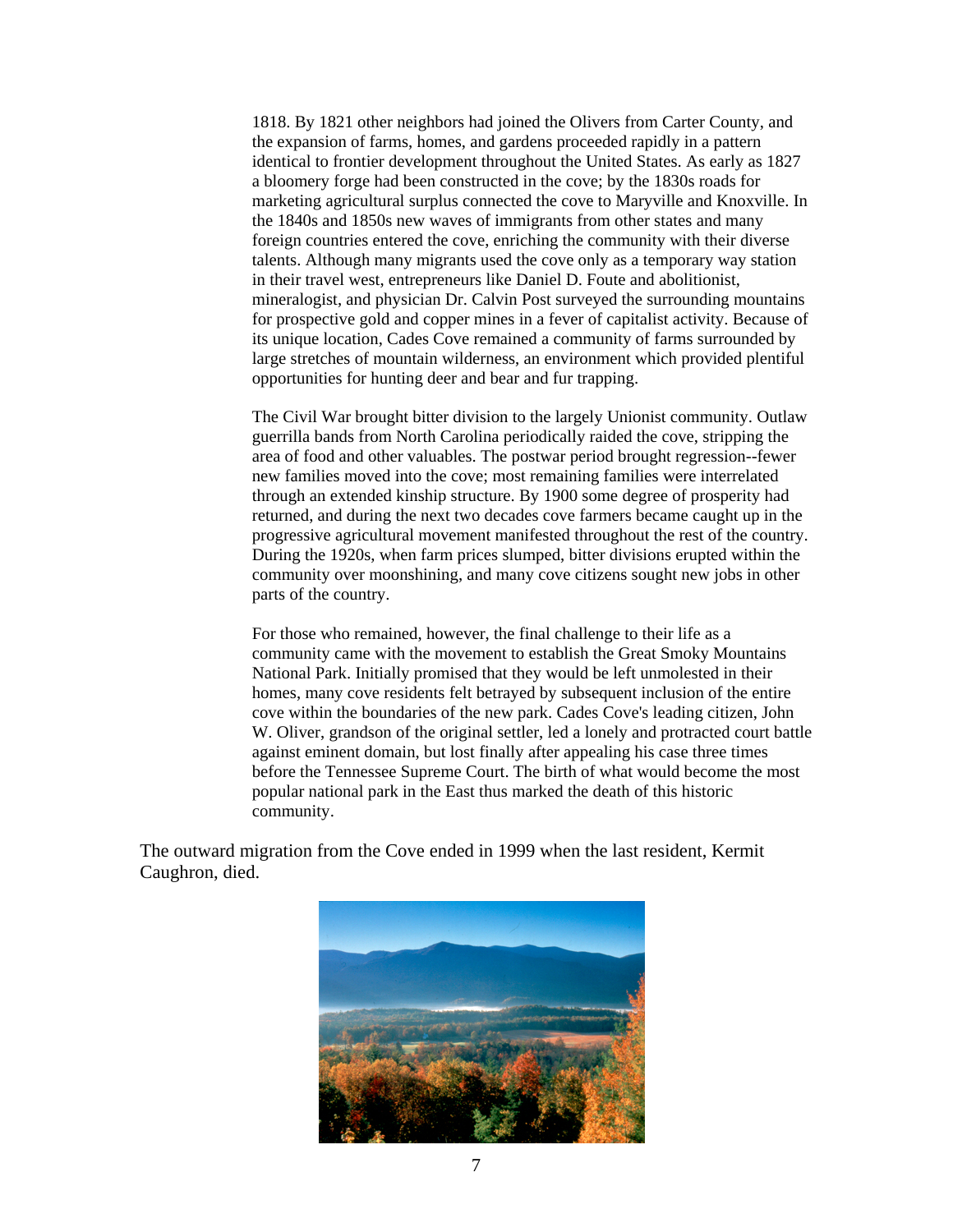#### • **Cooper Road Trail**

Cooper Road Trail was a major  $19<sup>th</sup>$  and early  $20<sup>th</sup>$  century transportation artery for the residents of Cades Cove. The road passes by the site of the James Carson Iron Works, spur roads to Montvale Springs in Maryville, old postal service routes, and a primary way that both Federal and Confederate soldiers moved through this part of Blount County during the Civil War. Historian Michael Strutin notes: "When Cooper Road was built, in the first half of the 1800s, it improved the lives of those who lived in Cades Cove, giving them critical connections with outside markets. As the years passed, the need to reach outside markets became more important. Improvement to Cooper Road, however, did not keep up with the times." (p. 185)

• **Little River Road** (Tennessee 73)

The Little River Road is an approximately 20-mile paved road, which connects Townsend to the national park visitor center at Sugarlands and the nearby town of Gatlinburg. It is a popular road connecting these two gateways; the road hugs the banks of the Little River, providing outstanding river views and an appreciation of the deep river gorge formed by the river. The Maloney Point overlook honors General Frank Maloney, one of the national park founders and the guiding spirit behind the creation of Foothills Parkway.

# **Foothills Parkway**

Southern historian Bren Martin, in his entry in the *Tennessee Encyclopedia of History and Culture*, noted the long history of federal involvement in creating the scenic and historic Foothills Parkway:

The origins of the parkway stemmed from the federal government's decision not to build the Blue Ridge Parkway through any part of Tennessee. Disappointed by this decision, Frank Maloney, vice-president of the Great Smoky Mountains Conservation Association, conceived the idea of the Foothills Parkway as a way to spur economic growth and link recreational areas on the Tennessee side of the national park.

After years of lobbying, Congress in 1944 passed an act that enabled the parkway project to proceed. The State of Tennessee received the authority to purchase rights of way, and the federal government promised to provide funds for construction and maintenance of the parkway. The Tennessee Highway Department (later the Tennessee Department of Transportation) purchased 8,835 acres in Cocke, Sevier, and Blount Counties in the 1950s, but construction did not begin until 1960.

Due primarily to a shortage of federal funds, the construction of the Foothills Parkway proceeded very slowly. Sections of the parkway opened as early as 1965, but in 1978, nearly thirty-five years after the passage of the initial enabling act, less than one-third of the parkway had been completed. Although earth slides and soaring costs continued to plague the project, Representative James Quillen provided a strong legislative push for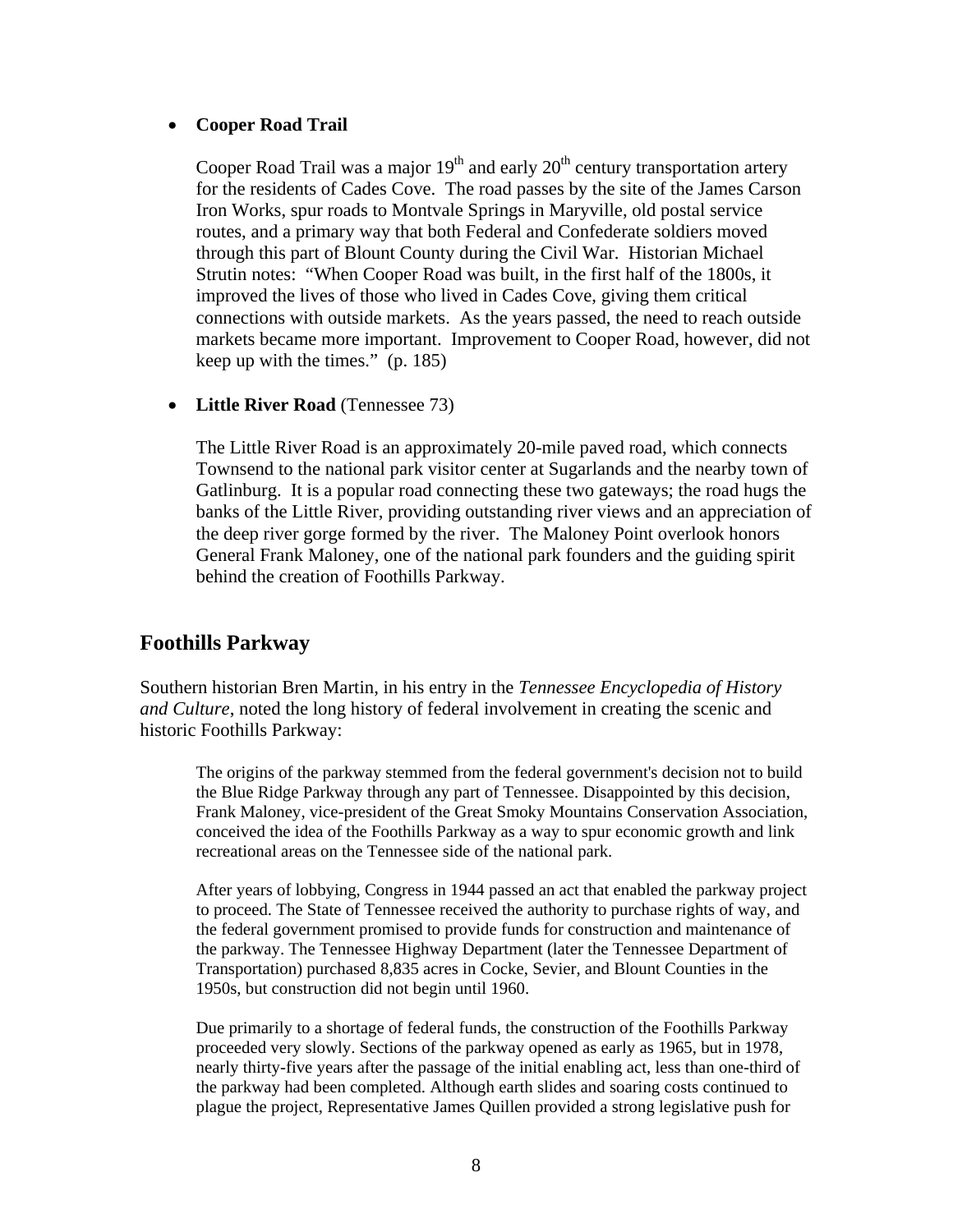completion of the parkway, and by late 1996, only 1.6 miles remained unfinished. The parkway now provides millions of tourists with breathtaking vistas of the mountains.

In late May 2005, the Federal Highway Administration let a contract to build bridge number 8, the third of ten bridges on a 1.6-mile or 2.6-kilometer section straddling the Blount and Sevier county line. That bridge will be 220 feet or 67 meters, and the work will also include finishing work on and between the two bridges completed in June 2001. Work should begin in mid-July 2005 and take about 14 months to complete. Construction techniques will be environmentally-friendly, as they were with the Linn Cove Viaduct that completed the Blue Ridge Parkway in 1982. When the other seven bridges are eventually constructed, that "missing link" will open up a stretch of road 16.1 miles or 25.9 kilometers long. This project is controversial in that many wish to see further automobile usage in the Smokies region discouraged rather than encouraged; the area is already considered to be the most-used and most polluted national park.

# **Calderwood Dam, Chilohowee Dam, and Alcoa**

The industrialization of the South, and the introduction of cutting-edge technology into Southern Appalachia, are key historical themes associated with the various properties of the Aluminum Corporation of America (ALCOA) in Blount County.

The most imposing resources are the companies' hydroelectric plants on the Little Tennessee River. Calderwood Dam (1929-1930) is listed in the National Register of Historic Places. Pre-dating the massive projects of the Tennessee Valley Authority, Calderwood was more than a dam and powerhouse complex; originally an entire company town operated at the site. The National Register nomination encompasses all of the extant properties. According to a recent thematic National Register nomination prepared by Thomason and Associates of Nashville, the Calderwood "facility consists of a dam, powerhouse, and pipeline. The Calderwood Dam is 232 feet in height and contains the 536-acre Calderwood Reservoir, which has a normal elevation of 1087.8 feet and a drainage area of 1,856 square miles. The Calderwood Reservoir straddles the Tennessee-North Carolina border with about half of its area in each state. [It thus crosses into the Blue Ridge National Heritage Area boundary.]"

"Approximately one mile downstream from the dam is the Calderwood powerhouse, which contains three vertical Francis turbine units and generators. Water passes from the dam to the powerhouse via a 2,150-foot long concrete lined tunnel."

The Chilhowee Plant is located on the Blount/Monroe county line, with access provided by US 129 in Blount County. Built from 1955 to 1957, "the Chilhowee powerhouse is integral with the dam. It is located downstream of the intake between the gate controlled spillway and the left non-overflow section. The associated reservoir contains approximately 1,747 acres and has an elevation of 874 feet. Its drainage area is 1.977 square miles. The Chilhowee powerhouse has three Kaplan turbine units."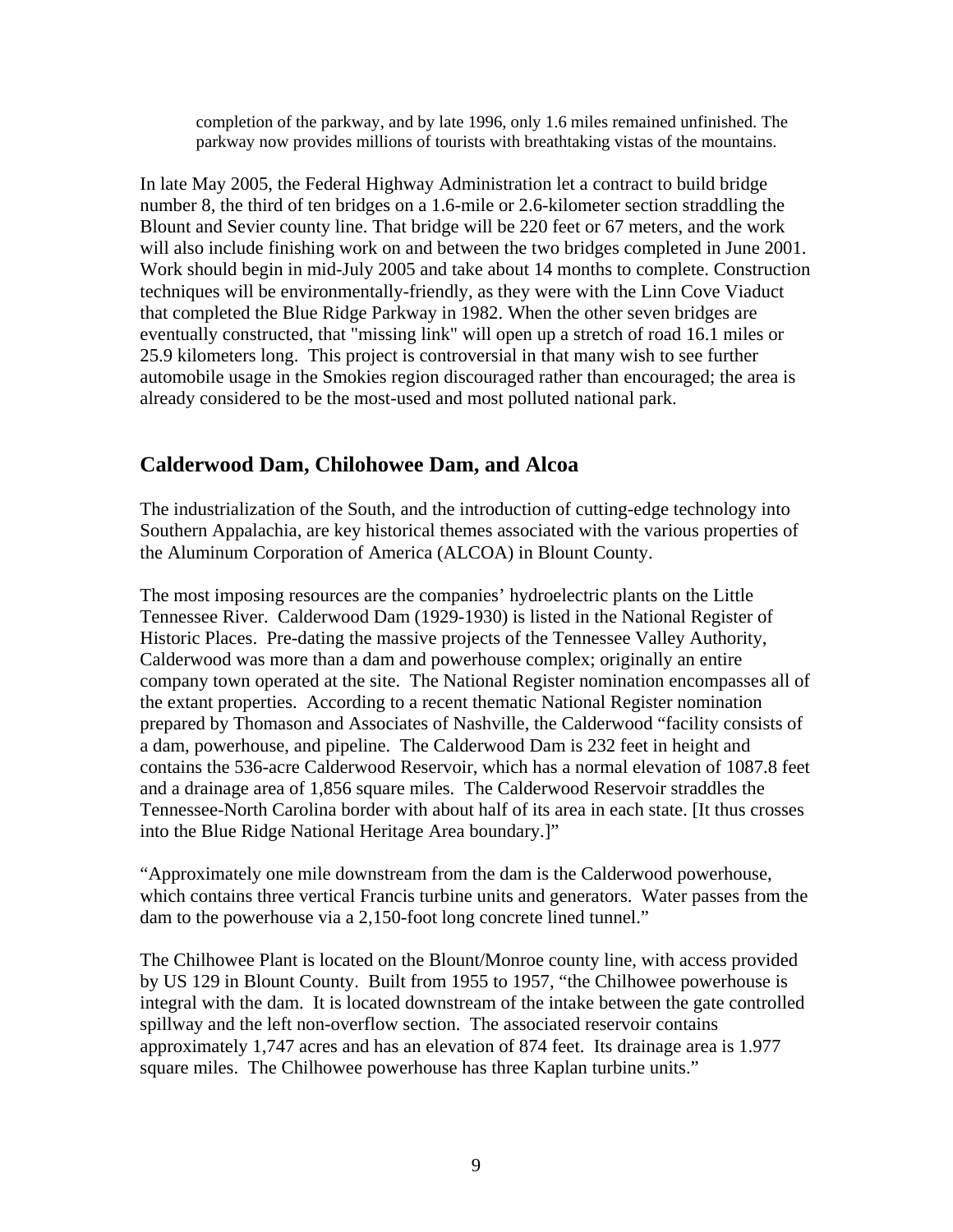

ALCOA built and still operates both plants. This company, according Tara Mielnik in her entry in the *Tennessee Encyclopedia of History and Culture*, was

organized as the Pittsburgh Reduction Company in 1888, [and] the company changed its name in 1907 to the Aluminum Company of America and began using the acronym ALCOA in the early 1900s after applying the acronym to company-owned sites in Tennessee. The company officially changed its name to ALCOA, Inc., in January 1999.

In 1909 ALCOA began purchasing riparian rights along the Little Tennessee River in a search for cheap power. Building a network of dams, ALCOA chose North Maryville as a plant site in 1913. It reincorporated the community as the town of Alcoa in 1914, purchased 750 acres of land, and built a smelting plant. Thus, Alcoa joined other planned industrial communities in Tennessee.

In 1919 ALCOA purchased the Knoxville Power Company, which held the rights to the power potential of dams on the Little Tennessee River. After World War I ALCOA expanded its facilities with a rolling mill, a sheet mill, and plans for a 7,500-acre city. These plans included workers' housing and schools, which, like the facilities of most company towns in Tennessee, were racially segregated.

City government was tied directly to company management, with Victor Hultquist, ALCOA's construction superintendent, serving as city manager until the 1950s. Alcoa recruited no other outside investment, nor were others interested in coming to a one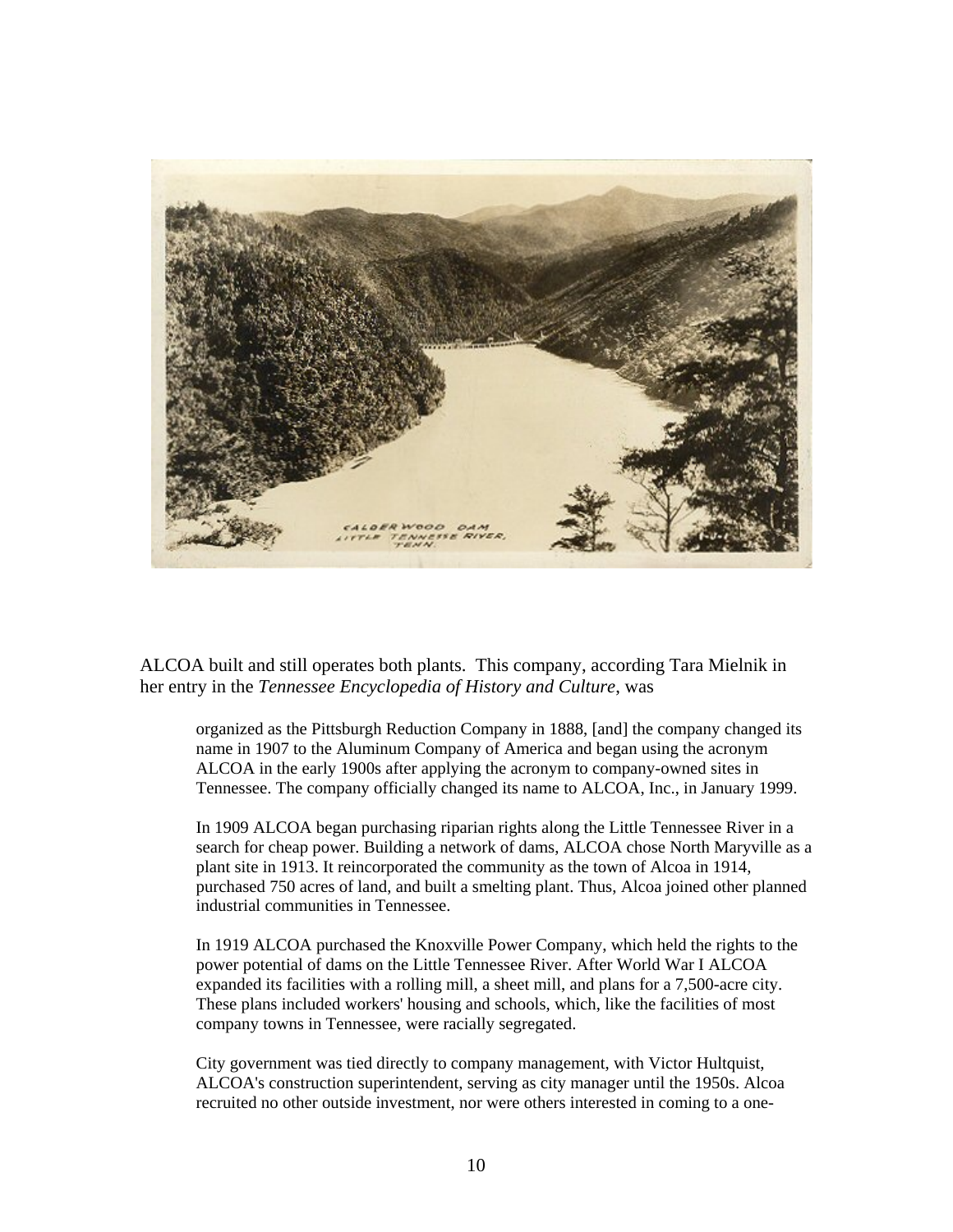company town. The lack of economic diversification bound the fortunes of Alcoa's citizens to those of the company.

During the depression, ALCOA kept production at 1920s levels, cutting workers' hours to thirty per week to maintain employment. The company also reduced rents in company housing. Nevertheless, a wave of violent strikes erupted in Alcoa in the late 1930s in response to collective bargaining legislation. Hultquist hired a police force to suppress the strikers, and Governor Gordon Browning sent in the National Guard in July 1937. The strike ended quickly, and workers returned to the factory.

World War II brought prosperity to ALCOA, and the Tennessee operations expanded accordingly. The North Plant, constructed in 1940-41, covered sixty-five acres and employed twelve thousand workers, making it one of the largest plants in the world. In the postwar years, the company initially prospered due to strong demand for aluminum and related products. ALCOA's national image, however, suffered in the late 1940s and 1950s as a result of the hard-line stance taken toward labor unions. In addition, ALCOA no longer dominated the aluminum market, and the Tennessee Valley Authority challenged ALCOA's hydroelectric power business.

In response, the company released its paternalistic grip on the town of Alcoa. The company continued and expanded its practice of donating land for parks, schools, churches, and municipal buildings. The company also provided funds for the development of an airport in Blount County and continued to sell property in the public's interest, including additional land to the City of Knoxville for airport expansions. In order to improve company-town relations, ALCOA also provided Alcoa residents with recreational facilities, a retirement club, and tuition support at local universities.

By the 1950s the company had dispensed with company housing, selling houses to renters and Alcoa workers. ALCOA also transferred its electric and water utilities to the city in 1955 and 1960 respectively, thereby placing ALCOA's former power monopoly under the control of the Tennessee Valley Authority.

Over the last thirty years the evolving world market for aluminum, the demands of labor, modern transportation, and the environmental movement have worked together to reshape the policies and products of the corporation. In 1997 ALCOA was Blount County's largest manufacturing employer with 2,050 workers.

The historic African American section of town remains an integral part of the community and lines both sides of the highway north of the factory. Historic potential National Register churches still serve the community and a historic school building has been converted into a new community facility. Alcoa, like neighboring Maryville, also has established a system of greenway trails that provide excellent recreational opportunities.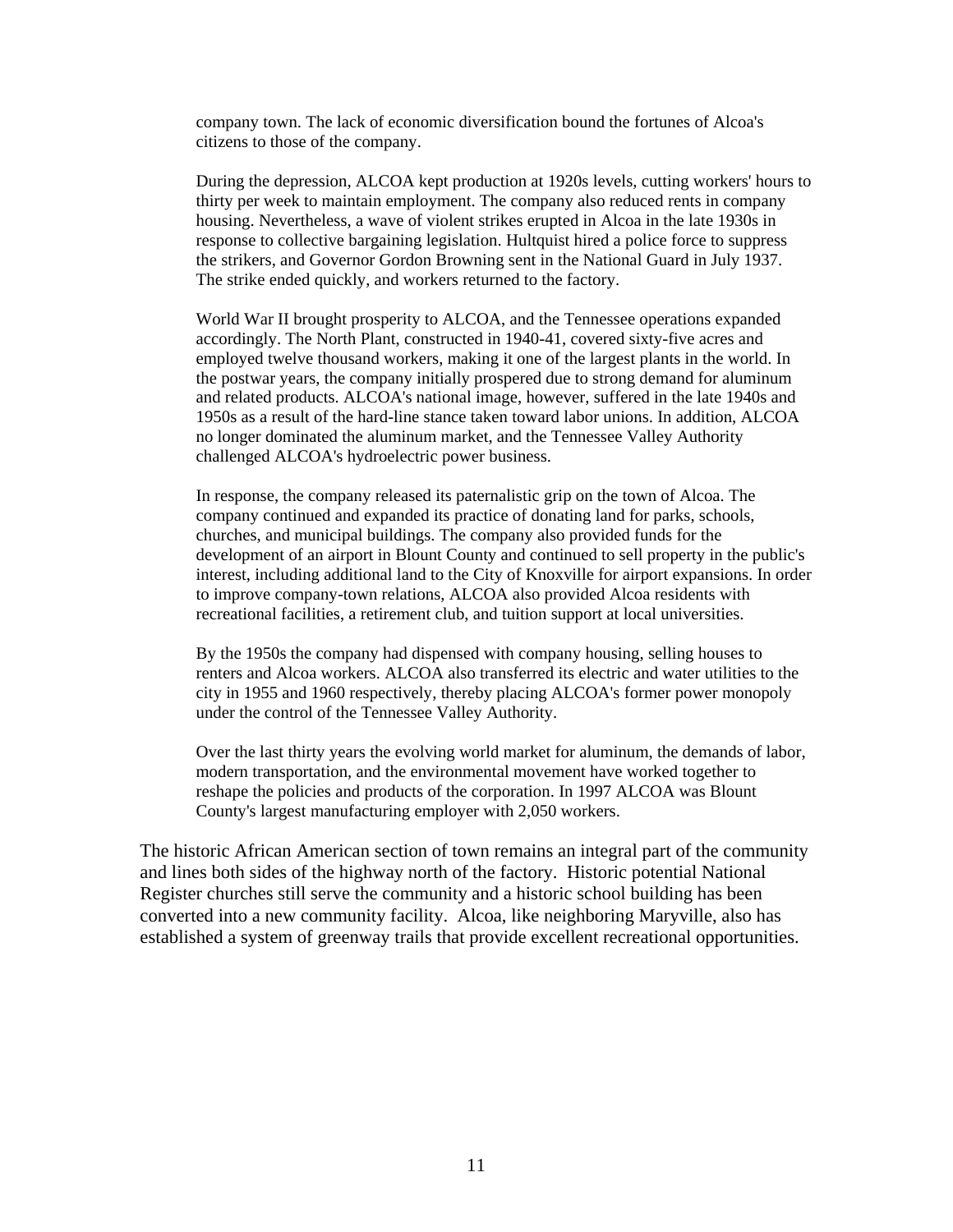# **Maryville College**



Maryville College's statewide and national significance lies in its pioneering role in providing higher education opportunities for all Americans. It was among the first colleges in the country to open its doors to African Americans, Native Americans, as well as whites and admitted women students as early as 1869. The college dates from 1819 and the efforts of Dr. Isaac Anderson (1780-1857) to build the Southern and Western Theological Seminary to train men for leadership in the Presbyterian Church. Anderson's goal later broadened to reach out to local whites, blacks, and Cherokees who could benefit from higher education. The seminary was known as a center for southern abolitionist thought and a supporter of the underground railroad. But divisions within the Presbyterian Church and the lack of financial support led Anderson to broaden the school's audience from being just a seminary to a literary college, and in 1842 Maryville College was chartered. As part of its education program, Maryville College established a preparatory school, which remained in operation until 1925. In the late nineteenth century, the college was notable for its policy to have blacks and whites attend together; its doors remained opened to African Americans until Jim Crow legislation in the early twentieth century forbade blacks to attend the college. Once the U.S. Supreme Court announced its decision outlawing public segregation in *Brown v. Board of Education* (1954), Maryville College immediately ended segregation policies and welcomed back African Americans. It was the first college in Tennessee to do so and among the first in the South.

The first campus was located in downtown Maryville, but Civil War activity destroyed or damaged these buildings. The college was closed from 1861 to 1866. In 1869 Maryville College staked its claim as one of Appalachia's new and promising Reconstruction institutions by moving to a new sixty-acre location on the outskirts of town, where the school constructed an impressive array of buildings, many financed by leading reform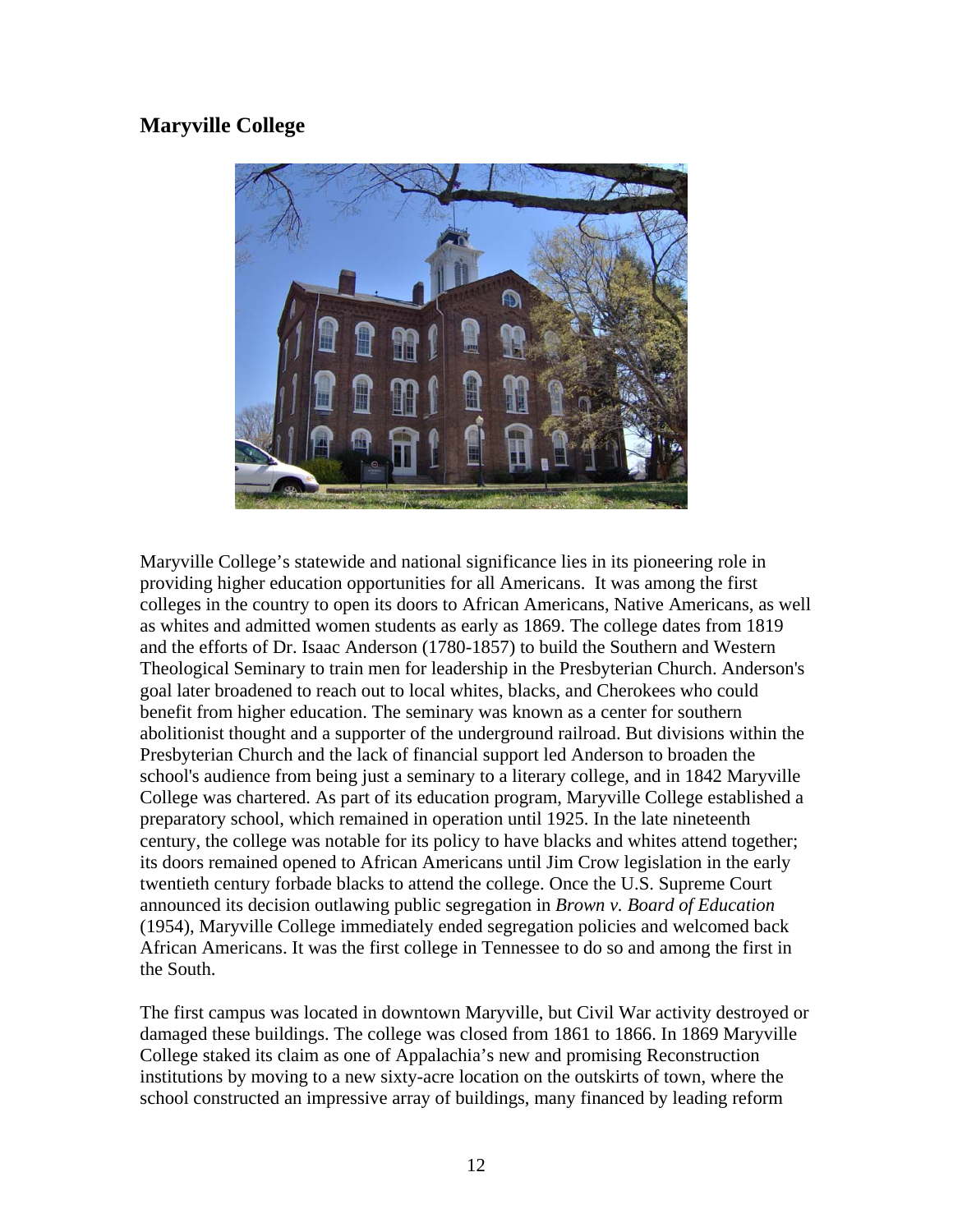institutions or philanthropists, over the next fifty years. For example, the Freedmen's Bureau, industrialist William Thaw of Pittsburgh, and John C. Baldwin of New York provided funds for the construction of Anderson Hall, named in honor of the school's founder, in 1869. Benjamin Fahnestock designed this impressive Second Empire-style building, and Daniel B. Fayerweather of New York funded the construction of Fayerweather Science Hall, designed by Baumann Brothers of Knoxville, in 1898. Philanthropist Nelle McCormick of Chicago, the YMCA, and the students themselves provided the money and labor for Bartlett Hall, designed by George F. Barber of Knoxville in 1901. In the 1910s capitalist Andrew Carnegie provided funds for the fivestory Carnegie Hall, which was designed by R. F. Graf and Sons of Knoxville and completed in 1917. Thaw Hall (1923) was built with donations from Mary C. Thaw of Pittsburgh. Much of the campus's expansion came during the presidency of Samuel T. Wilson, who also had graduated from the college. All of these buildings, along with other historic structures, comprise the Maryville College Historic District, listed on the National Register of Historic Places. The beautiful campus and rich institutional history of Maryville College are sources of pride for the college's thousands of graduates.

# **Townsend Archaeological Project**

The Townsend Archaeological Project was the largest archaeological field project ever carried out for the Tennessee Department of Transportation. The project area was 7.9 km (4.9 miles) in length and the right-of-way width was 100 m (305 feet), 20% of which came from the former two lane highway and adjacent drainage ditches.

According to the "Access Genealogy: Indian Tribal Records" website, the following areas had Cherokee villages:

- o Ellejoy Creek of Little River near Maryville in Blount County, Tenn.
- o Little Tennessee River about Talassee Ford in Blount County, Tenn.
- o Cades Cove, on Cover Creek, Blount County, Tenn.

The Townsend Archaeological Project, and the exhibits at the new Smoky Mountains Heritage Center, are very important recent developments to document and tell the extensive Native American story of this Appalachian region.

Tuckaleechee Cove is located adjacent to the Great Smoky Mountains National Park and is approximately 33 miles southeast of Knoxville. The Little River flows through Tuckaleechee Cove and has formed flat bottomlands and terraces used by Native Americans for camp sites and villages over thousands of years until the mid-1700s. The archaeological remains of these habitations, as evidenced in the Townsend Archaeological Project, included thousands of cooking and storage pits, dozens of dwellings, and palisaded or fortified village areas.

Three stages of archaeological investigations were conducted in the project area for nearly three years. Three stages included Phase I survey involving initial identification of archaeological sites in the right-of-way. Seven sites were identified using shovel tests and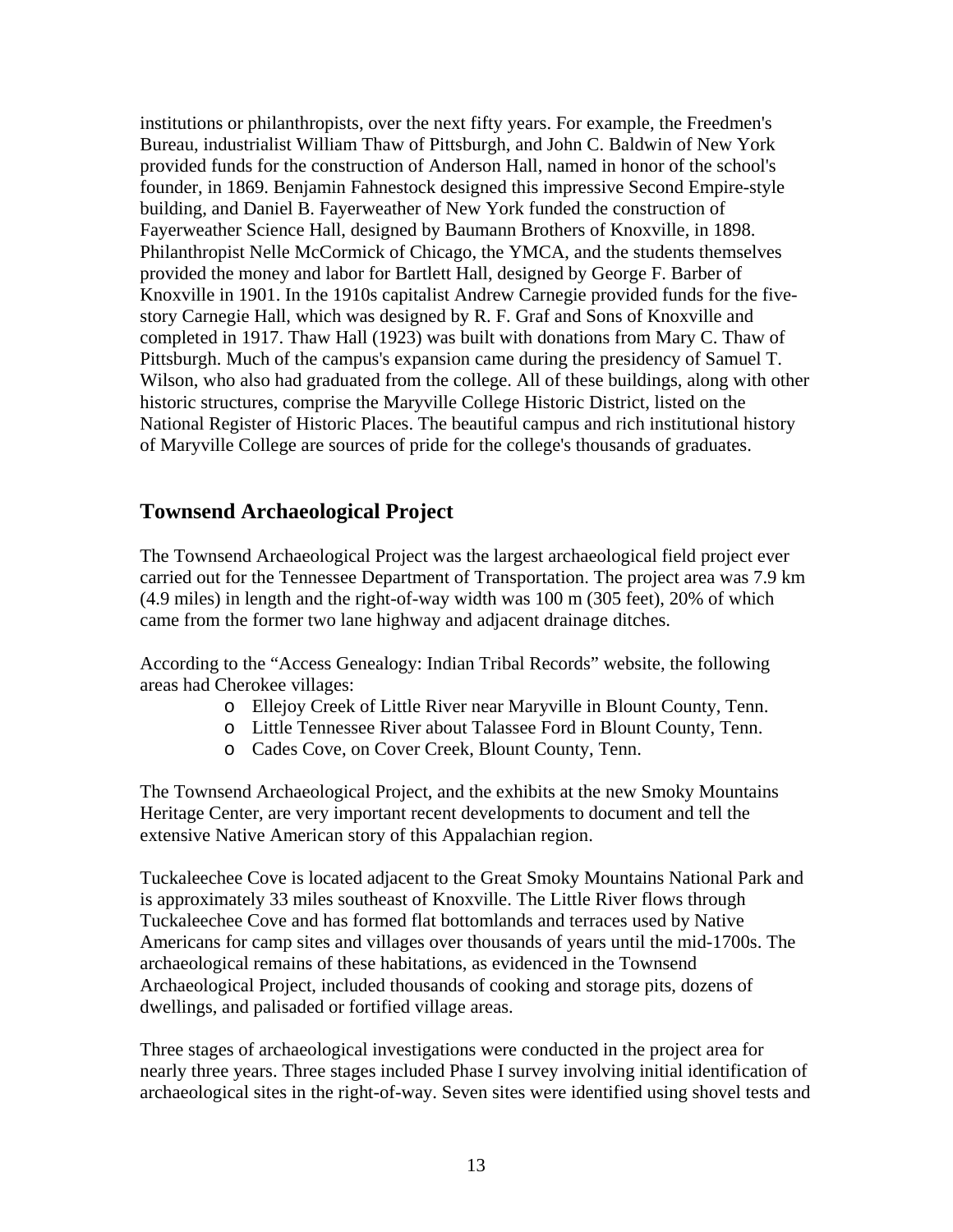surface collections. Five of the sites were investigated during Phase II testing. A backhoe was used to remove 10-20% if the plow disturbed soils to expose cooking and storage pits and the remains of dwellings. The purpose of the testing was to determine if the sites are significant based on National Registry criteria. Finally, Phase III data recovery involved exposure of site areas within the right-of-way through the excavation of large block areas.

Data recovery was conducted on four sites:

- o Kinzel Springs Site (40BT89), a multi-component Archaic through Historic Cherokee site
- o Apple Barn Site (40BT90), a multi-component Terminal Archaic through Historic Cherokee and Euro American Farmstead
- o Pony Ride Site (40BT91), a multi-component Middle Woodland through Euro American Homestead
- o Gas Company Site (40BT94), a Middle Woodland open habitation site

## **Sam Houston Schoolhouse**



This log building near Maryville documents the "middle ground" era of Appalachian history when Cherokees and the newly arrived white settlers lived and worked in adjacent communities throughout the county. This state historic site has long been recognized as a significant article of the old southwest frontier. According to her entry in the *Tennessee Encyclopedia of History and Culture*, historian Marlene Jones notes that the building is one of the few  $18<sup>th</sup>$  century structures left in the region:

In 1792, according to tradition, a North Carolina Revolutionary War veteran named Andrew Kennedy settled with his family on a parcel of land along Little River near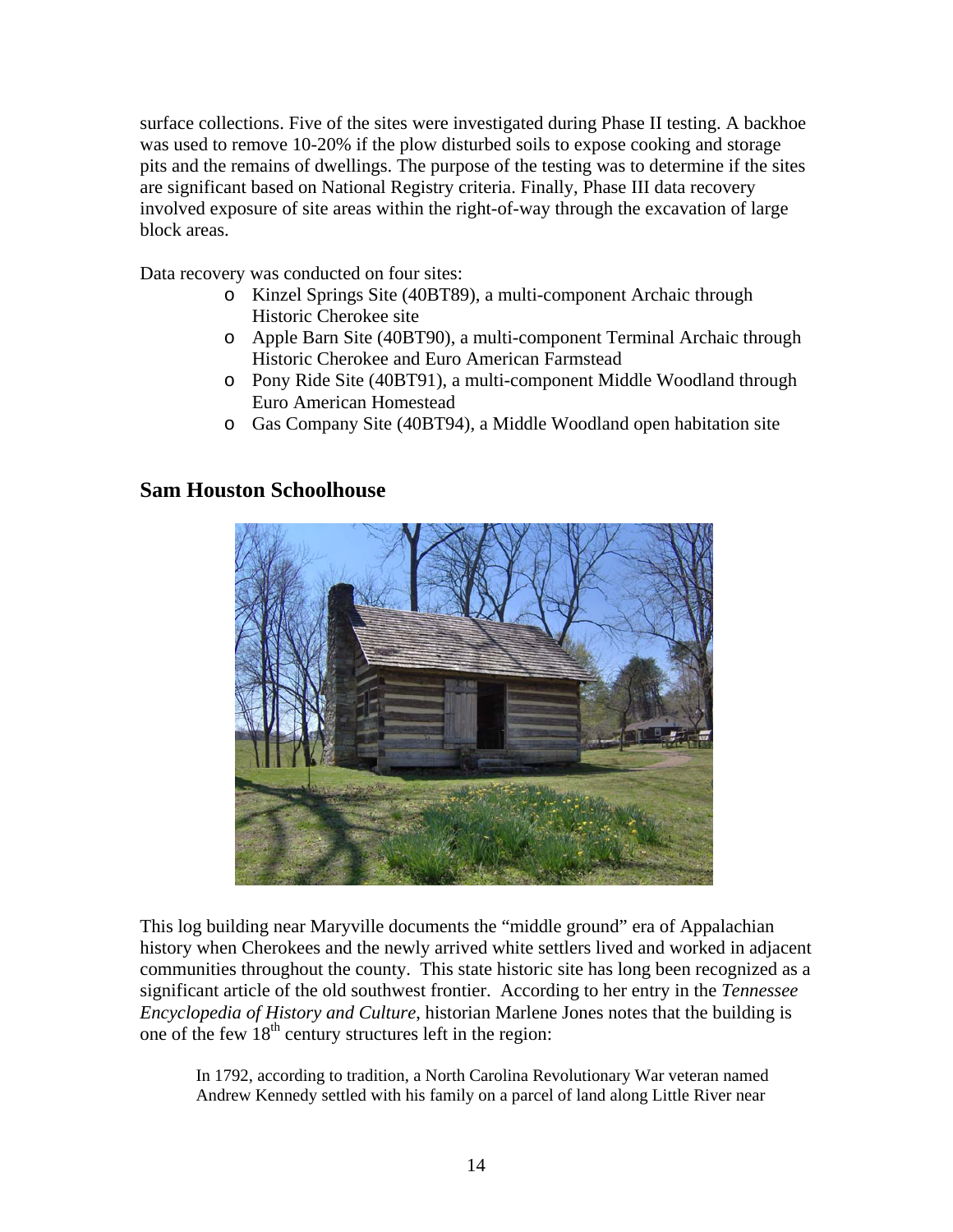Maryville in Blount County. Sometime after his arrival in Tennessee, probably in 1794, Kennedy and Henry McCulloch joined with some neighbors to construct a small log schoolhouse in a clearing less than a mile from the Kennedy home. No definitive explanation can now be given for the decision to locate the schoolhouse at the somewhat unusual site more than a half-mile from Little River. Presumably its proximity to the refreshing spring which flows nearby and perhaps its central position in relation to the original builders' homes were factors in the selection of the site. The school's first teacher was Henry McCulloch, but beyond this nothing is really known of the history of the building until the arrival of the colorful character with whose name it is now inseparably linked.

Born in 1793, and thus hardly older than the little schoolhouse, Sam Houston was one of nine children of a moderately prosperous militia officer in Virginia's Shenandoah Valley. Reverses in the family's fortunes around 1807 brought the recently widowed Elizabeth Houston and her youngsters to seek a new start in Blount County, where they settled on a farm some miles from Maryville. Young Sam, however, could not for long be kept tied to family concerns. Restless and romantic, he tried farm work, school, and storekeeping in quick succession and found none of them to his liking. His spirit of adventure led him to seek out the companionship of the nearby Cherokees, with whom he lived at intervals for several years. His purchases of trinkets and supplies from local merchants eventually put him in debt and forced him to seek employment. That he chose teaching was typical of his brazen self-confidence, for his own formal education hardly totaled six months. He did have a bright mind, however, and a taste for literature.

At the age of eighteen, Sam left his Indian friends and began conducting classes in the log schoolhouse of Andrew Kennedy and Henry McCulloch. Since his family's homestead was nearly fifteen miles away he undoubtedly took quarters somewhere in the school neighborhood. Local tradition says that Sam boarded in his pupils' homes until his mother moved to the area to care for him while he taught. Though initially he had some difficulty recruiting students, he soon had a surfeit of them. Among his pupils were all nine children of Andrew Kennedy and, according to tradition, even some men of age forty or fifty. In order to more quickly repay his creditors, Houston set the tuition rate at eight dollars per year, well above the standard six-dollar fee. As hard currency was difficult to obtain, he allowed one-third to be paid in corn, one-third in cotton cloth, and the remainder in cash.

Houston did not envision teaching as a permanent career, however, and as soon as he had earned enough to cover his debts, he closed the school and returned to a local academy for more schooling of his own. An unsuccessful bout with geometry ended that endeavor and in March 1813 he enlisted in the U.S. Army to begin the first chapter of a long, successful, and dramatic career in politics and war. But his experience in the little schoolhouse did not leave him unaffected, for he retained a lifelong commitment to popular education as well as some fond memories of his teaching days. Years later, when asked which of the prominent positions he had held had given him the greatest satisfaction, he replied: "When a young man in Tennessee, I kept a county school. . . . I experienced a higher feeling of dignity and self-satisfaction than from any office or honor which I have since held.'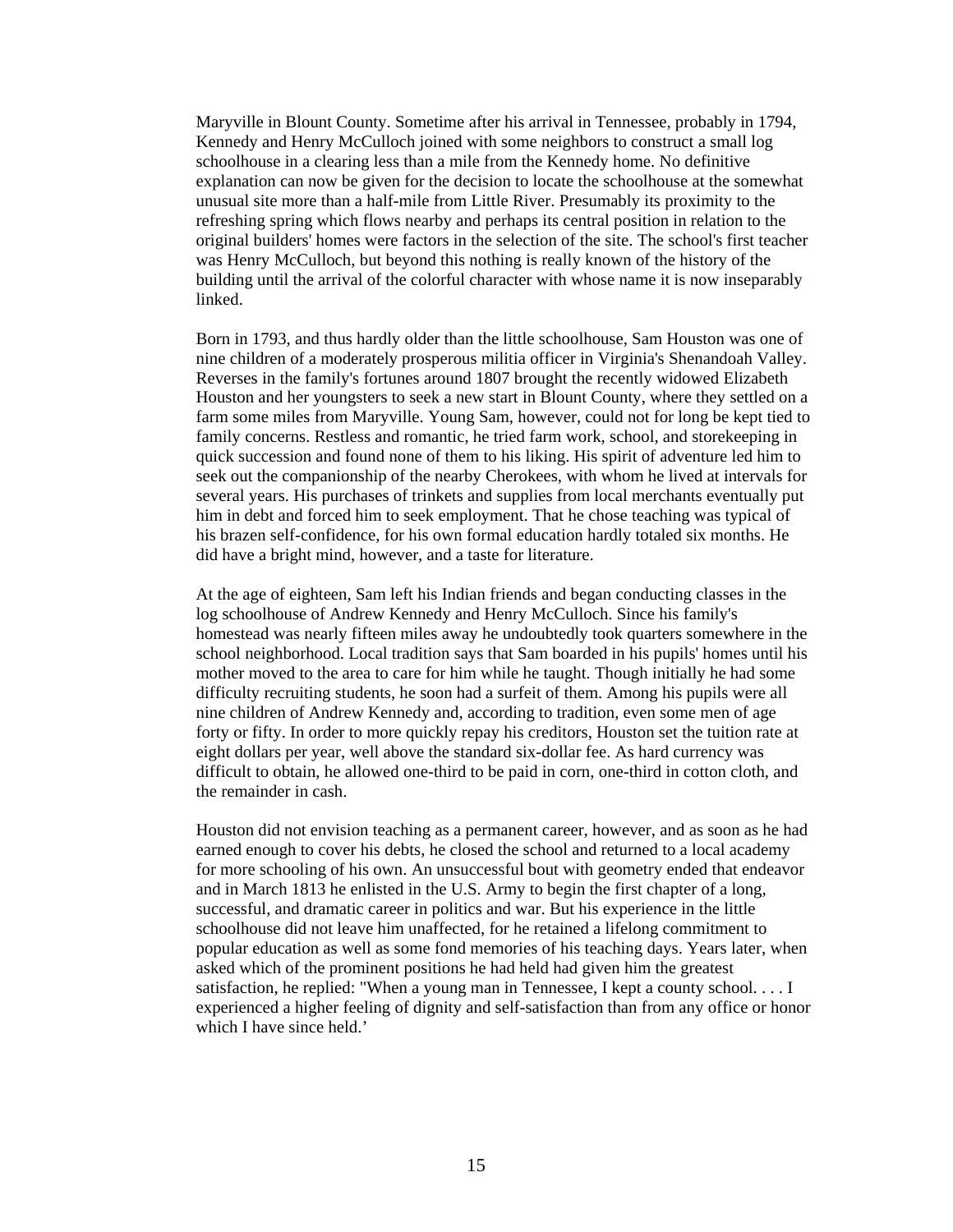# **Additional Important Historical and Natural Resources**



The properties above are key resources underlining the region's national importance. In addition, the county has several contributing National Register properties, Century Farms, historic African-American Churches, historic sites, and parks.

#### **National Register Listings in Blount County**

- **Alcoa South Plant Office**  Hall Road Alcoa, TN Listed: 1989-08-18 Blount County MPS
- **Alcoa West Plant Office**  Lodge Street Alcoa, TN Listed: 1989-07-25 Blount County MPS

#### • **John Alexander House**

714 Hillside Avenue Maryville, TN Listed: 1989-07-25 Blount County MPS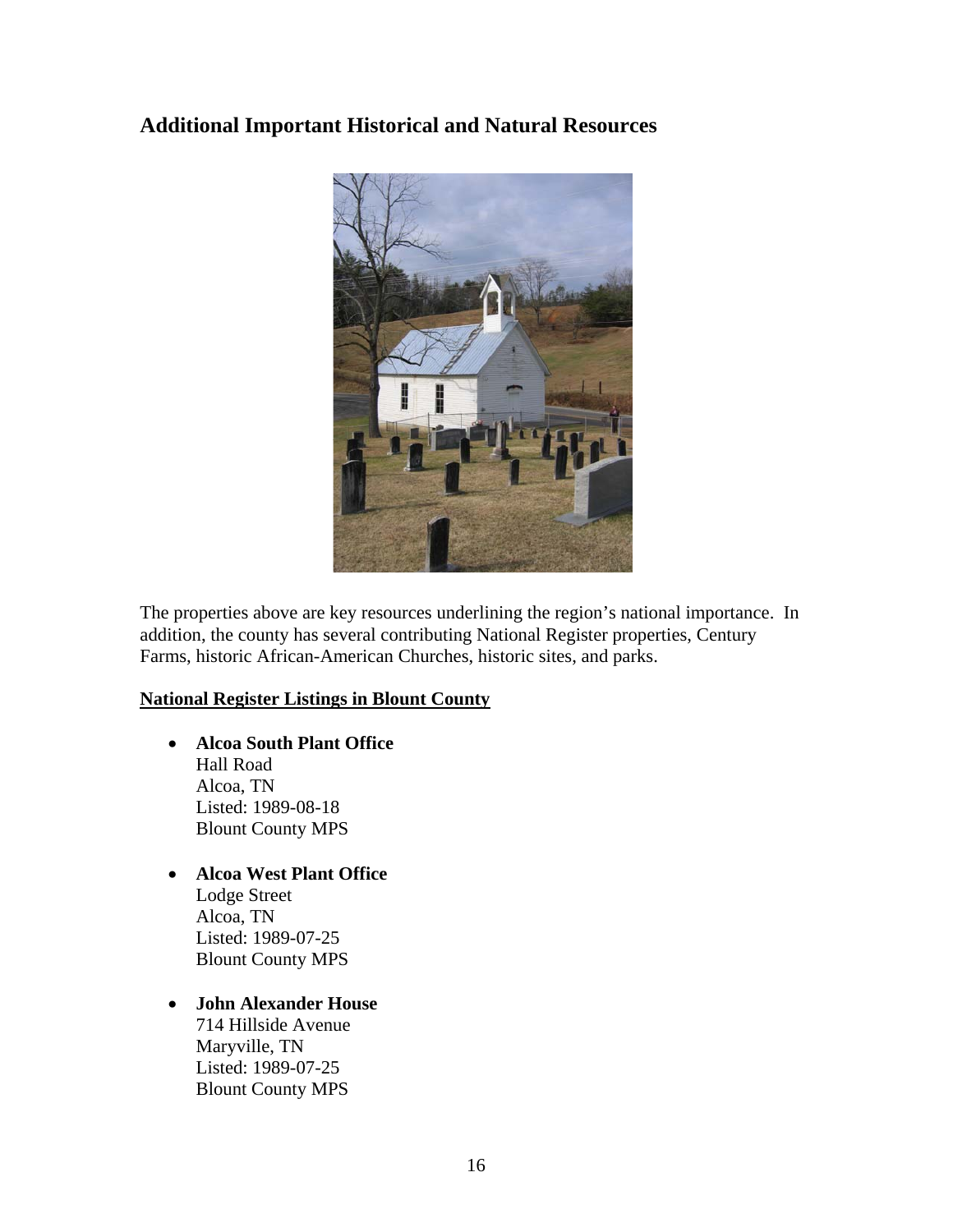- **Alumni Gym**  Maryville College Campus Maryville, TN Listed: 1989-07-25 Blount County MPS
- **Anderson Hall**  Maryville College Campus Maryville, TN Listed: 1975-02-20
- **Peter Bartlett House**  315 High Street Maryville, TN Listed: 1989-07-25 Blount County MPS

#### • **Bethlehem Methodist Church**

Bethlehem Road, 0.5 miles South of Ellejoy Road Wildwood, TN Listed: 1989-07-25 Blount County MPS

## • **Brick Mill Site**

Brick Mill Road Maryville, TN Listed: 1989-07-25 Blount County MPS

#### • **Peter Brickey House**

Wears Valley Road, 0.1 miles west of Bonner Hollow Road Townsend, TN Listed: 1989-07-25 Blount County MPS

#### • **Cades Cove Historic District**

10 miles southwest of Townsend in Great Smoky Mountains National Park Townsend, TN Listed: 1977-07-13

#### • **James R. Davis House**

Junction of River Rd. and Davis Ford Rd. Walland, TN Listed: 1989-07-25 Blount County MPS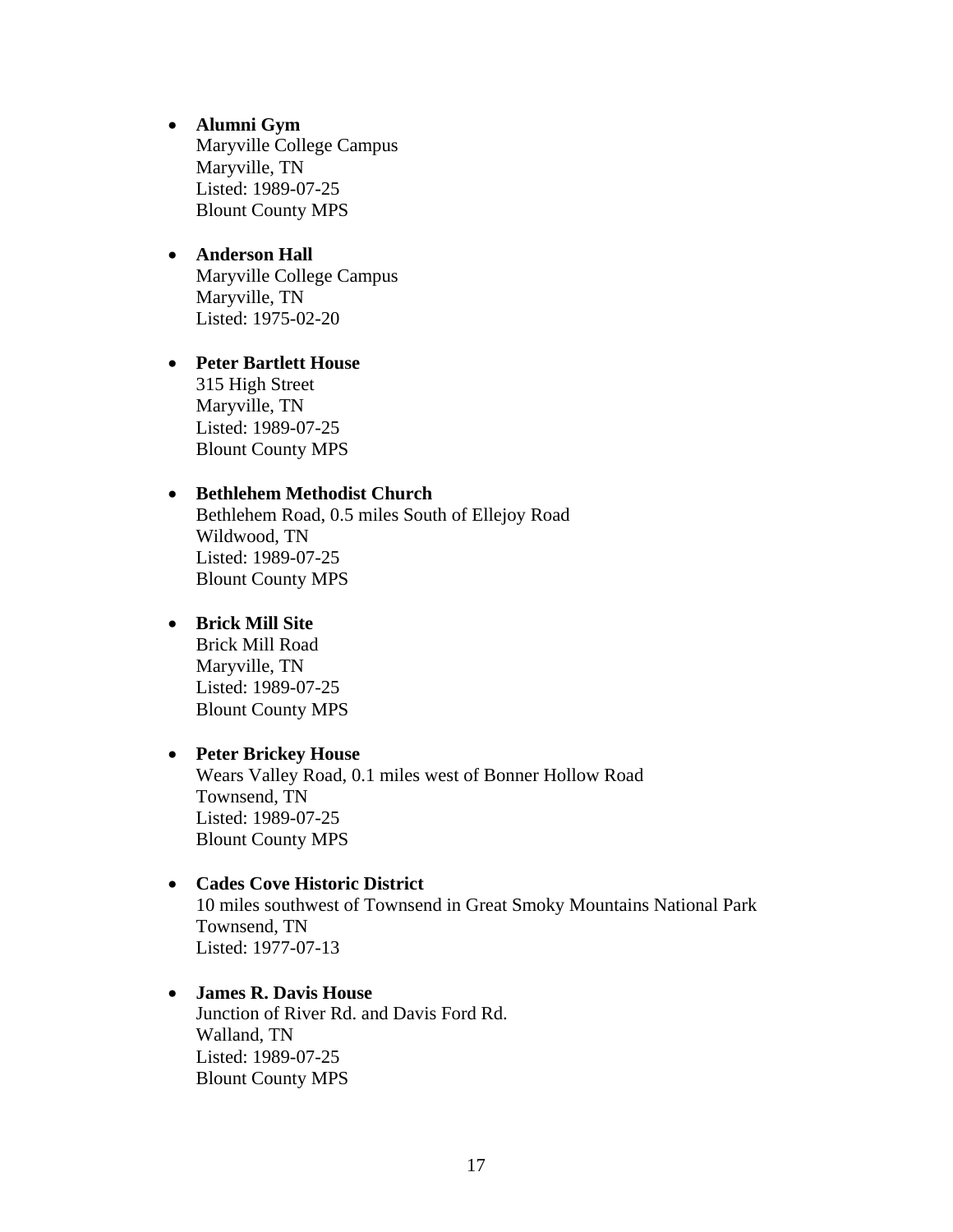- **Calderwood Dam (boundary increase)**  Tennessee R. at the end of Calderwood Rd. Calderwood, TN Listed: 1990-07-03 Pre-TVA Hydroelectric Power in Tennessee MPS
- **Calderwood Hydroelectric Development**  314 Growdon Blvd. Calderwood, TN Listed: 2004-05-24 Tapoco Hydroelectric Project MPS
- **Chilhowee Hydroelectric Development**  6120 TN 129 Tallassee, TN Listed: 2004-05-27 Tapoco Hydroelectric Project MPS

#### • **Langston Clark Barn**

Sixmile Rd., 0.4 mi. E of Knob Creek Rd. Maryville, TN Listed: 1989-07-25 Blount County MPS

#### • **Clover Hill Mill**

Junction of Mill Rd. and Clover Hill Rd. Maryville, TN Listed 1989-07-25 Blount County MPS

• **Cloyd's Creek Presbyterian Church**  Junction of Buzzard's Roost Rd. and Kirk Rd. Friendsville, TN Listed: 1989-07-25 Blount County MPS

#### • **Mary Cochrane Barn**

Binfield Rd., 0.2 mi. N of Clover Hill Road Maryville, TN Listed: 1989-07-25 Blount County MPS

# • **John J. Craig Quarry Historic District**

Marmor Rd., 0.5 mi. S. of Miser Station Road Friendsville, TN Listed: 1989-07-25, Blount County MPS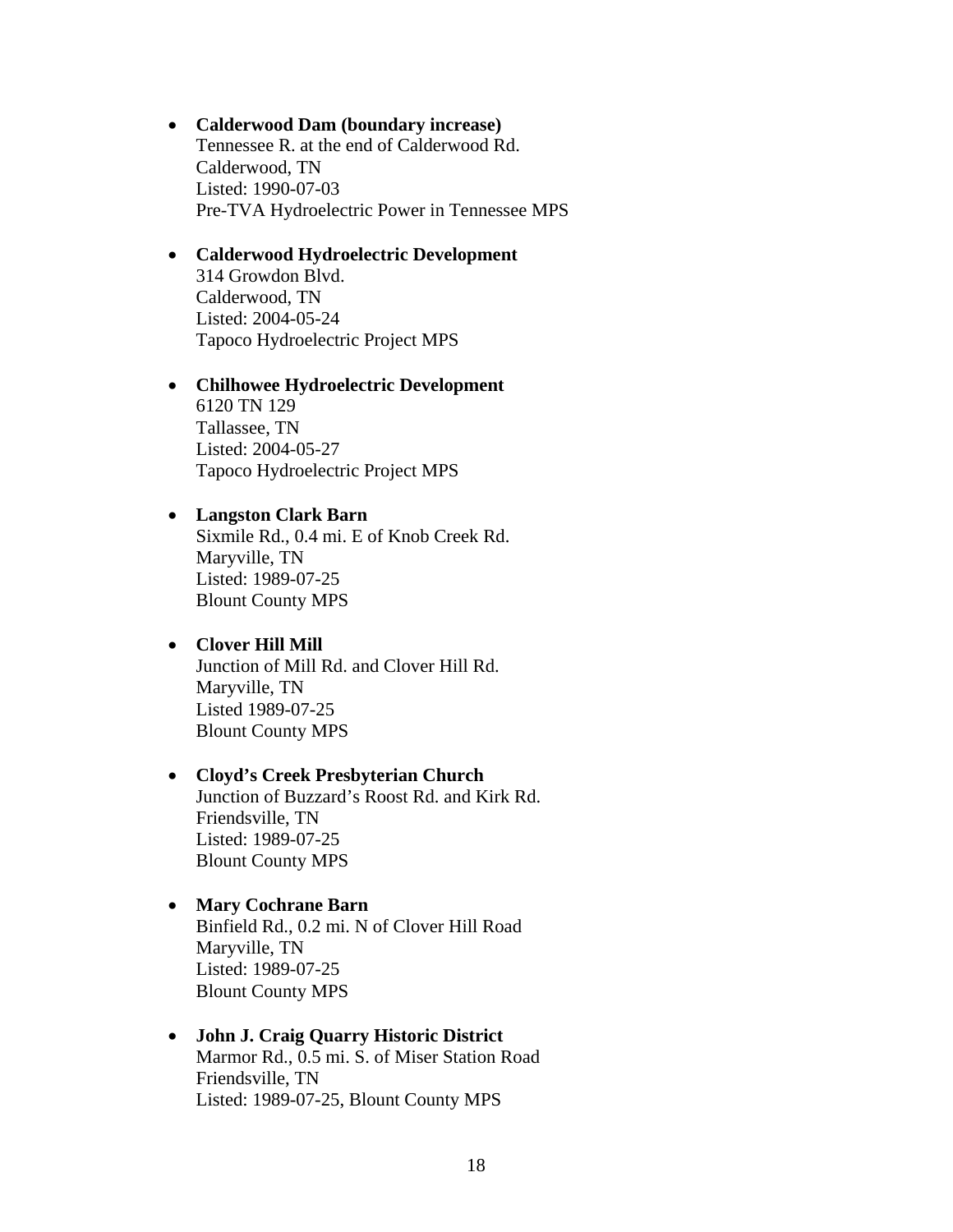• **Gideon Crawford House**  Maryville College Campus Maryville, TN Listed: 1989-07-25 Blount County MPS

#### • **Federal Building**  201 E. Broadway Maryville, TN Listed: 1989-07-25 Blount County MPS

## • **A.J. Fisher House**  Old Walland Hwy. Walland, TN Listed: 1989-07-25 Blount County MPS

## • **Samuel Frazier House**

Junction of Marble Hill Rd. and Big Springs Rd. Friendsville, TN Listed: 1989-07-25 Blount County MPS

## • **Friends Church**

314 W. Broadway Maryville, TN Listed: 1989-07-25 Blount County MPS

# • **Samuel George House**

NE of Louisville on Topside Rd. Louisville, TN Listed: 1982-01-27

#### • **James Gillespie House**

Lowes Ferry Rd., 1 mi. N of Louisville Louisville, TN Listed: 1989-07-25 Blount County MPS

#### • **John Hackney House**

Front and Main Sts. Friendsville, TN Listed: 1989-07-25 Blount County MPS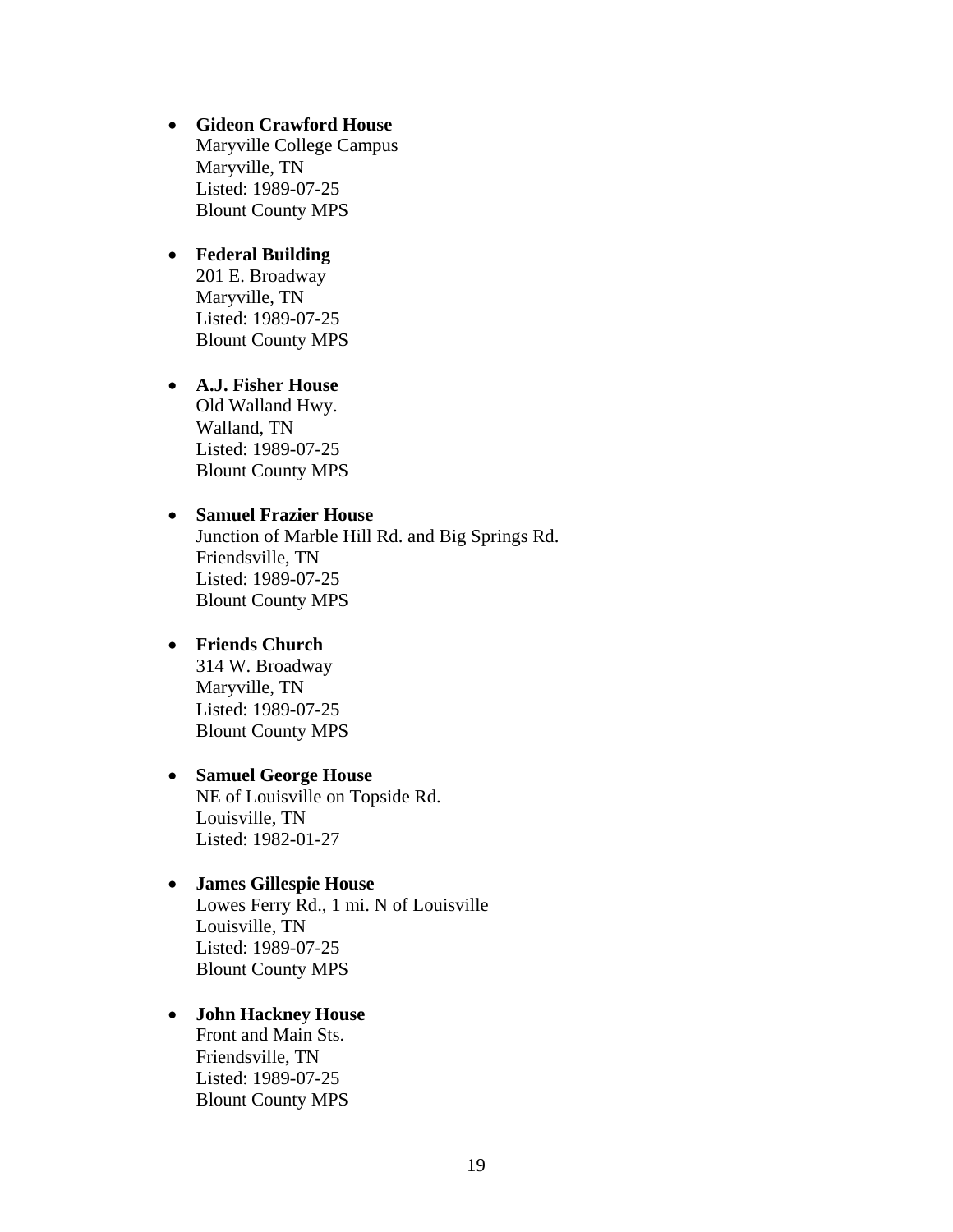• **John Hackney Mill Site**  Main St. near Front St. Friendsville, TN Listed: 1989-07-25 Blount County MPS

#### • **Alexander Hamil House**  Morganton Rd., 0.5 mi. E. of Clover Hill Road Maryville, TN Listed: 1989-07-25 Blount County MPS

## • **Happy Valley School**  Happy Valley Rd. Maryville, TN Listed: 1989-07-25 Blount County MPS

#### • **Harper Memorial Library**  300 E. Church St. Maryville, TN Listed: 1989-07-25 Blount County MPS

#### • **William Henderson House**

Louisville Rd., 0.75 mi. S of Lowes Ferry Rd. Louisville, TN Listed: 1989-07-25 Blount County MPS

#### • **Henry House**  SE of Binfield on Henry Lane Binfield, TN Listed: 1974-11-01

#### • **John Hitch House**

Lee Lambert Rd., 0.5 mi. S of Old Walland Hwy. Maryville, TN Listed: 1989-07-25 Blount County MPS

#### • **Pete Hood House**

827 Broadway Maryville, TN 1989-07-25 Blount County MPS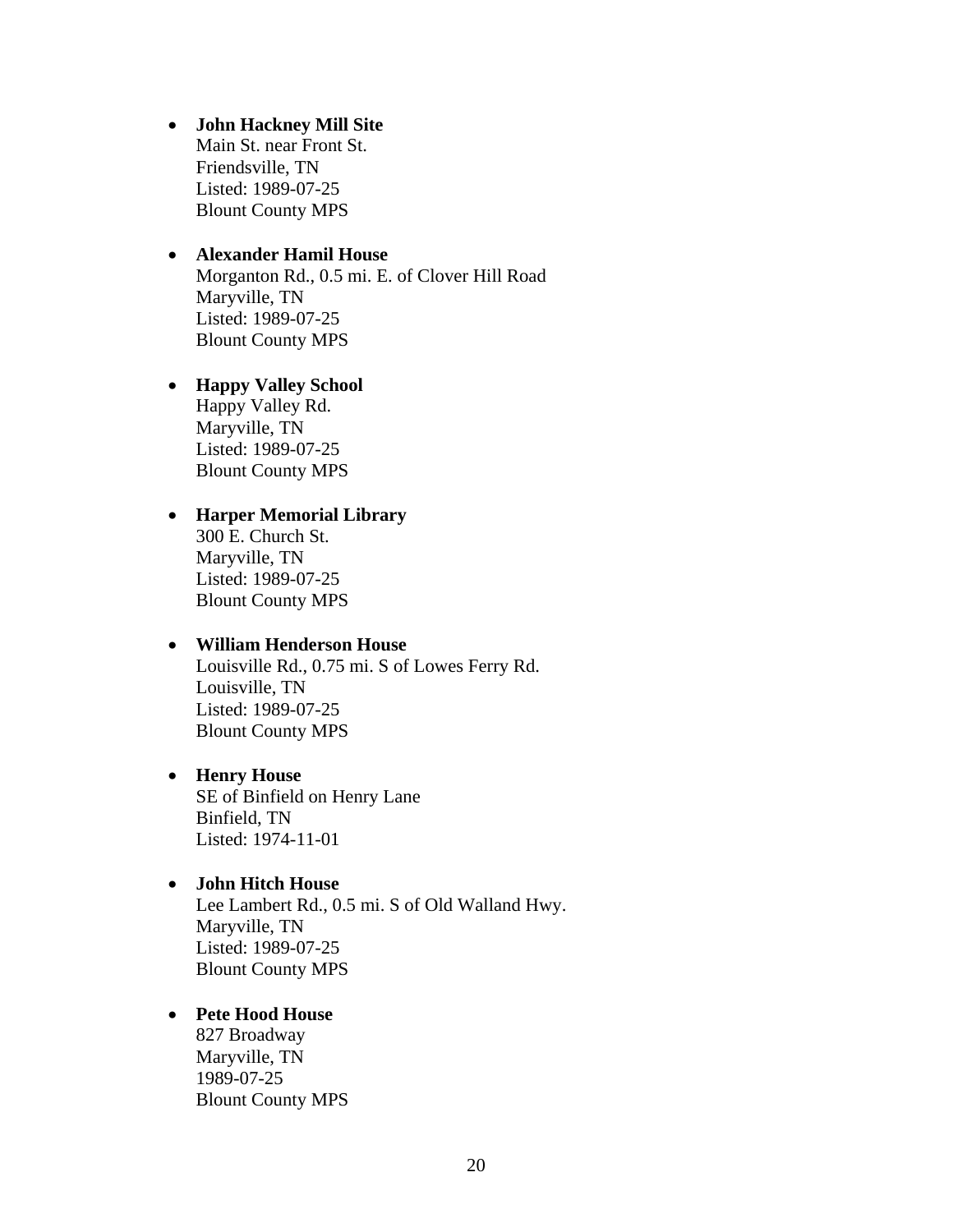#### • **Indiana Avenue Historic District**

Roughly bounded by Goddard St., Court St., Indiana Ave., and Cates St. Maryville, TN Listed: 1989-08-21 Blount County MPS

- **David Jones House**  720 Tuckaleechee Pike Maryville, TN Listed: 1982-08-26
- **David Jones House**  404 High St. Maryville, TN Listed: 1989-07-25 Blount County MPS

#### • **Macklin Kerr House**

Big Gully Rd., 0.3 mi. N. of Kyker Rd. Maryville, TN Listed: 1989-07-25 Blount County MPS

#### • **Hezekiah Kizer House**

0.5 mi., S of jct. Of Marble Hill Rd. and Dunlap Hollow Rd. Maryville, TN 1989-07-25 Blount County MPS

#### • **Louisville Historic District**

Between RR tracks and Tennessee River Louisville, TN Listed: 1974-12-23

## • **James Martin House**

Martin Rd., 1 mi. E. of E. Millers Cove Rd. Walland, TN Listed: 1989-07-25 Blount County MPS

#### • **John Martin Mill**

Mill Rd., 0.3 mi. S. of W. Millers Cove Rd. Walland, TN Listed: 1989-07-25 Blount County MPS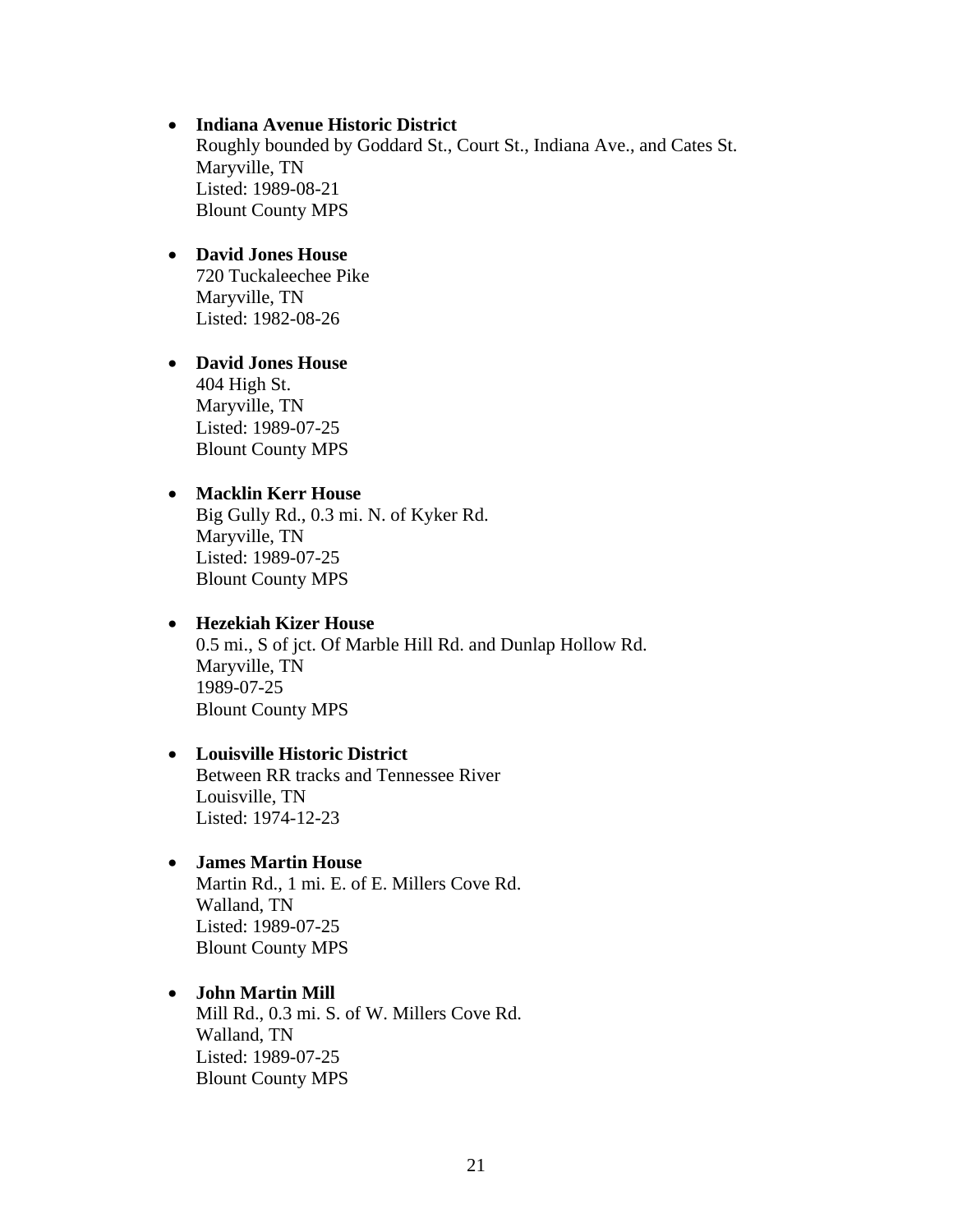- **Warner Martin House**  Central Point Rd. at Old Nails Creek Rockford, TN Listed: 1989-07-25 Blount County MPS
- **Maryville College Historic District**  Washington St. Maryville, TN Listed: 1982-09-09
- **James McCampbell Barn**  Old Cades Cove Rd., 0.1 mi. S. of Dry Valley Road Townsend, TN Listed: 1989-07-25 Blount County MPS

#### • **Minnis McCampbell Barn**

Old Cades Cove Rd., 0.1 mi. S. of Dry Valley Rd. Townsend, TN Listed: 1989-07-25 Blount County MPS

#### • **John McConnell House**

McConnell Rd., 0.5 mi. W. of Maple Lane Rd. Maryville, TN Listed: 1989-07-25 Blount County MPS

## • **Thomas McCullock House**

Junction of Martin Mille Pike and TN 33 Rockford, TN Listed: 1989-07-25 Blount County MPS

## • **McNutt-Howard House**

825 W. Broadway Ave. Maryville, TN Listed: 1989-07-25 Blount County MPS

#### • **McNutt-McReynolds House**

803 W. Broadway Ave. Maryville, TN Listed: 1989-07-25 Blount County MPS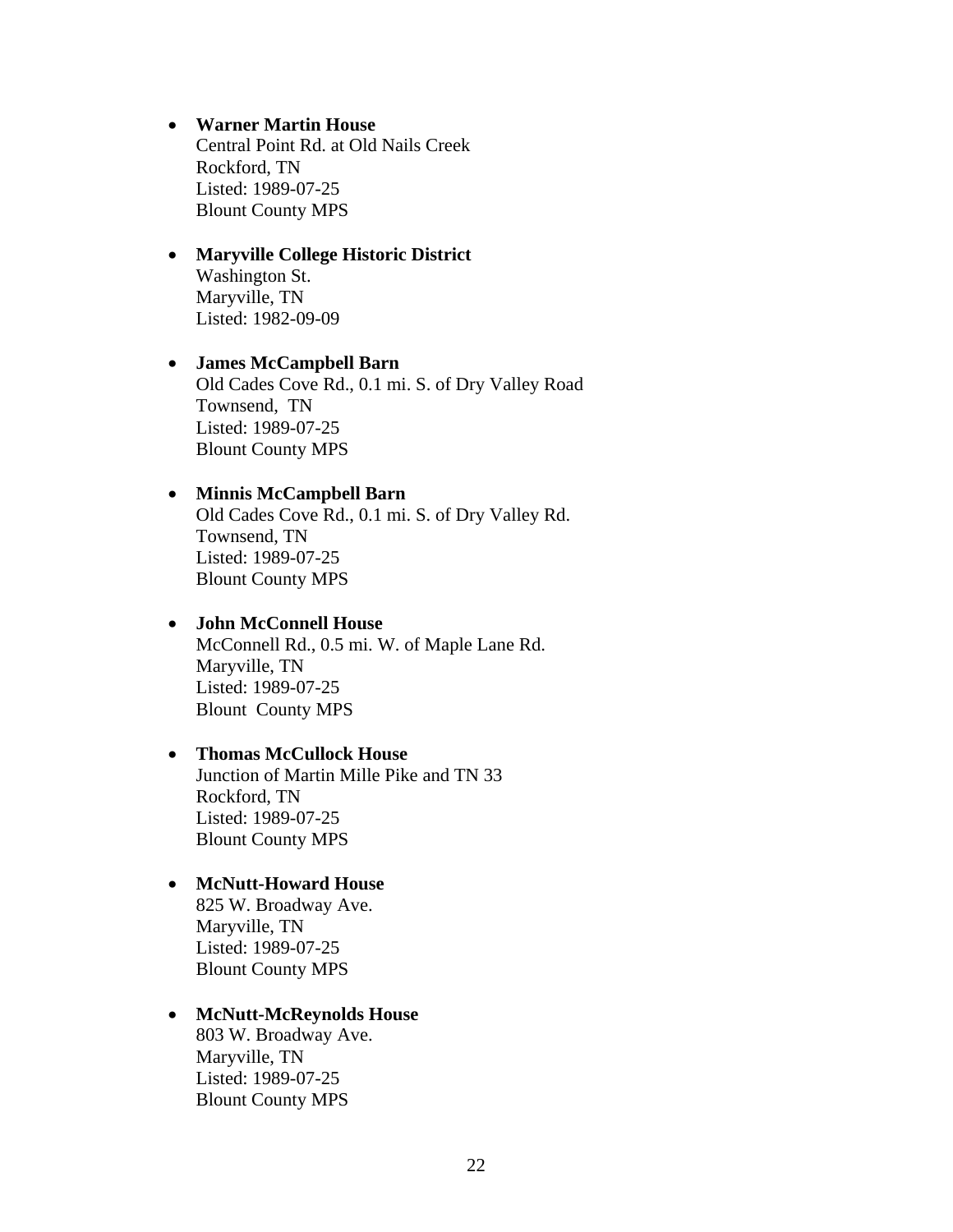#### • **Miser Station Store**

Junction of Union Grove Rd. and Chestnut Hill Rd. Friendsville, TN Listed: 1989-07-25 Blount County MPS

#### • **Morningside**  Maryville College Campus Maryville, TN Listed: 1989-07-25 Blount County MPS

#### • **Samuel A. Patton Building**  114 E. Broadway Ave. Maryville, TN Listed: 1989-07-25 Blount County MPS

#### • **Peery Mill Site**

Old Walland Hwy. 0.1 mi. N of Cold Springs Rd. Walland, TN Listed: 1989-07-25 Blount County MPS

#### • **People's Bank of Friendsville**

College St. Friendsville, TN 1989-07-25 Blount County MPS

#### • **Pistol Creek Dam and Mill Race**

Pistol Creek between Church Ave. and Ellis St. Maryville, TN Listed: 1989-07-25 Blount County MPS

#### • **Stephen Porter House**

Martin Mill Pike, 0.2 mi., W. of Glover Rd. Rockford, TN Listed: 1989-07-25 Blount County MPS

## • **John M. Rorex House**

Junction of Brick Mill Rd. and Old Niles Ferry Rd. Maryville, TN Listed: 1989-07-25, Blount County MPS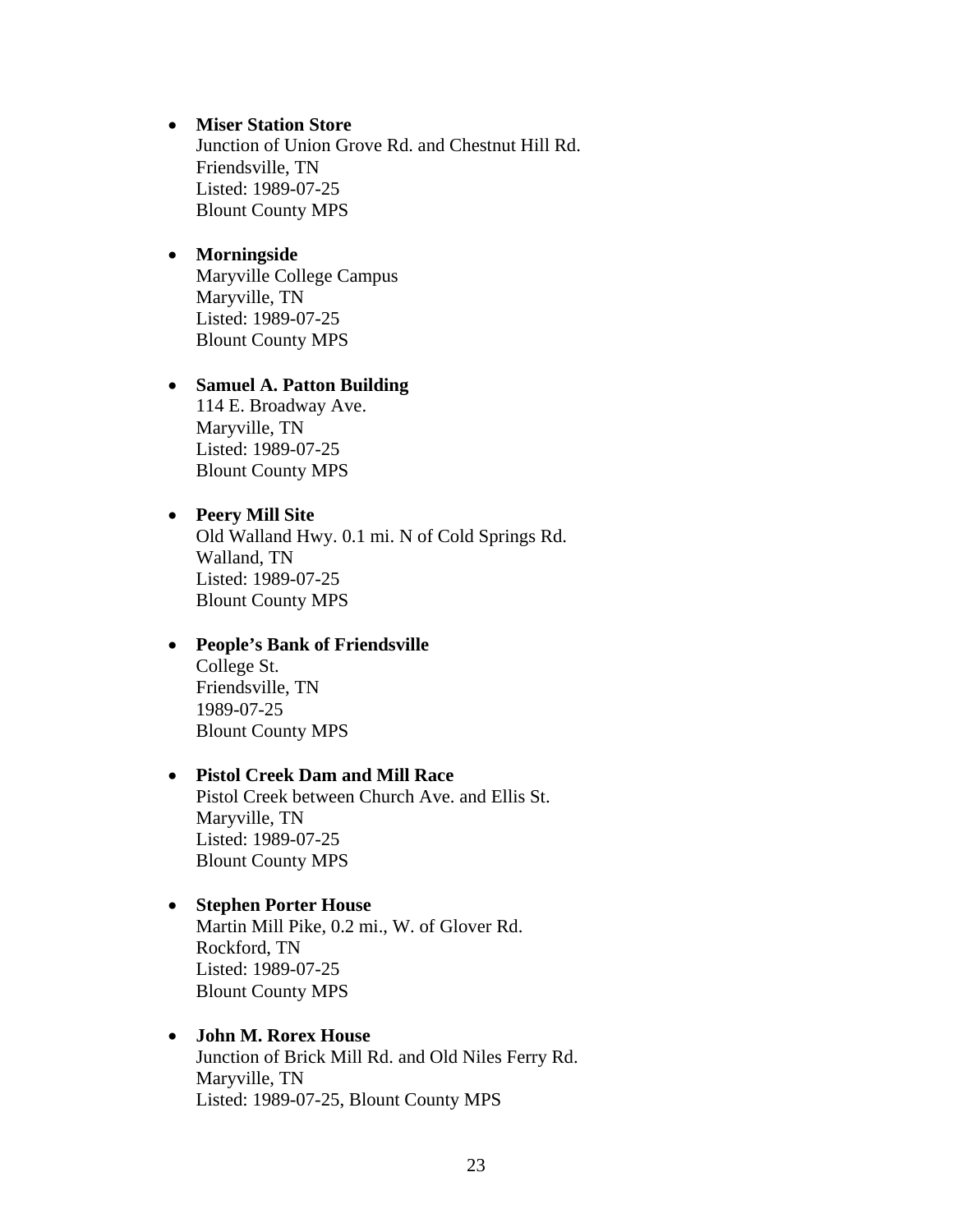#### • **Russell- Lackey- Prater House**  Prater Rd. off Old Lowes Ferry Rd. at Poland Creek Louisville, TN Listed: 1989-11-20 Blount County MPS

#### • **Sam Houston Schoolhouse**  NE of Maryville on TN 8 Maryville, TN Listed: 1972-06-13

# • **Shaddon Mill Site**

Ninemile Creek at junction of Big Elm and Trigonia Rds. Maryville, TN Listed: 1989-08-21 Blount County MPS

## • **John F. Shea House**

Old Walland Hwy. Townsend, TN Listed: 1989-07-25 Blount County MPS

## • **Southern Railroad Bridge**

Southern RR right-of-way over Little River Rockford, TN Listed: 1989-07-25 Blount County MPS

## • **Southern Railroad Freight Depot**

Southern RR right-of-way between Seviersville Rd. and Washington Ave. Maryville, TN Listed: 1989-07-25 Blount County MPS

#### • **Dr. William P. Stevenson House**

Maryville College campus Maryville, TN Listed: 1989-07-25 Blount County MPS

#### • **Thompson-Brown House**

1005 Tuckleechee Pike Maryville, TN Listed: 1978-11-02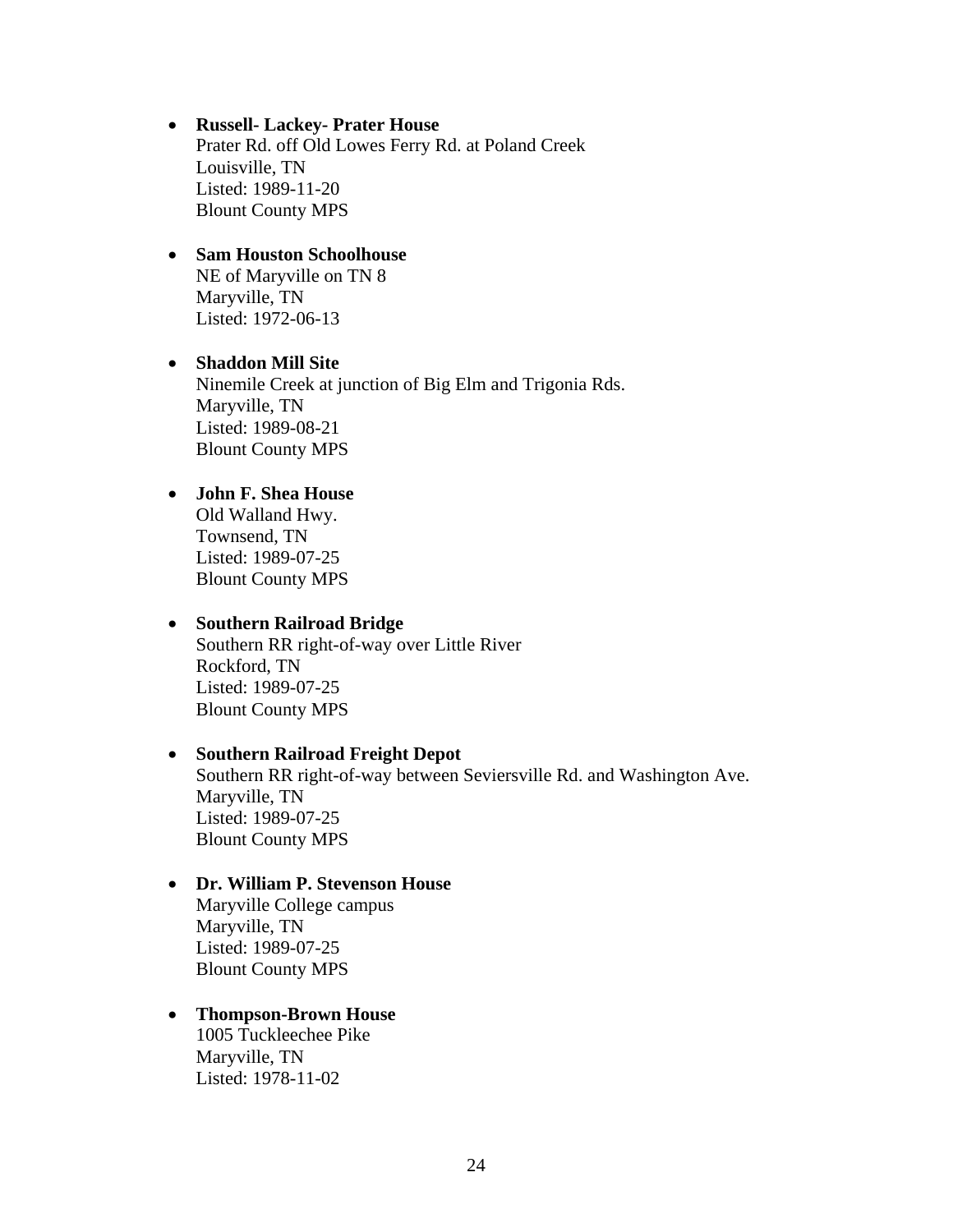- **Carl Trundle Barn**  Junction Wildwood Rd. and US 411 Wildwood, TN Listed: 1989-07-25 Blount County MPS
- **Tobler Vineyard House**  Hollybrook Rd., 1 mi. N of Martin Mill Pike Rockford, TN Listed: 1989-07-25 Blount County MPS
- **Walland Bridge**  Old Walland Rd. over Little River Walland, TN Listed: 1989-07-25 Blount County MPS

#### • **Walland Power Plant**

Old Walland Hwy., 0.75 mi. N of Walland Walland, TN Listed: 1989-07-25 Blount County MPS

## • **Marcus Warren House**

Miser Station Rd., 0.2 mi., S. of Middle Settlement Rd. Louisville, TN Listed: 1989-07-25 Blount County MPS

#### • **White's Mill**

Old White's Mill Rd. Maryville, TN Listed: 1989-07-25 Blount County MPS

## • **Willard-Clark House**

1125 Broadway Maryville, TN Listed: 1989-07-25 Blount County MPS

## • **Isaac Yearout House**

Big Springs Rd., 0.3 mi. N of Morganton Rd. Alcoa, TN Listed: 1989-07-25, Blount County MPS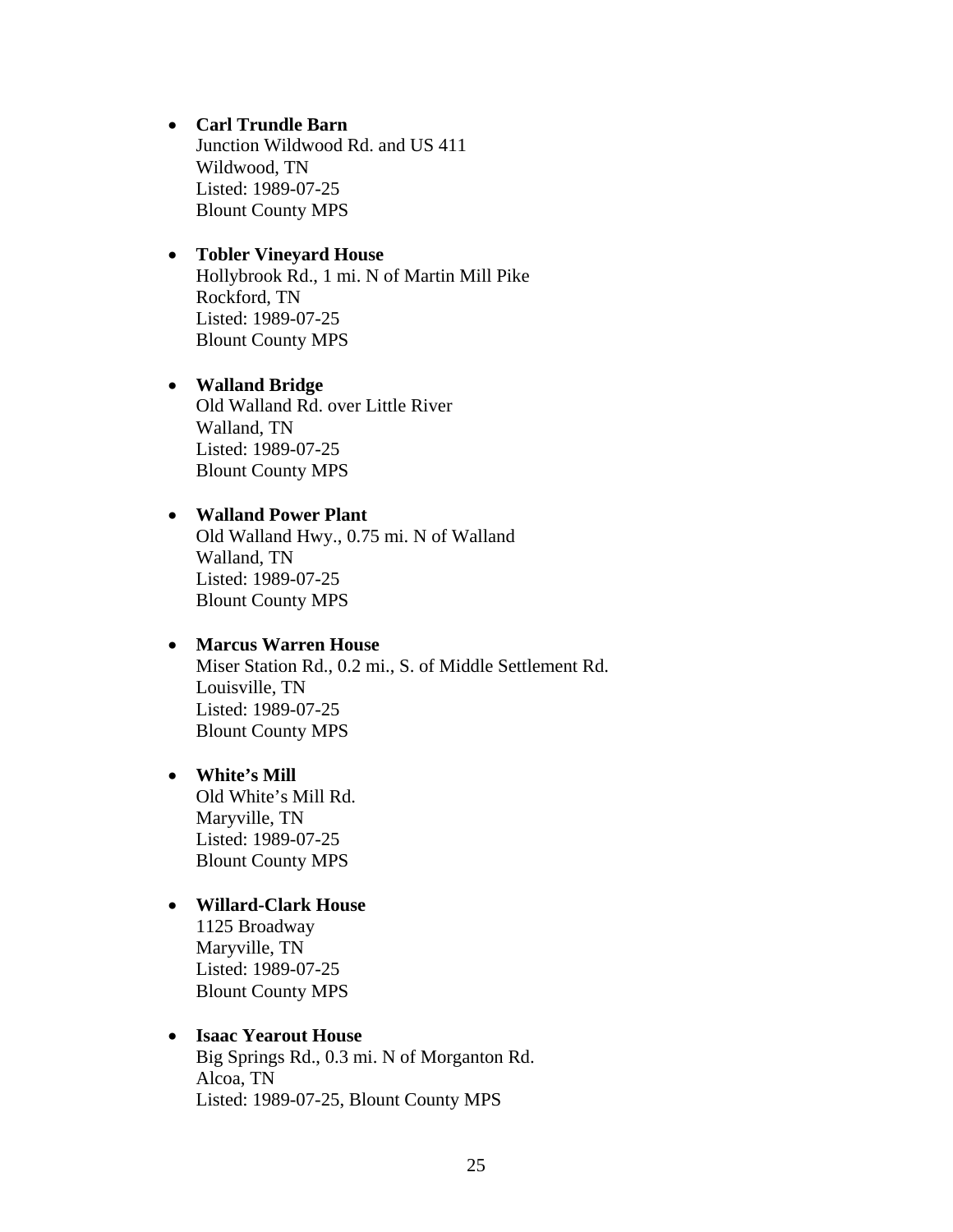#### **Tennessee Century Farms in Blount County**

The Tennessee Century Farms Program is a public program that honors family farmers who have kept continuously owned family land in agricultural production for at least the last one hundred years. Established by the Tennessee Department of Agriculture in 1975- 76 as a special bicentennial project, the initial survey identified approximately six hundred Tennessee farm families who joined the program and submitted the required farm history, certification by a county historian and/or extension agent, and photographs. In 1985, during the administration of Governor Lamar Alexander, the Oscar Farris Agricultural Museum at the Tennessee Department of Agriculture asked the Center for Historic Preservation at Middle Tennessee State University to assist in updating the histories of eligible farms and to prepare a history book about the state's Century Farms. When its survey was completed in 1986, 783 eligible Tennessee Century Farms had been identified and were included in the subsequent book, *Tennessee Agriculture: A Century Farms Perspective*, by the Center's Carroll Van West.

The MTSU Center for Historic Preservation, working with the Tennessee Department of Agriculture, the Tennessee Farm Bureau, county historians, and the UT Extension Service, accepts and processes the applications of eligible farms. As part of its rural history and preservation program, the center extended the initial book project into a traveling exhibit about Tennessee's family farm history curated by Caneta S. Hankins which toured the state in 1988-89; developed heritage education curricula centered on a family farm as a teaching laboratory; and established a program of historic preservation assistance, through which eligible farm families may request that the center prepare a nomination for their farm to the National Register of Historic Places. The center has also prepared a National Register multiple property nomination for historic family farms in Middle Tennessee as well as rural preservation toolbox titled, *Holding on to the Homestead*, by Caneta Hankins and Nancy Adgent. Due to these joint partnership efforts, Tennessee has one of the most comprehensive history and conservation projects pertaining to family farms in the country.

#### • **Baldwin Farm**

Founded: 1886 Owner: Calvin Baldwin Address: 3139 W. Lamar Alexander Parkway, Friendsville, TN 37737

#### • **Best Farm**

Founded: 1809 Owner: Mrs. Cora F. Best Address: Route 6, Maryville, TN 37801

## • **Brickey Farm**

Founded: 1808 Owner: Jackson C. Brickey Address: 803 Wears Valley Rd., Townsend, TN 37882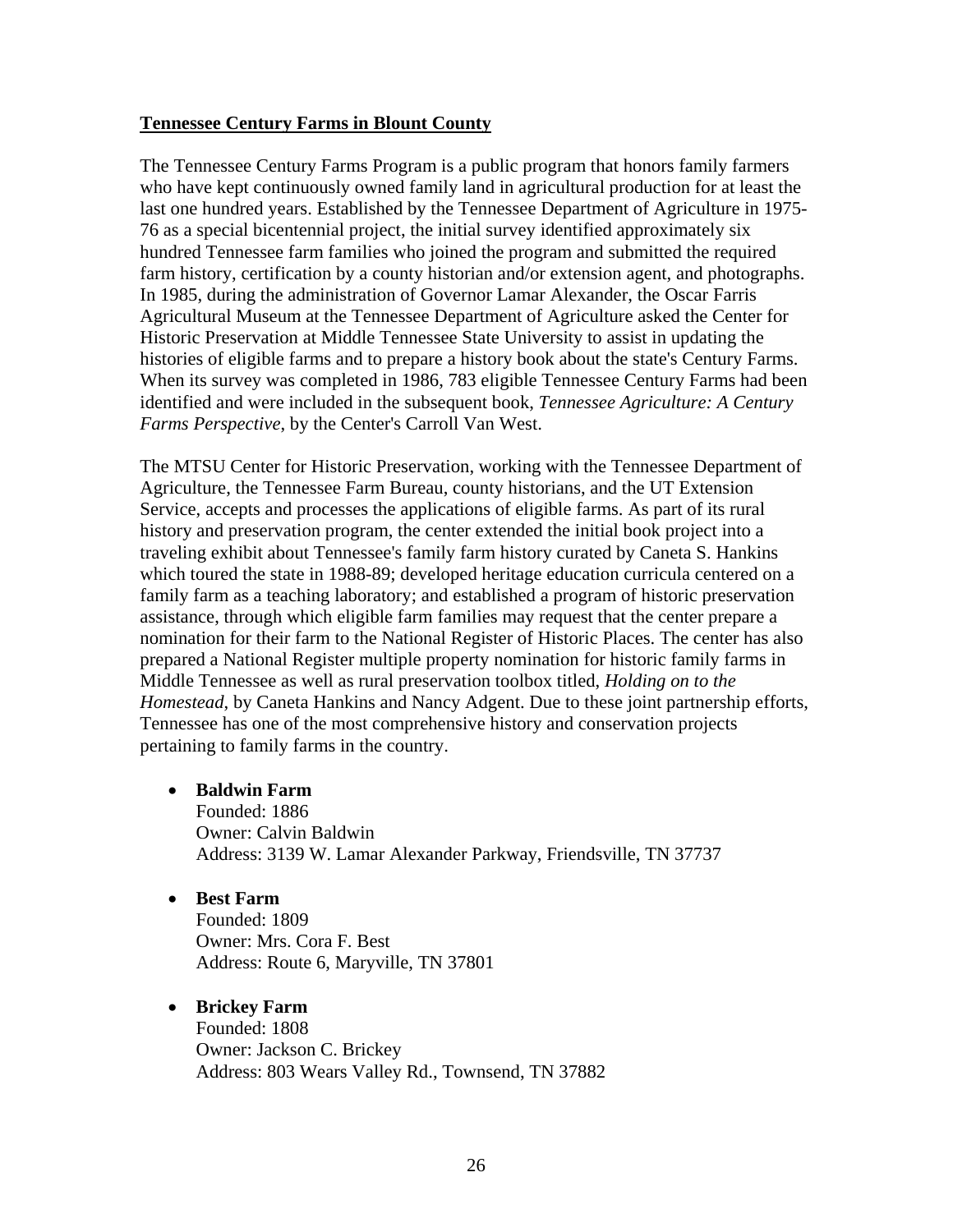#### • **Burns-Helton Farm**

Founded: 1852 Owner: Rocky King Address: 931 East Miller Cove Rd., Walland, TN

## • **Callahan Farm**

Founded: 1871 Owner: Mrs. Richard Daugherty Address: 2137 Callahan Rd., Louisville, TN 37777

#### • **George Davis Farm**

Founded: 1871 Owner: George Joseph Davis Address: 1609 East Broadway, Maryville, TN 37801

#### • **H. F. Anderson Farm**

Founded: 1873 Owner: John A. Kerr Address: 1620 Leconte Dr., Maryville, TN 37801

**H. V. Burns Farm**  Founded: 1808 Owner: Herbert Victor Burns Address: 736 Wears Valley Rd., Townsend, TN 37882

#### • **Henry Farm**

Founded: 1808 Owner: Margaret McCall Henry Address: Route 2, Greenback, TN 37742

#### • **Henry Hereford Farm**

Founded: 1824 Owner: Zurma Caldwell Address: 8020 Bennington Drive, Knoxville, TN 37909

#### • **Hitch Farm**

Founded: 1895 Owner: Jan H. Driver Address: 804 Chilhowee View Rd., Maryville, TN 37803

## • **J. L. Burns Farm**

Founded: 1849 Owner: James Luther Burns Address: 131 Bethel Church Rd., Townsend, TN 37882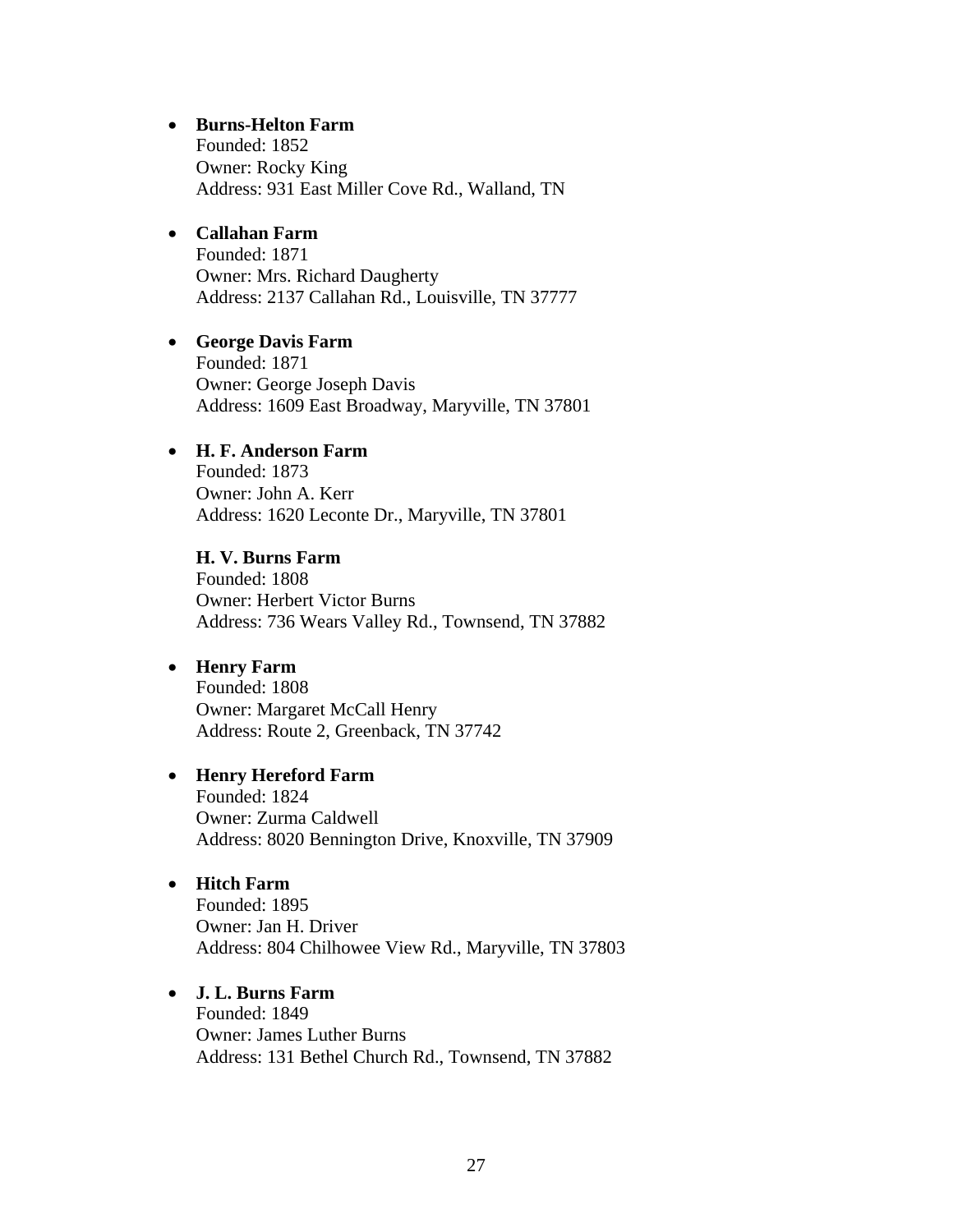#### • **J. Lloyd Garner Farm**

Founded: 1807 Owner: J. Lloyd Garner Address: 6350 Lanier Rd., Maryville, TN 37801

## • **J. R. Gamble Farm**

Founded: 1859 Owner: J. R. Gamble, Jr. Address: 3950 Davis Ford Rd., Maryville, TN 37804

#### • **Lane Farm**

Founded: 1898 Owner: Edward Nolan Lane Address: 991 Lane Dr. Friendsville, TN 37737

#### • **Laverne Farmer Farm**

Founded: 1824 Owner: Laverne Farmer Address: 475 Bethel Church Rd., Townsend, TN 37882

## • **McConnell Farm**

Founded: 1807 Owner: G. McConnell Address: 1435 McConnell Lane, Greenback, TN 37782

#### • **McDonald Farm**

Founded: 1859 Owner: Ira Thomas McDonald Address: 1235 Maple Lane, Greenback, TN 37742

#### • **McMurry Farm**

Founded: 1874 Owner: Joe Drinnen McMurry Address: 1416 Montvale Rd., Maryville, TN 37803

#### • **Nora Davis Farm**

Founded: 1867 Owner: Rowena D. Wyrick Address: 2012 Tuckaleechee Pike, Maryville, TN 37801

#### • **Ralph Kidd Farm**  Founded: 1860

Owner: Ralph Kidd Address: Route 4, Maryville, TN 37801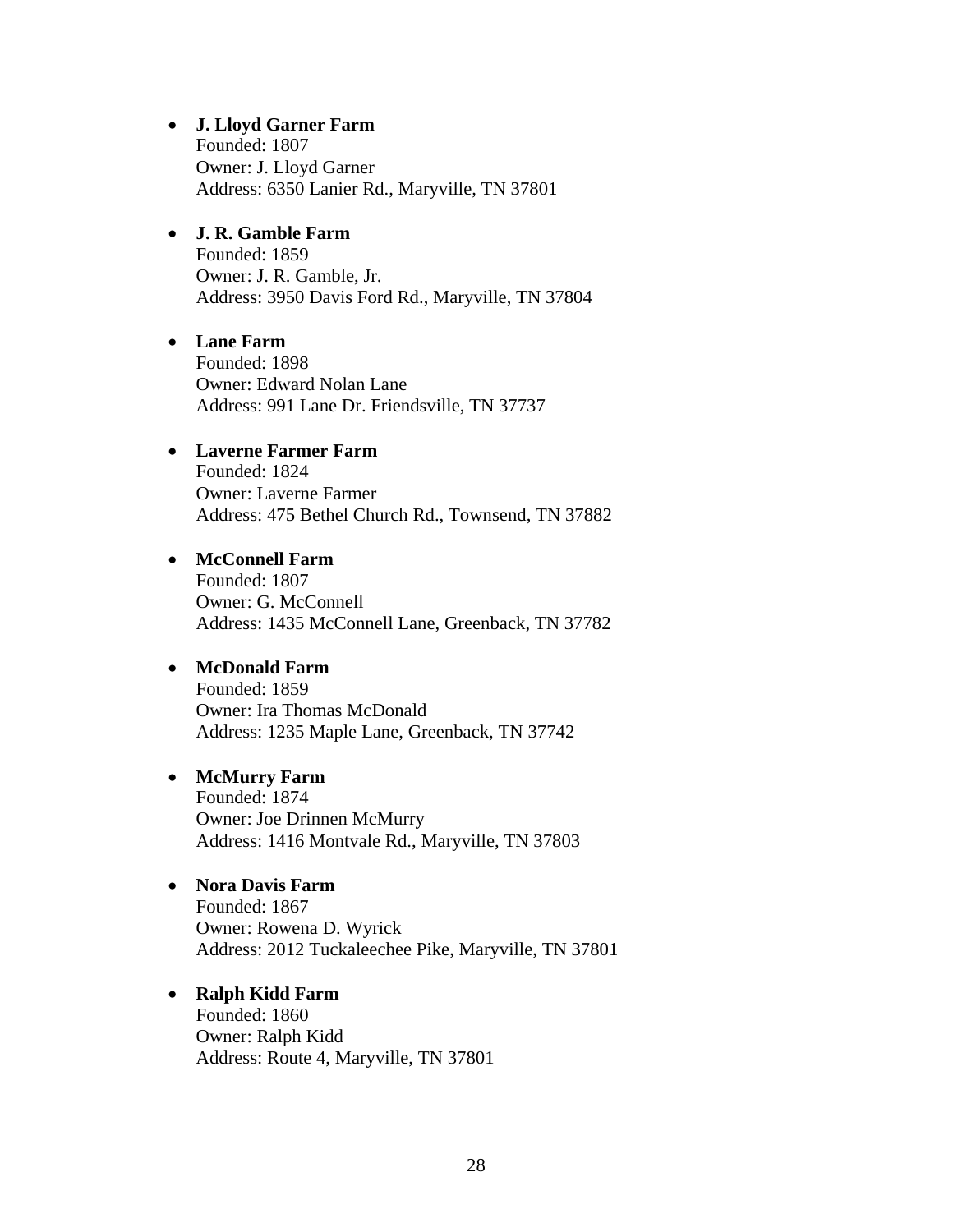#### • **Raulston Acres**

Founded: 1834 Owner: Edward Lee Raulston Address: Route 6, Maryville, TN 37801

## • **Reese Tip Davis Farm**

Founded: 1867 Owner: Margaret Davis Coulter Address: 3838 Davis Ford Rd., Maryville, TN 37804

## • **Rex Davis Farm**

Founded: 1835 Owner: Rex R. Davis Address: 1510 Walter Davis Rd., Seymour, TN 37865

## • **Russell Place Farm**

Founded: 1859 Owner: Walter Ralph Phelps Address: 4264 Lowes Ferry Rd., Louisville, TN 37777

## • **Serene Manor (Cedar Crest Farm)**  Founded: 1807 Owner: Patsy G. Cross Address: Route 2, Box 410 A Maple Lane, Greenback, TN 37742

## • **Walker Gamble Farm**  Founded: 1809 Owner: Blanche Gamble Davis Address: Route 12, Box 3335, Smoky Mtn. Hwy, Maryville, TN 37801

• **Warren Farm**  Founded: 1856 Owner: Mary Sue Leffell Address: P.O. Box 687, Louisville, TN 37777

#### **Rural African American Churches in Blount County**

Tennessee is the only southern state to have surveyed and prepared a National Register Multiple Property Nomination for its rural African American churches, properties generally associated with the state's Emancipation and Reconstruction stories. In Blount County, these churches have been included in the survey:

• **Mt. Pleasant A.M.E. Zion Church**  3664 Grade Rd. Rockford, TN 37853 Established 1912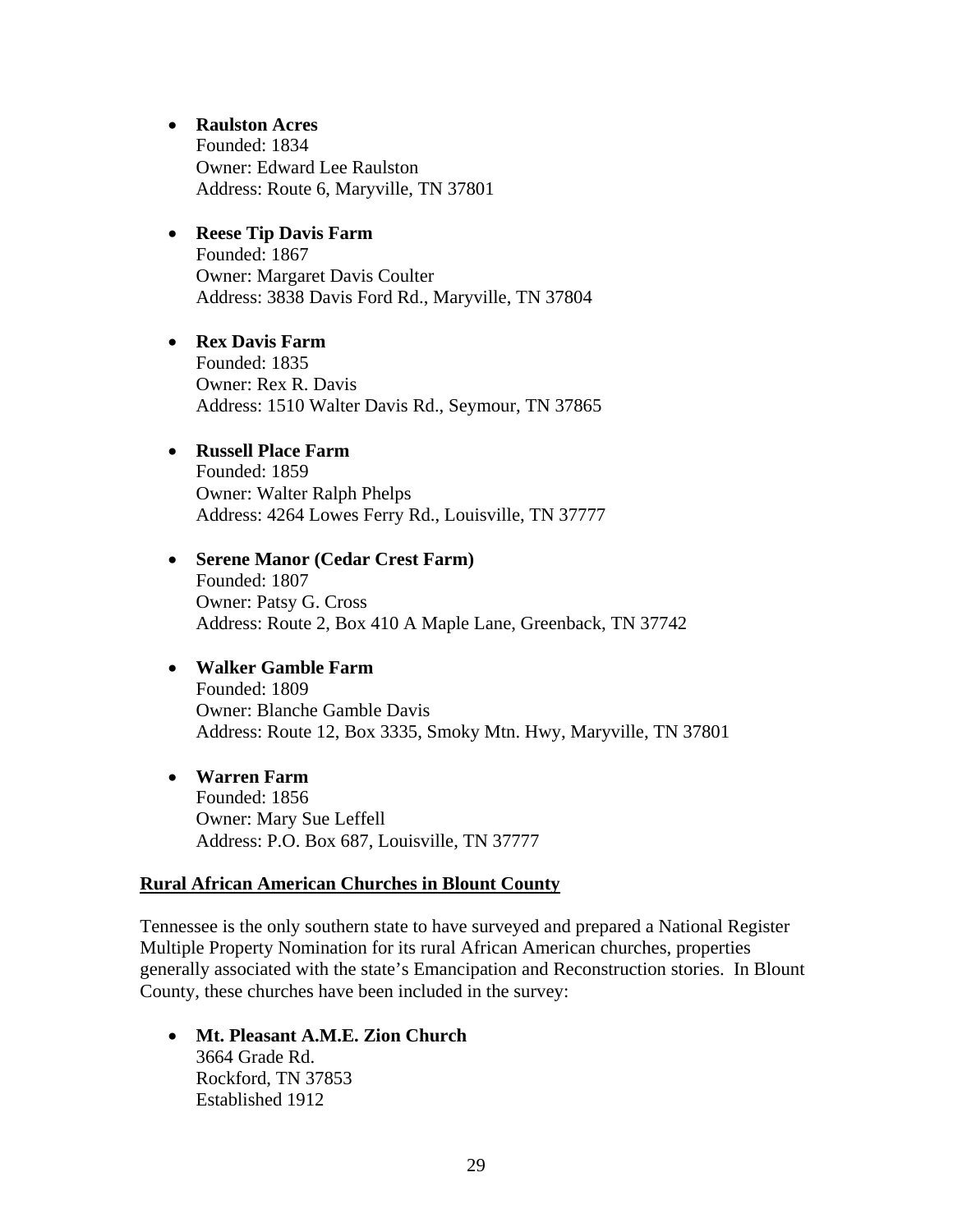- **Mt. Zion A.M.E. Zion Church**  1542 East Old Topside Rd. Louisville, TN 37777 Established 1904, Moved and rebuilt 1942
- **St. Peter Primitive Baptist Church**  140 Howe St. Alcoa, TN 37701 Established 1918
- **St. Paul A.M.E. Church**  810 N. Hall Rd. Alcoa, TN 37701 Established 1921

# **Cultural and Historical Institutions, Museums**

- **Palace Theater** (http://www.palacetheater.com/): The building that houses Maryville's Palace Theater was originally constructed in 1868 by Carl Pflanze as a furniture and casket factory. The furniture store remained until 1927 when it became the first site of McCammon-Ammons Funeral Parlor. Since then, many businesses have operated out of the building, including Cole's Drug store, Wright's Five and Dime store, the Dollar Store, and Roy's Record Shop. In 1975 brothers Walter and Walker Harrell re-opened the building as the Palace Theater. However, they had to close the doors in the early 1980s because of changing city codes. The Palace Theater has been restored to its appearance in 1934. The theater showcases concerts, children's programs, and vintage film, and hosts community events.
- **Tuckaleechee Caverns** (http://www.tuckaleecheecaverns.com/)**:** Noted for onyx formations, high waterfalls and large passageways, these caverns draw between 50,000 and 100,000 visitors a year.

Written reports from the mid-nineteenth century tell of the caverns' discovery by sawmill workers who watched water from a heavy rain pour into a sink hole in the area. However, it is likely that Cherokee Indians knew of the Caverns prior to 1850.

#### • **Little River Railroad and Lumber Company Museum**

(http://www.littleriverrailroad.org/)**:** This museum, located in Townsend, collects, preserves, and exhibits the history of the Little River Railroad and Lumber Company and of the people in the region. The museum is operated by the Little River Railroad and Lumber Company, which is a non-profit corporation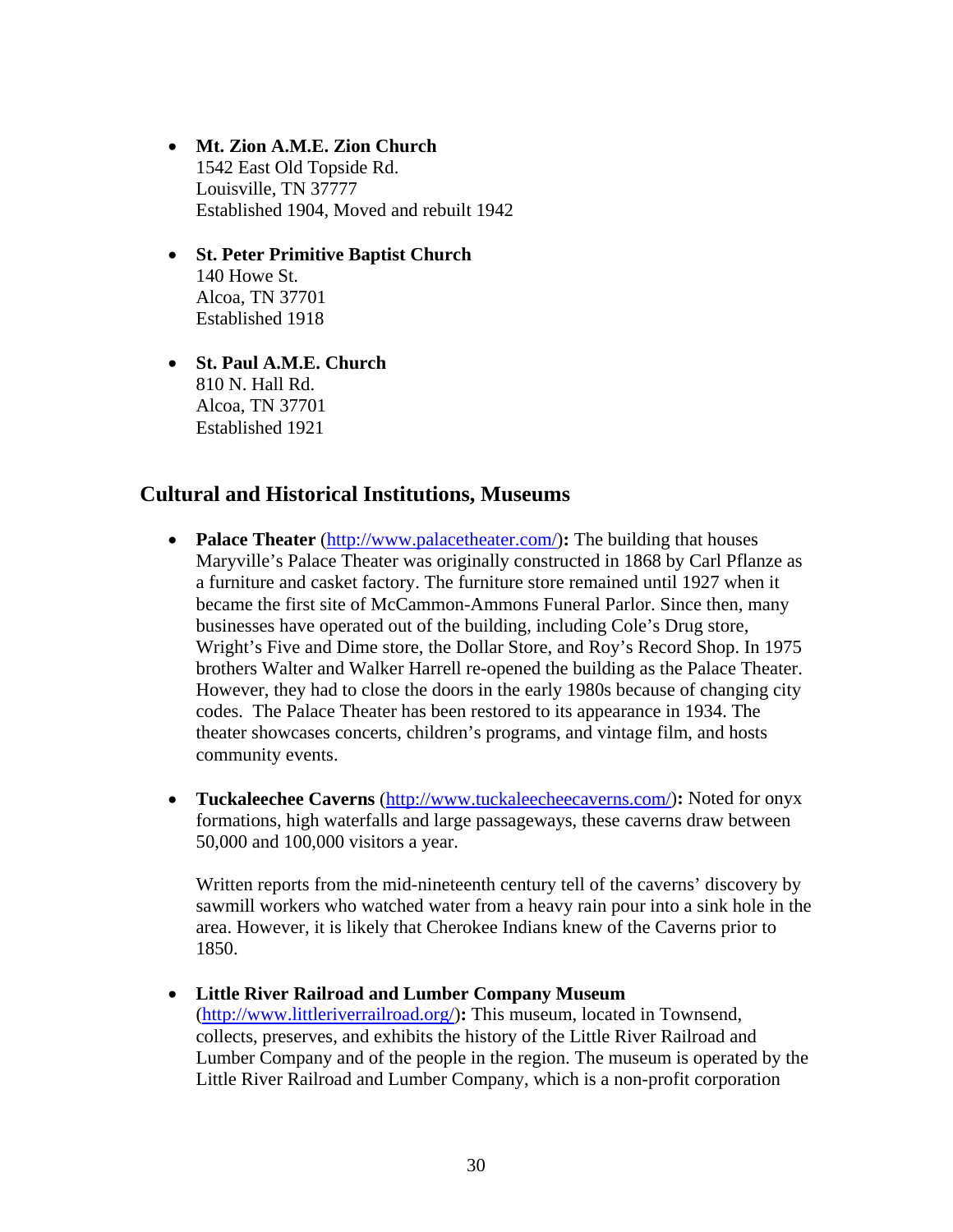founded in 1982 to preserve the heritage of the Little River Lumber Company and the Little River Railroad.

Townsend, named after Colonel W.B. Townsend who headed the Little River companies, was the site of the sawmill and headquarters of this operation, which logged huge portions of what is now the Great Smoky Mountains National Park, from 1901 until 1939. The Little River became famous far beyond its remote mountain origins, due in large part to its innovations in railroad motive power, which included invention of the first 2-4-4-2 articulated Mallet, and the smallest 4-6-2 Pacific ever built for North American standard gauge. This museum is a key place to tell the story of the region's lumber industry of the early twentieth century.

## • **Great Smoky Mountain Heritage Center**

**(***http://www.smokymountains.org/attractions/heritage.html)* Opened in February 2006, the Heritage Center in Townsend is being developed to preserve, protect, and promote the unique history and rich culture of the people who once lived in what is now the Great Smoky Mountains National Park and its surrounding area.

The Center highlights the history of Native Americans and mountain life from periods 3000 B.C. (Native American) to 1930 (settlers). The center is 17,000 sq. feet on a 3-acre site and includes an additional 10 historic structures on site. The museum features displays of native artifacts showcasing the history of Native Americans and many examples of pioneer artifacts, such as tools and materials used in daily lives. The Native American gallery and a pioneer gallery will be permanent exhibits, but the Heritage Center will have additional space for temporary exhibits and genealogy research. In addition, indoor and outdoor stages will host live performances, classrooms will accommodate educational programs, and several outbuildings will present glimpses into life in the mountains of ages past. The Heritage Center is developing a 25-minute film, supported in part by the Tennessee Civil War NHA, to tell the area's compelling stories to visitors.

• **Thompson-Brown House** (www.blountweb.com/thompsonbrownhouse) Located at 1004 East Lamar Alexander Parkway in Maryville, this early nineteenth century two-story log house is listed in the National Register and visitors are encouraged to stop and visit the property. Once the offices for the Smoky Mountains Visitors Bureau, the house is owned by Blount County and is currently used by Keep Blount Beautiful. The Blount County Historic Trust also maintains an office in the house.

# **Local Heritage Trails**

• **"Shadows of the Past" Townsend Historical Trail:** This 10-mile walking/biking trail through Townsend begins and ends at the Townsend Visitors Center and includes 13 historic sites along the trail. The Smoky Mountain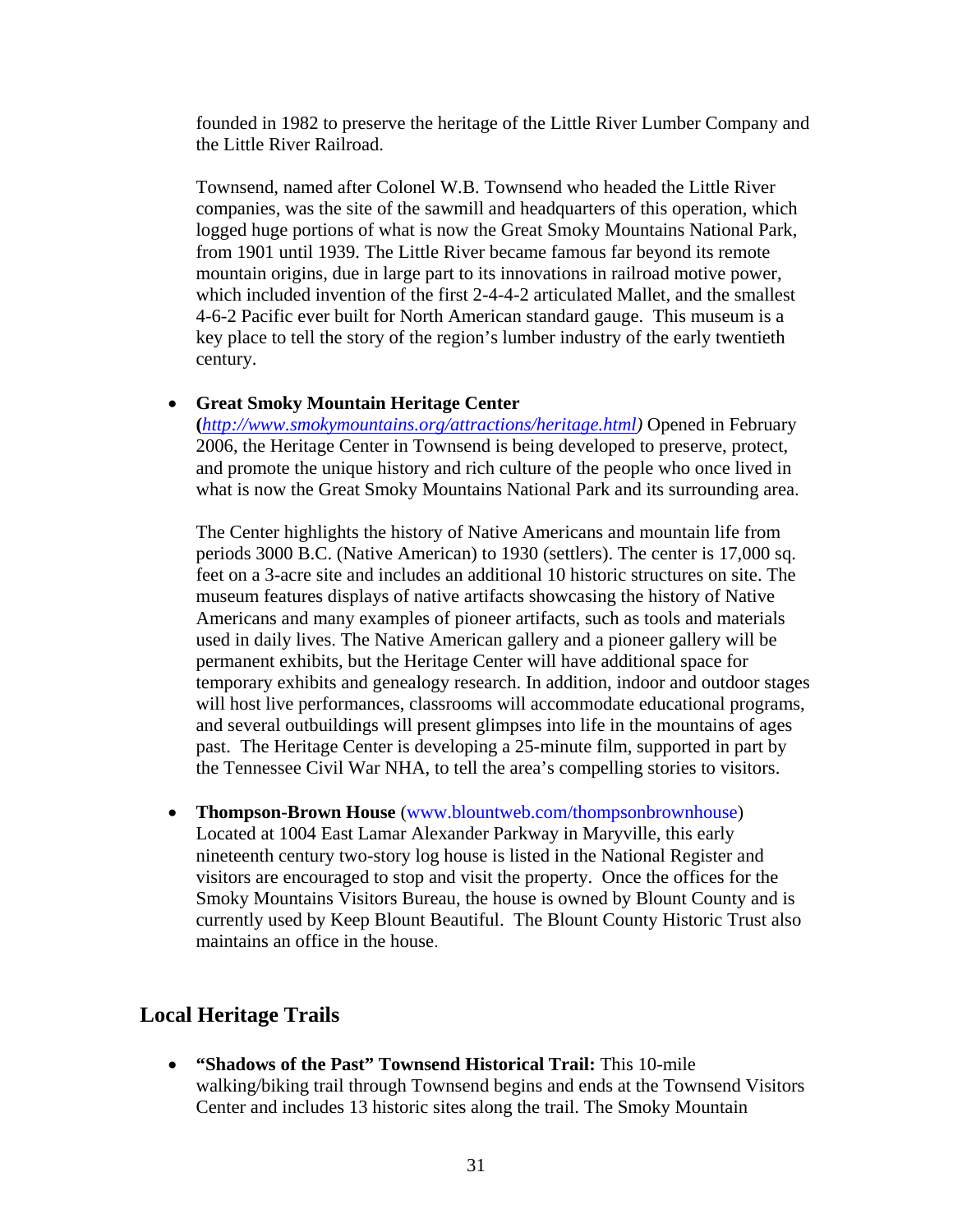Convention and Visitors Bureau (http://www.smokymountains.org/), in cooperation with the Leadership Blount Class of 2002 and Addison West, created the trail and developed a tour brochure to accompany visitors on the trail. The brochure, supplemented by informational signs posted along the trail, provides information about the region's history and culture. The trail runs parallel to US Highway 321. The 13 historic sites featured include:

- o **Potleg Hill:** Potleg Hill was the site of a small grocery store and gathering place where Will "Potleg" Myers welcomed lumber and railroad workers.
- o **Laughing Horse Motel:** The building was originally used as a button factory and a flower shop before Claude and Isabelle Derris remodeled it into a hotel in the 1930s. At that time, rent was just \$2.50 per person, including a bath.
- o **Art Emert Store:** In the 1900s, two adjacent stores were located at the Little River Railroad switchyard. The stores provided an array of materials and food products to workers and neighboring communities.
- o **Dark Island Swinging Bridge:** This swinging bridge dates back to the 1900s when workers used it to access cottages from the railroad or lumber mills on the other side of the river.
- o **Little River Railroad [and Lumber Company] Museum:** The museum collects and preserves rail engines and equipment once used by loggers to haul timber out of the Great Smoky Mountains. It is also home to the Shay Engine number 2147, the last Shay to have run at the Little River Lumber Company.
- o **Native American Home at Nawger Nob:** A Cherokee winter home stood on this site in the late 1600s. The home included a central hearth and was built using saplings and clay.
- o **Native American Base Camp:** Across the street from the present-day Back Porch Restaurant, a middle archaic base camp was found. This camp was a seasonal home for nomadic Indians. Experts believe that this site was used 4,000 to 9,000 years ago.
- o **Kinzel Springs and Sunshine area:** This is the last stop before heading back toward the visitor's center. The area was named after the German immigrant, Edward John Kinzel, who began purchasing land in the area in 1894 with money from his wife's art work. By 1935 the Kinzel Springs community had a resort, built by Kinzel, as well as a post office and a multi-purpose pavilion.
- o **Campground Methodist Church:** The original church dated back to 1831 and was the destination for many circuit-riding preachers. The grounds were also used as a mustering ground for militia. The present day structure was built after the Civil War.
- o **Woodland Prehistoric site:** This is the site of the first Middle Woodland structures excavated in East Tennessee. The site dates back to circa 200 BC and AD 350. The site held round homes measuring 18-19 feet in diameter with earth ovens used for cooking.
- o **Indian Period Forts:** There were a series of Mississippian period palisades (forts) with bastions located here. The forts, constructed more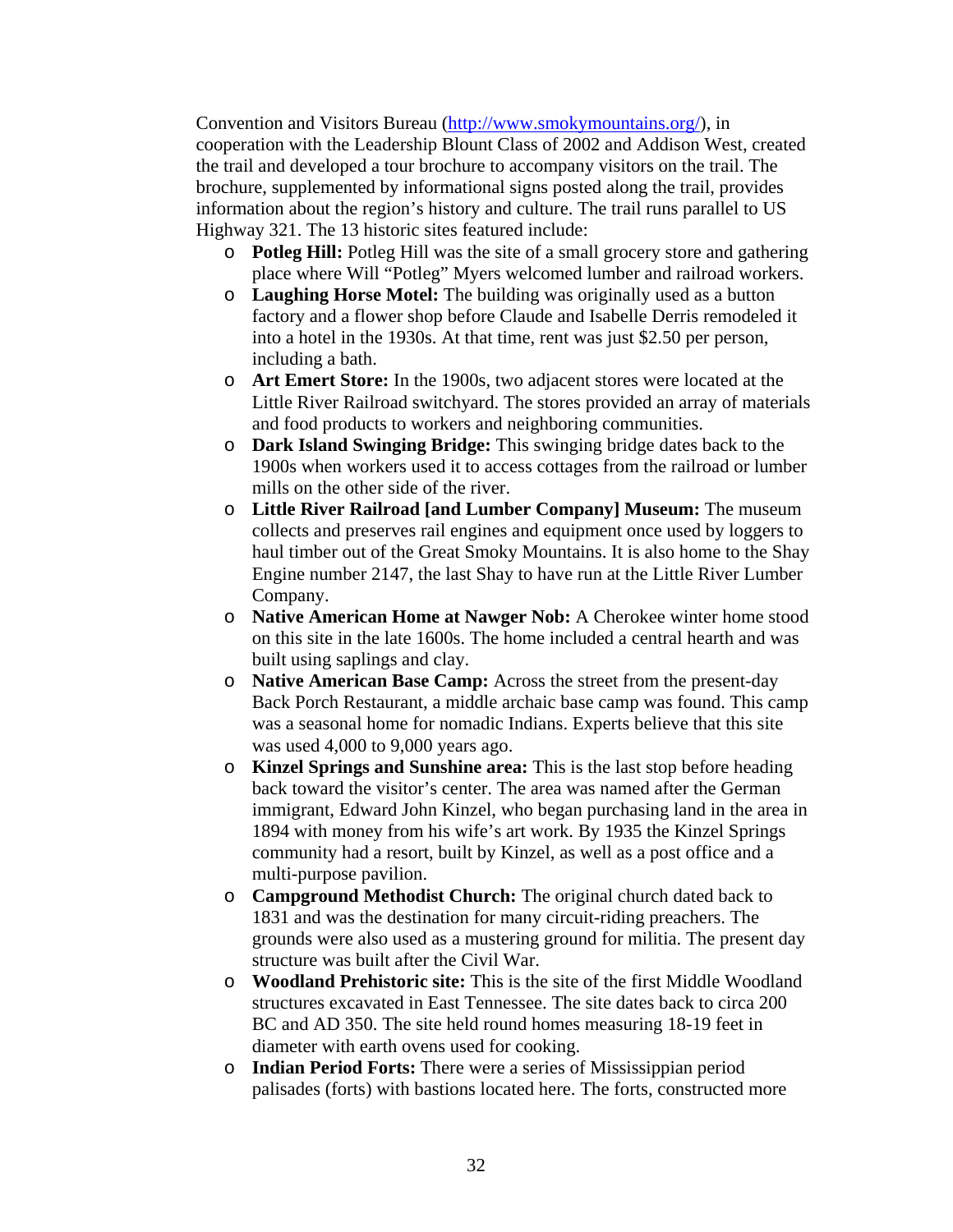than 950 years ago because of group warfare between Chiefdoms, enclosed several structures that were square with rounded sheds.

- o **John Smith's Cabin:** John Smith was one of the first settlers of the region and his cabin still stands as one of the oldest structures in Townsend.
- o **Myers Cemetery:** Dating to the late 1700s, the cemetery is the burial ground for the region's earliest settlers. Surnames on burial stones remain common to names in the Townsend area today, such as Abbott, Lane, Myers, Scott, Tipton, and Walker.

# **Arts and Crafts**

- **Autumn Leaves Craft Fair:** The Autumn Leaves Craft Fair is held annually in Townsend at the Nawger Nob.
- **Local artist demonstrations:** The Smoky Mountain Convention and Visitors Bureau (http://www.smokymountains.org/) invites local artists to demonstrate Appalachian traditions at the Townsend Visitors Center each weekend.
- **Quilt Show in the Smokies:** The Smoky Mountain Convention and Visitors Bureau (http://www.smokymountains.org/) hosts an annual quilt show where visitors learn about the art of quilt making. A major part of the show is a contest in which quilts are displayed and visitors participate in the judging by selecting their favorite.
- **Wood-N-Strings Dulcimer Shop** (http://www.clemmerdulcimer.com)**:** Located in Townsend, Tenn., Wood-N-Strings sells handcrafted Appalachian dulcimers and ban-jammers (a cross between a banjo and a dulcimer) made by owner, Mike Clemmer. The shop also features local crafts with a musical theme.

# **Environmental Awareness and Conservation**

- **Herb and Wildflower Program:** The Smoky Mountain Convention and Visitors Bureau (http://www.smokymountains.org/) hosts the annual Herb and Wildflower Program, where visitors can learn first-hand about East Tennessee's wildflowers and herbs. Visitors learn about medicinal uses of herbs and flowers, as well as techniques for cooking, growing, and identifying herbs and wildflowers.
- **Maryville-Alcoa Greenway** (http://www.blountweb.com/greenwaytrails/)**:** The Greenway is an 8-mile trail connecting Springbook Park in Alcoa with Bicentennial Greenbelt and Sandy Springs Park in Maryville.

Springbrook Park, located in Alcoa, has a circular trail of 1.5 miles that features a pond, memorial trees, wild flowers, picnic tables, a playground, and the Alcoa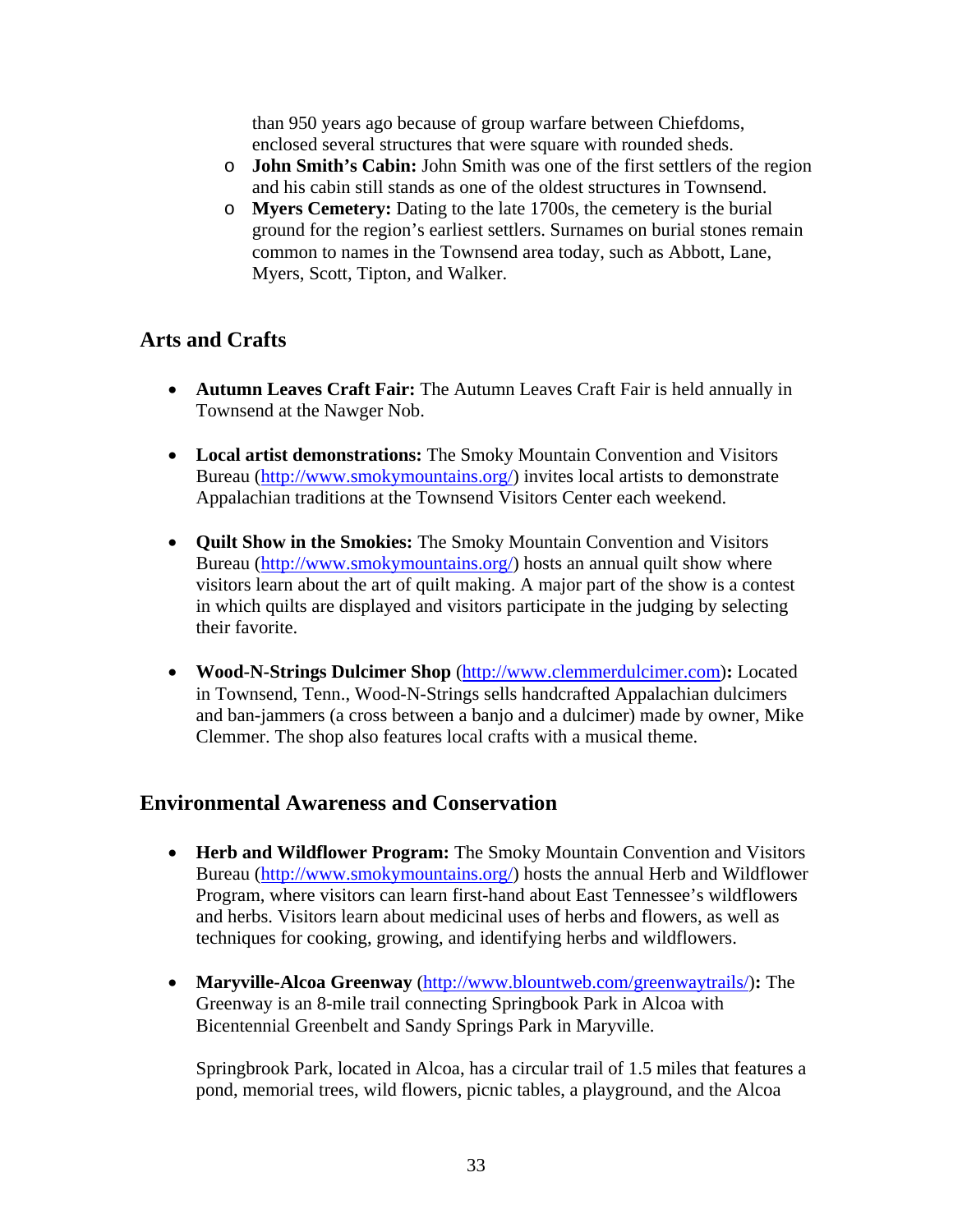Swimming Pool. Parking and restrooms are provided next to a recreation building and pavilion with tennis courts, on Dalton Street. The Greenway starts near the swimming pool, passes Alcoa Elementary School and Alcoa High School, crosses Springbrook Road near Edison Road and continues beside Pistol Creek to Maryville.

At the city line for Alcoa and Maryville is the "zero" mile marker. From that point north through Alcoa is 5 miles and south through Maryville is 4 miles.

The Greenway joins the Bicentennial Greenbelt Park trail at the parking lot across from the present site of the Blount County Library. A circular trail of 2.5 miles features a lake and dam, fitness stations, a picnic pavilion, and restrooms. The trail passes near the old Sky City property that will be the future site of the Blount County Library. There is access from the Chamber of Commerce parking lot, 201 South Washington Street, Maryville, by turning right onto the sidewalk at the Church Street exit and taking the steps down to the trail. The Greenway continues from Bicentennial Park, starting across Lamar Alexander Parkway from behind the Blount County Courthouse.

The Greenway follows Pistol Creek, passing near Sam Houston Elementary School and Maryville Middle School to Sandy Springs Park. Sandy Springs Park features trails, tennis and basketball courts, softball fields, playground, restrooms, and picnic tables.

The Greenway starts again across from the Best Street parking lot in Sandy Springs Park, continuing beside Pistol Creek and turning to follow Montgomery Lane to Mize Lane and Foothills Elementary School.

- The annual **Foothills Fall Festival** is held at the Greenway Theatre, an outdoor theatre and waterfront park located along the Greenway.
- **Troutfest:** The Little River chapter of Trout Unlimited (http://www.lrctu.org/) holds the annual Troutfest as a fundraiser to protect and preserve the streams and rivers in the Great Smoky Mountains National Park. Held at the Townsend Visitors Center and Maple Leaf Lodge, the festival includes an auction, demonstrations about trout and live bees, photography, fly tying, a casting contest, artists, food, live music, storytelling, and workshops for volunteers. Visitors learn about trout and their environment, and about cold-water stream conservation and the water quality necessary for sustaining the lives of trout.
- **Foothills Wildlife Management Area.** Managed by the Tennessee Wildlife Resources Agency, this land near the Great Smokies was acquired by the Foothills Land Conservancy as a natural buffer and also to protect the wildlife in the region.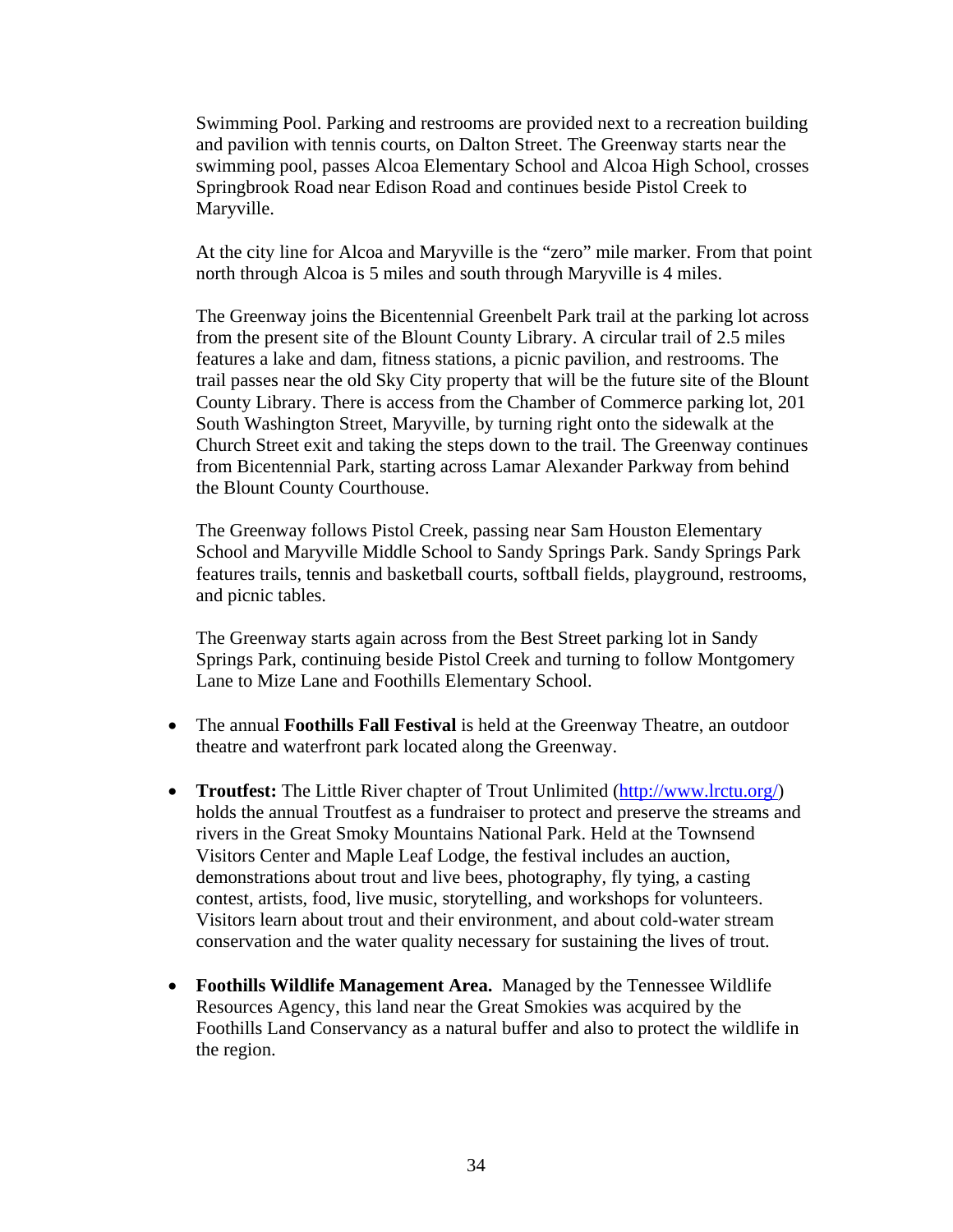- **Association of Rural Gateway Communities:** The Smoky Mountain Convention and Visitors Bureau (http://www.smokymountains.org/) is in the process of establishing this organization to address issues concerning gateway communities, including topics such as historic preservation, growth and development, and sustainable tourism.
- **Cades Cove Preservation Association**  (http://cadescovepreservationtn.homestead.com/welcome.html)**:** The Cades Cove Preservation Association, Inc. (CCPA) has been established to preserve the heritage of the Cades Cove community, located in the Great Smoky Mountains National Park.
- **Foothills Antique Tractor and Engine Club** (http://foothillsclub.com/): The Foothills Antique Tractor and Engine Club provides an outlet for tractor and engine enthusiasts looking to preserve the heritage of these machines. The club hosts an annual tractor show that draws between 500 and 600 people a year.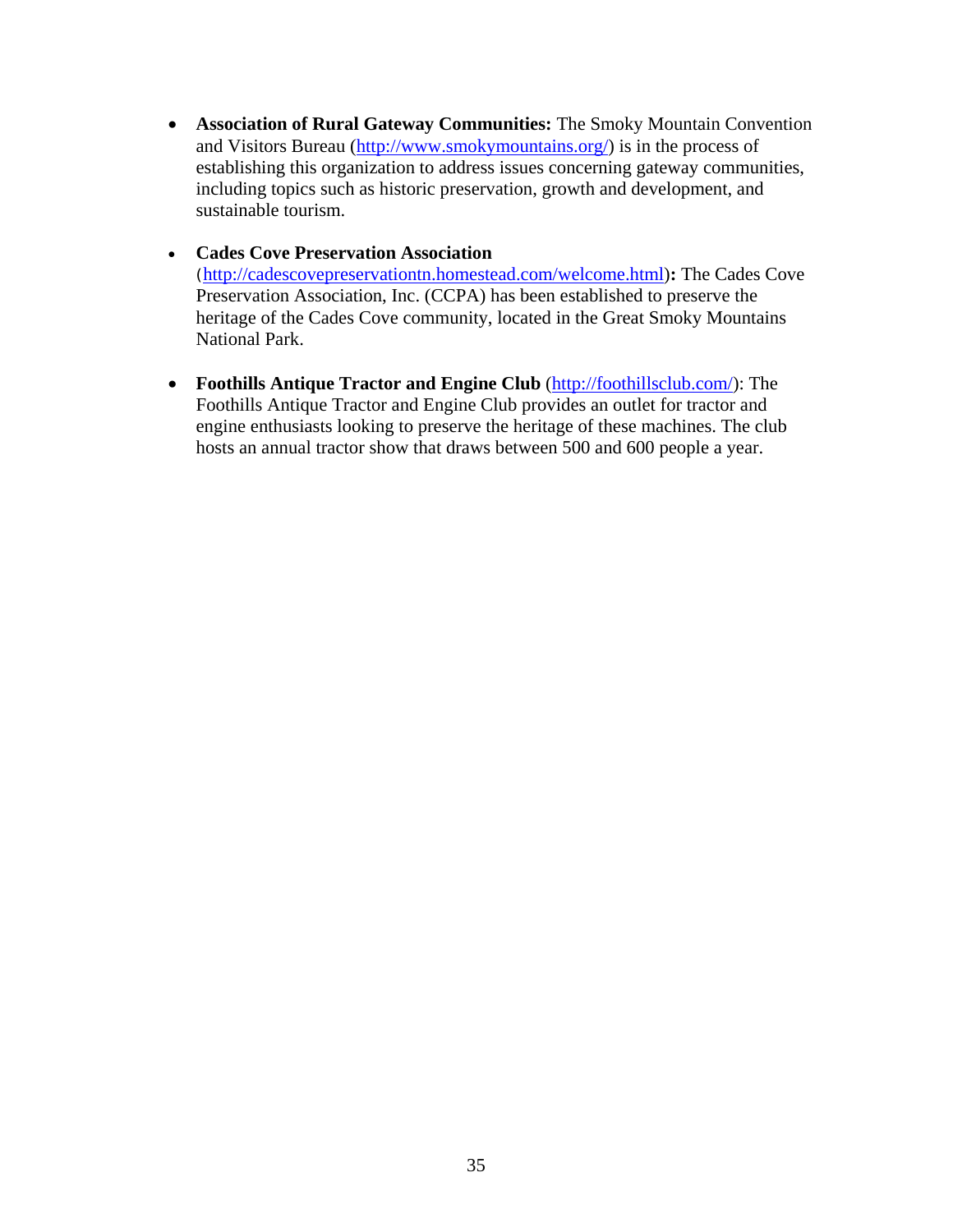# **What are the region's nationally important cultural traditions and folk ways?**

Appalachian arts and crafts, as the above list of various festivals and events document, are the defining cultural traditions of the region. Basket-making, quilt-making, furnituremaking, and instrument-making are important traditions celebrated annually through festivals and practiced by several craftsmen and craftswomen in the county. In the early 20<sup>th</sup> century Samuel Harmon of Blount County contributed several songs to the folklorists searching the mountains for traditional tunes and songs. Hunting and fishing are also featured and prized traditions in the region, as celebrated by the annual Troutfest in Townsend.

Residents view the spoken word as one of the region's most important, and most threatened, traditions. Folklorists documented the distinctive sounds of Blount County as early as 1938 when Marion E. Blair found a prevalence of older English proverbs in local speech. In 1973 folklorist Mabel Jean Jones studied "the regional English of the former inhabitants of Cades Cove in the Great Smoky Mountains," for her doctoral dissertation.

The Cades Cove area is also famous in vernacular architecture for its cantilevered barns. According to the leading scholar of this barn type, Marian Moffett of the University of Tennessee, cantilever barns are

nineteenth-century vernacular farm structures found principally in two East Tennessee counties, Sevier and Blount. Their characteristic feature is an overhang, or cantilever, which supports a large second-story loft atop one or more log cribs on the base story. In studies of mountain buildings made in the early 1960s, Henry Glassie identified these barns as characteristic of the southern highlands, indicating that they were found in North Carolina, Kentucky, and West Virginia. In the 1980s fieldwork by Marian Moffett and Lawrence Wodehouse found only six cantilever barns in Virginia and another three in North Carolina. By contrast, 316 cantilever barns were located in East Tennessee, with 183 in Sevier County, 106 in Blount County, and the remaining twenty-seven scattered from Johnson to Bradley Counties.

A cantilever barn usually has two log cribs, each measuring about twelve feet by eighteen feet and separated by a fourteen- to sixteen-foot driveway. The topmost logs of each crib extend eight to ten feet out to the barn's sides, becoming the cantilevered primary supports for a whole series of long secondary cantilevers which run from front to back across the entire length of the barn. A heavy timber frame, aligned over the corners of the cribs and the outer ends of the cantilevers, supports eave beams and heavy purlins, which are the major structural features of the loft. Most barns have a gable roof. Lofts were originally used for storing hay, loaded conveniently from wagons pulled into the driveway between the cribs. Cribs were livestock pens, while the sheltered area under the overhanging loft provided space for storing equipment and grooming animals. Barns still in active use now tend to be used for drying burley tobacco. Most have concealed their distinctive structures behind later enclosures and extensions and so are not obvious from the roadside.

Documentary evidence on these barns is very scarce. Most seem to have been built from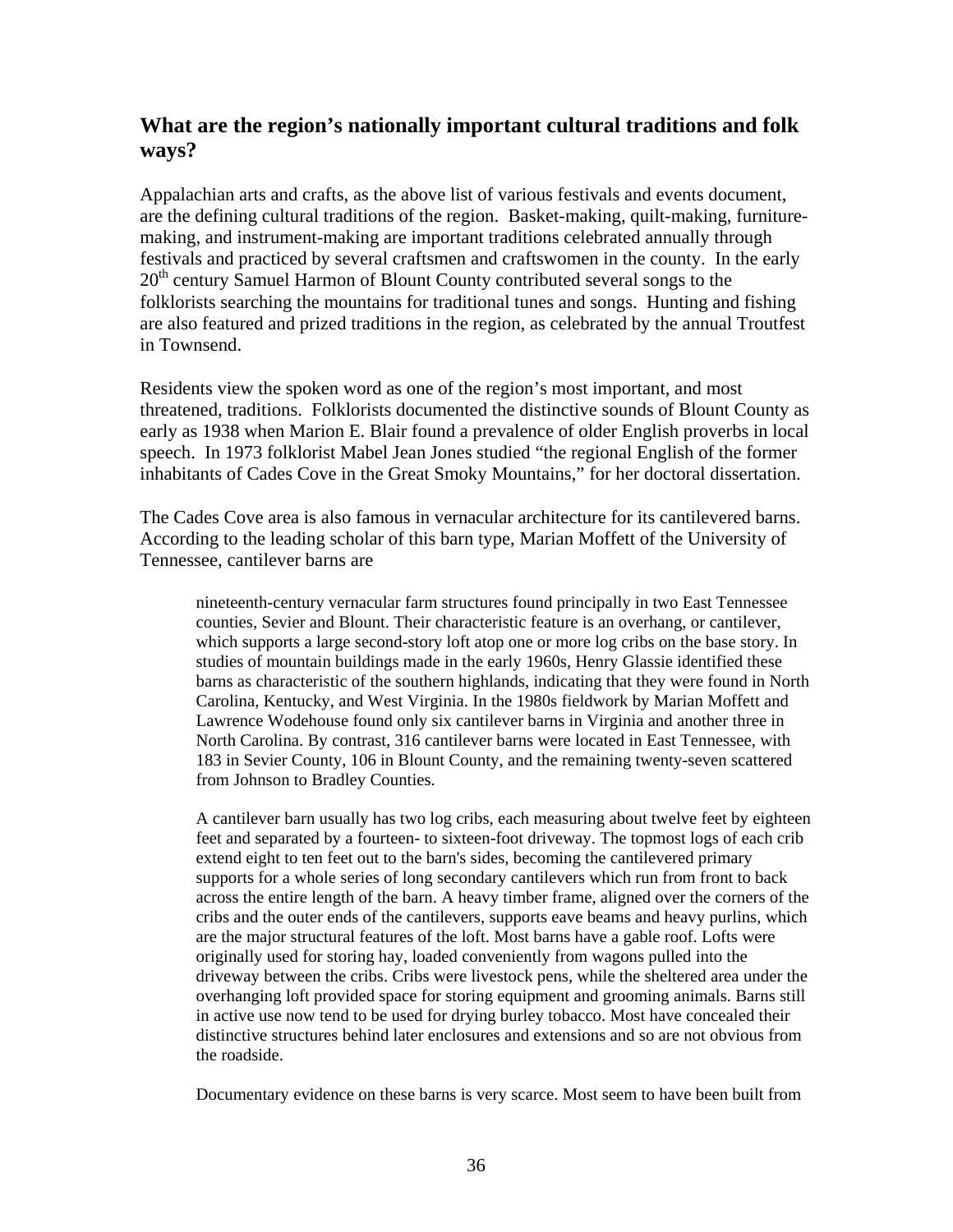1870 to about 1915, by second- or third-generation settlers. Cantilever barns were constructed on self-sufficient farms, where accommodations for seed corn, feed, livestock, and equipment were basic needs. The unusual design may derive from German forebay barns in Pennsylvania, built into the hillside with an overhang along the outfacing side. Pioneer blockhouses in East Tennessee and elsewhere had modest overhangs on all four sides of the upper story, and these may have inspired the shape of later barns.

Moffett and Wodehouse have hypothesized that the barns' form was an invention, pulling together ideas from several sources into an original design that enjoyed local popularity for thirty to fifty years. Cantilever barns used readily available tools, materials, and construction techniques to meet practical needs. A rainy mountain climate with high humidity for much of the year makes protection from damp a continuing challenge, which this design meets nicely. Rain falling on a cantilever barn's roof drips off the eaves at a distance well removed from the supporting cribs; the overhang protects both structure and livestock, while the space between the cribs works with the continuous vents in the upper loft walls to encourage air circulation, drying the loft's contents.

The most publicly-accessible cantilever barns are preserved at the Cable Mill and Tipton Homeplace in Cades Cove of the Great Smoky Mountains National Park.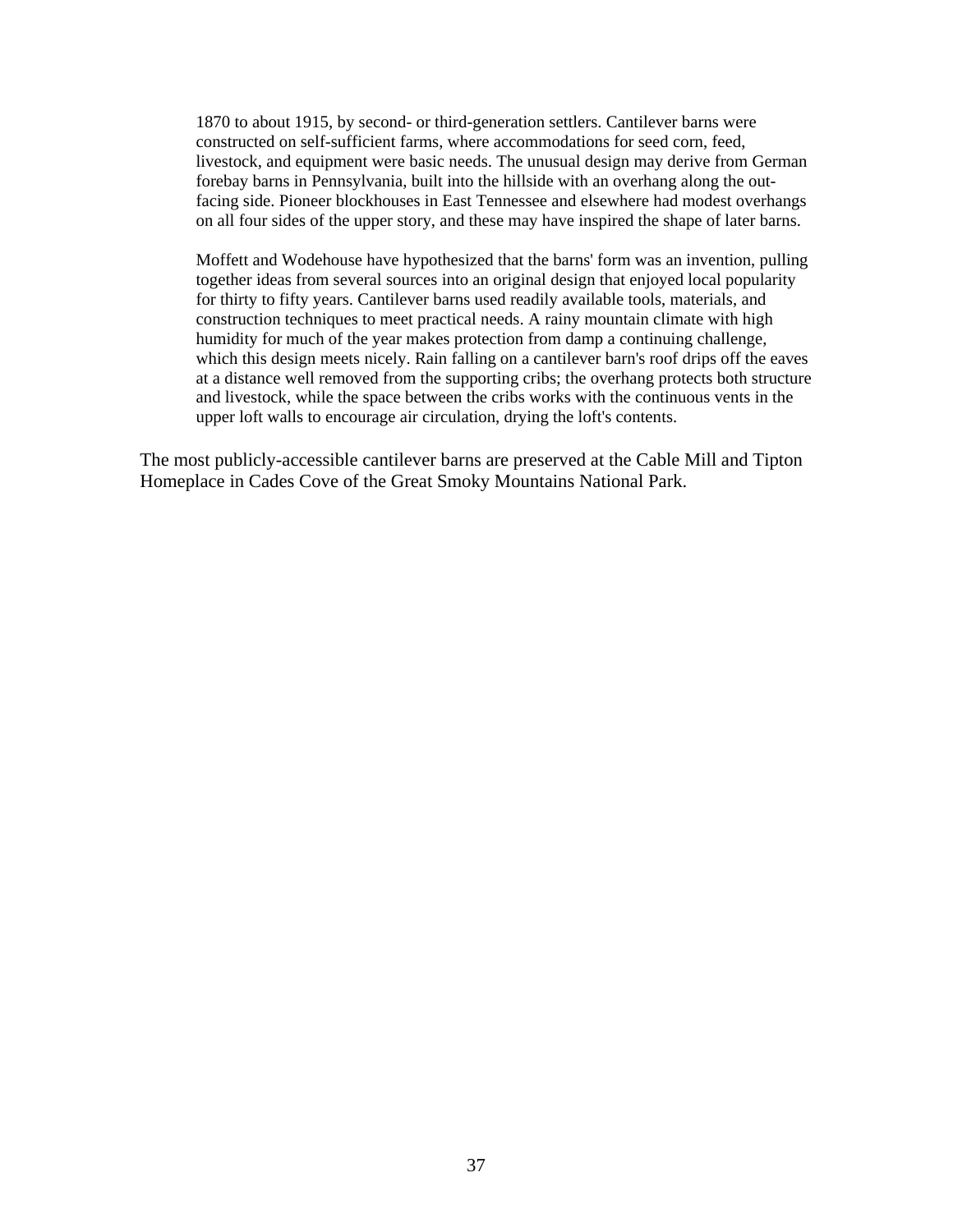# **What are the conservation needs of the resources?**

One important issue is **water quality**. According to Melissa Nance-Richwine, the Executive Director of the Little River Watershed Association, Blount County's "Little River is a treasure whose importance cannot be overestimated. Only by protecting it, can the river continue to offer recreational opportunities, serve as a resource for the community both for industry and tourism, and – most importantly – continue to serve as our source of drinking water. Your donation in any amount will help ensure that the Little River Watershed Association continues to offer high quality programs to the community thereby protecting, preserving and enhancing the Little River."

The Little River Watershed Association carries out various programs and projects to address the county's conservation needs:

- "River Clean Ups- One of the goals of LRWA is to enhance the watershed. Last year over 300 community volunteers worked to remove over 9 tons of trash from our creeks & river. By removing litter from our waterways we ensure a safe recreation area for our enjoyment and we remove sometimes-deadly hazards to wildlife.
- Storm Drain Stenciling-According to the Environmental Protection Agency, over 60% of our water pollution comes from urban and agriculture storm water runoff (non-point source pollution). Whatever enters storm drains is discharged directly into a neighboring body of water without benefit of treatment. LRWA ahs permission to stencil storm drains with messages such as "Dump No waste, Drains to River" in Blount County, Maryville, & Alcoa. With the help of donations & volunteers we hope to stencil every storm drain within the next two years.
- River Reach- Our educational program focuses on water education through the use of civic group presentations, classroom workshops & school field trips to area waterways. Our goal is to teach citizens and children the vital importance of watersheds and what they can do to protect them. Last year over 200 children and 100 adults learned from River Reach. It is our belief that only through understanding the important role that water plays in all of our lives that each of us can become good environmental stewards.
- Community Events- During the last year LRWA provided the community with a number of free programs including: a Native Plant Workshop and plant give-away, Little River Awareness Day, and a multimedia kiosk. These programs allow us to gain public support, distribute current information to the community and encourage citizens in taking positive action." (LRWA website).

In late 2005, Congressman John J. Duncan, Jr., along with John Davis, the chairman of the Blount County Soil Conservation District and many other local, state, and national officials, announced the awarding of a \$835,000 Targeted Watershed Grant (one of 12 in the nation) to the Blount County SCD for the restoration and protection of the Little River Watershed. Part of the grant will go to the Little River Watershed Association for an education campaign to help reduce pollution from urban areas. Another part will go to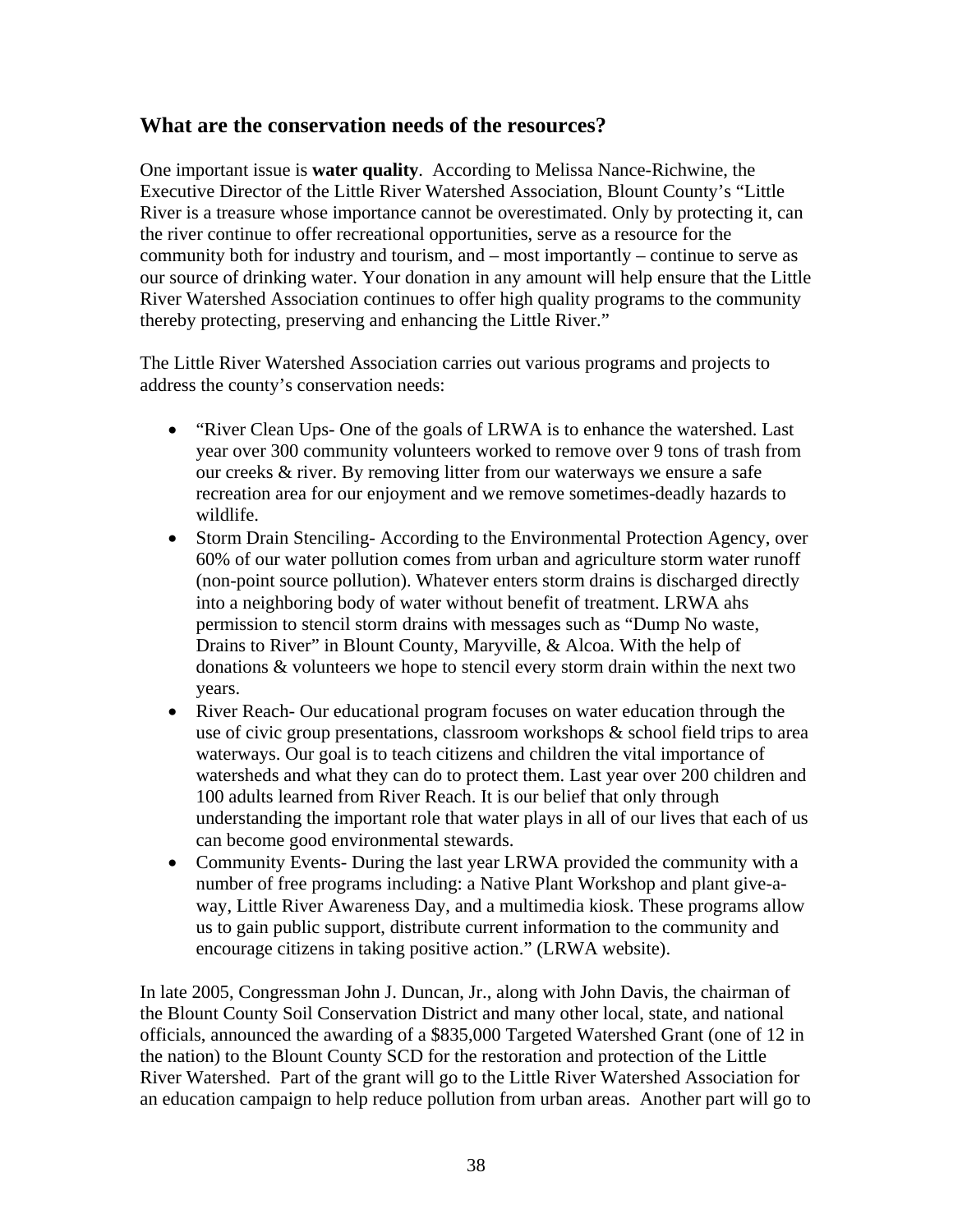"reduce sediment and bacteria in the Little River Watershed, particularly the priority sections—18 miles of threatened waterway where there has been a documented decline in the diversity of aquatic life and another 230 stream miles now classified as impaired." (Maryville Daily Times, December 1, 2005)

Another issue is **pollution** associated with visitors and travelers to the Great Smoky Mountains National Park. A lead institution in the community is Keep Blount Beautiful, which received national recognition in December 2005 for its best practices. According to a press release from the Keep America Beautiful program:

"Keep America Beautiful President G. Raymond Empson presented Keep Blount Beautiful with a first-place Affiliate Award at the 2005 Keep America Beautiful National Awards ceremony in Orlando, Florida. Receiving the award from Keep Blount Beautiful were Kristi Falco, Coordinator and Meredith Liemohn, Board President. "These awards are a big deal for us. It's truly an honor to have our community's efforts recognized on a national level. We will continue to strive to improve our community," remarked Kristi Falco, Coordinator of Keep Blount Beautiful.

The Keep America Beautiful National Awards program was established to recognize and support outstanding Keep America Beautiful affiliates and participating organizations for successful programs that educate the public about litter prevention and "reduce, reuse, recycle" initiatives, and that organize local volunteer efforts to clean up, beautify and improve local community environments.

Keep Blount Beautiful's 2005 initiatives include:

- Educating over 2,600 students and 600 adults about litter prevention and waste reduction
- Hosting a "Litter Hotline- 681-4809" that received 963 inquiries, 34 litter reports, 18 property complaints, and 12 dump complaints
- Had 290 volunteers remove 11,000 lbs of litter from the Little River
- Had volunteers read Dr. Seuss's The Lorax to over 600 students in honor of Arbor Day
- Partnered with Carpenters Middle School to plant over 150 trees and shrubs
- Collected 40,600 telephone directories for recycling through the local schools

"Keep America Beautiful's National Award winners represent the wide scope of accomplishments and many of the best practices among our national Network of Affiliates and participating organizations," said Empson. "Through their involvement in educating and involving citizens, government and businesses in their community improvement initiatives, these award-winning programs serve as powerful catalysts in keeping America beautiful across the entire nation, one community at a time."

In addition to the first place Affiliate Award, Keep Blount Beautiful was also honored with second place in Waste Reduction education program for its Landfill Learning Center.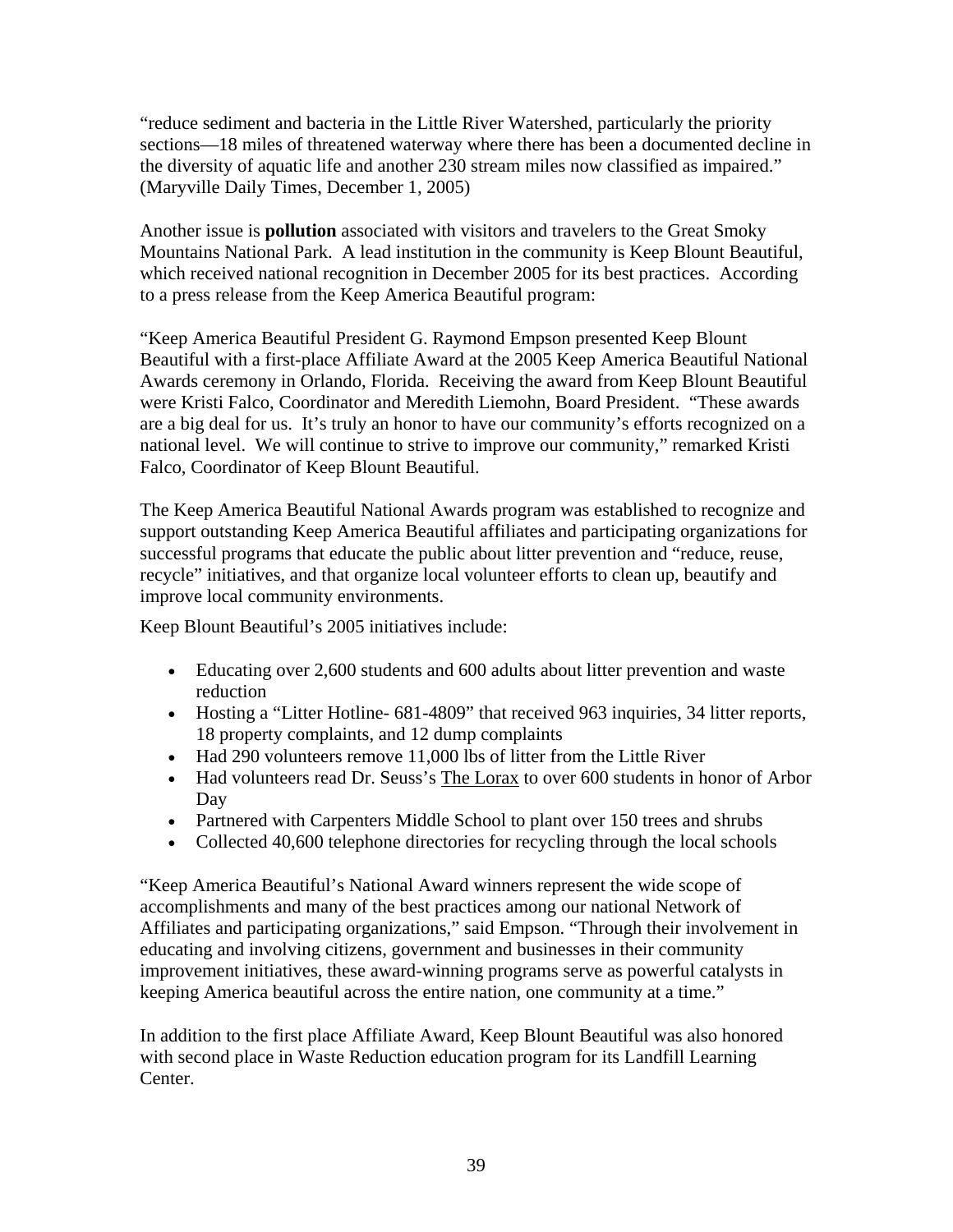A third primary need is for **open space**. The Foothills Land Conservancy addresses the needs for the conservation and preservation of open space. According to its website, "The Foothills Land Conservancy was founded in 1985 and opened an office with fulltime staff in 1992. The organization is led by a volunteer Board of Directors. It has an Executive Director and offices in Maryville, Tennessee. To date, the Foothills Conservancy has protected more than 14,300 acres. These acres have been protected in 11 different projects. Protection tools used include conservation easements, donations, fee simple purchases, bequests, revocable trusts, and green developments.

In 1995 the Foothills Conservancy completed its first buffer zone project. By raising \$1.2 million, the Conservancy purchased 4,700 acres along the Park boundary which was threatened with commercial development. More than 3,500 individuals, businesses, foundations, and civic and outdoor groups from 35 states contributed to the project. The Conservancy gave 400 acres along Abrams Creek to the National Park Service. Abrams Creek is one of the largest and most productive streams in the Park and home to two endangered fish species. The remaining 4,300 acres were donated to the Tennessee Wildlife Resources Agency to establish the first unit of the "Foothills Wildlife Management Area."

Long range plans call for the establishment of several more units along the northern boundary of the National Park. These large tracts will provide critical fall feeding grounds for black bears and many other species of wildlife. They will also provide much needed public space for hiking, biking, bird watching, hunting, and camping.

In 1997, the Foothills Land Conservancy completed its second buffer zone project, raising more than \$500,000 to purchase an additional 1,516 acres adjoining the Foothills WMA. The Conservancy is in the process of transferring this tract to TWRA for inclusion in the Foothills WMA.

Two conservation easements, totaling 1,769 acres, have been donated to the Conservancy. Both are in Blount County. A group of private owners donated the first easement, which protects two miles of the northwestern boundary of Great Smoky Mountains National Park. The easement includes both Trunk Branch and Hurricane Creek, which in turn empty into Hesse Creek, a tributary of Little River.

According to Conservancy Executive Director, Randy Brown, "though the value of the donation has not yet been appraised, I estimate it will amount to several million dollars. It's an incredible gift to the American people, especially those who love the mountains." When asked why the group would donate the development rights to the scenic tract, Senator and Blount County native Lamar Alexander replied, "we have been acquiring this land for 25 years in order to protect this scenic view of the Smokies and to create a buffer zone to protect the park. We hope others will want to do the same." According to Billy Minser, Foothills Conservancy President and University of Tennessee wildlife biologist, "this land is important for many species, particularly black bears and migratory songbirds. It's like adding 769 acres to the Park."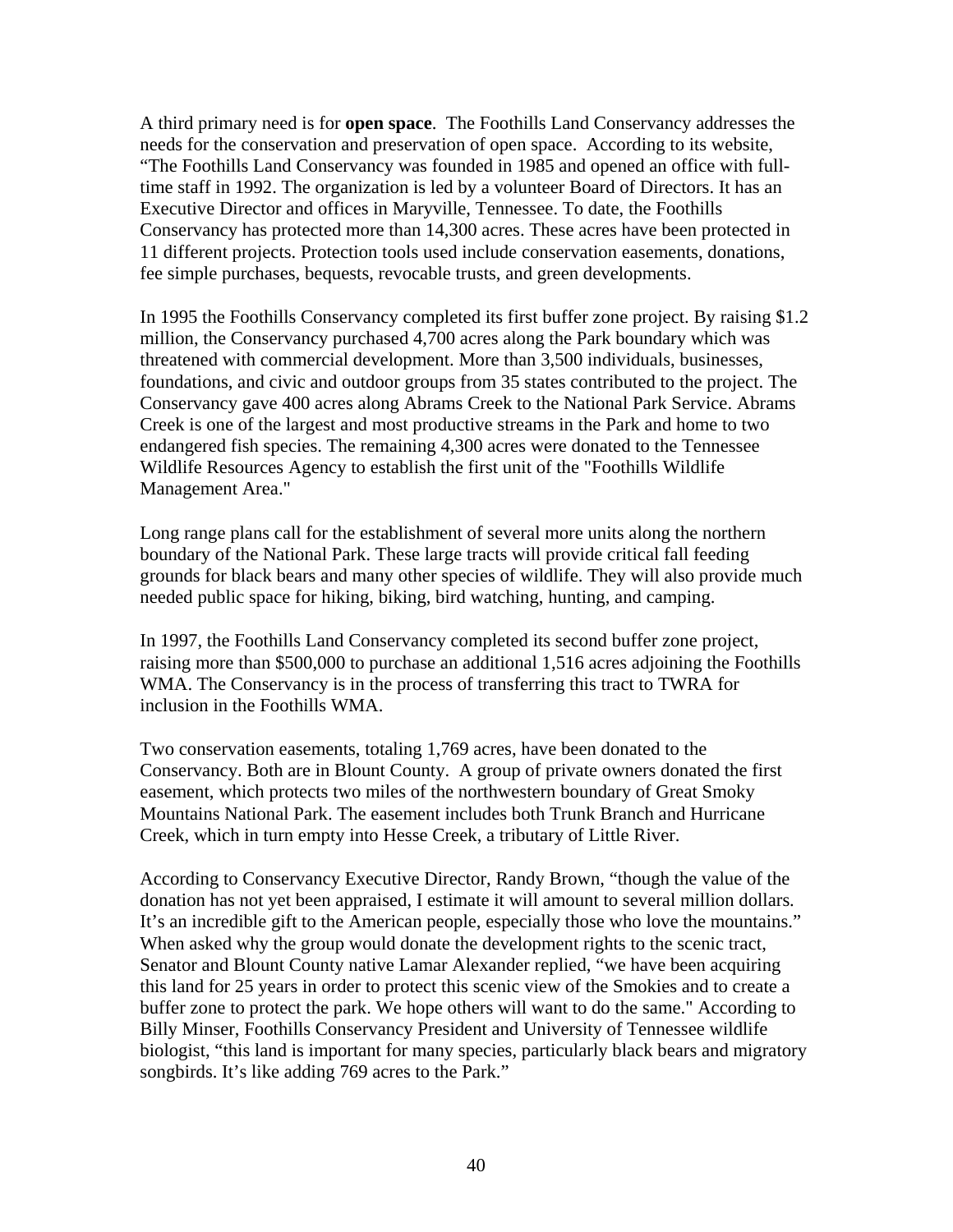The second easement was donated by the Burkhart family. It is a conservation easement on their 1,000 acre farm in central Blount County..Located in the vicinity of Meadow, Lambert and Salem Roads, the farm produces both milk and beef cattle. "This is by far the largest donation the Conservancy has ever received," said Conservancy Executive Director, Randy Brown. "The easement will not only protect a working farm, it will also protect some historic scenery. Last time I was out there I realized that when I looked out over the vast pastures and woodlands I was seeing the same scene as had young Sam Houston. His family homesite is close to the Burkhart Farm and the Houston clan owned much land in the area." This easement is a gift to all Americans, but particularly the people of East Tennessee. Our thanks go out to "Mac" and Mary Burkhart and their future heirs.

With the donation of these two easements, Foothills Land Conservancy has protected 14,350 acres of forest and farm land in East Tennessee. Currently the Foothills Conservancy is working on conservation several large conservation easements in Blount County. "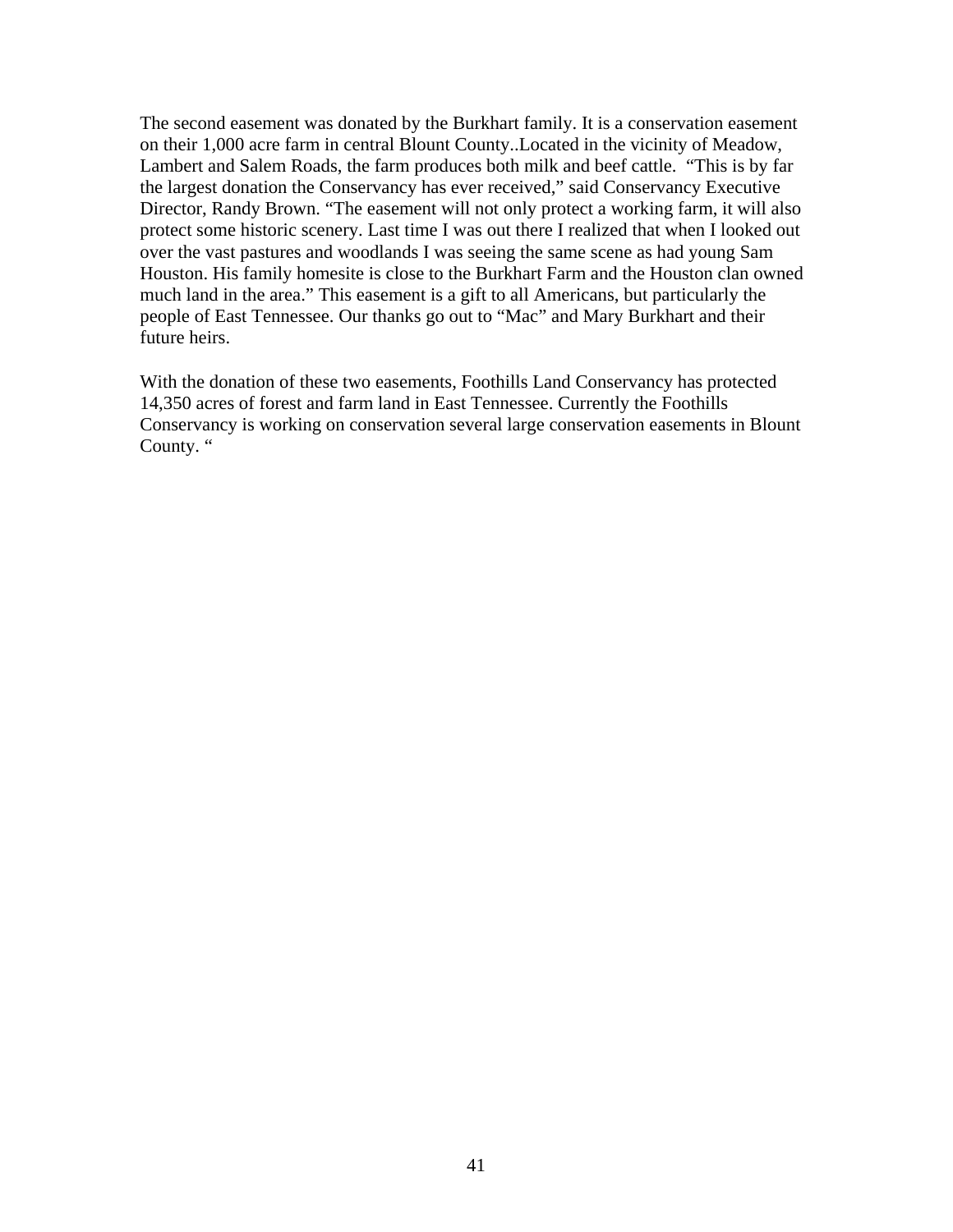# **What can Blount County's resources teach us about national history or play a role in the national effort for conservation?**

The story of Blount County is best conveyed through the living cultural traditions of:

- Settling
- Transforming
- Reforming
- Celebrating

**Settling** refers to, first, the Native American history of the county. From the Townsend Archaeological Project, which documents the deep history of Native American occupation, to the era of the Overhill Cherokee, and early trading efforts between whites and Indians, this area is associated with the development of a "middle ground" between Native Americans, settlers, and traders that shaped lives, and the Old Southwest Frontier, until the early  $19<sup>th</sup>$  century. A key property documenting the middle ground, as well as the early Tennessee career of the nationally significant military leader and politician Sam Houston, is the Sam Houston Schoolhouse outside of Maryville.

Settling also refers to that national story of the westward movement through the county's historic family farms, seven of which date prior to 1810 and represent the first generation of settlement in this once-western country. The settlers brought with them older traditions, from the spoken word, to crafts, to music, and to architecture, represented by the persistence of a log-building tradition in this county long after the Civil War. The log buildings at Cades Cove are considered one of the best collections in the Southern Appalachians. The county's Century Farms are a particularly powerful tool to tell how settlers have experienced change and continuity in the Appalachian landscape. The Thompson-Brown House is another key artifact of the log architecture traditions of the early settlers.

Another part of Blount County's settling is told through the Quakers who came to the county in its early years and established such communities as Friendsville. The Quakers were abolitionists and their farms and properties were part of the informal Underground Railroad both before and during the Civil War. The region's openness to opportunities for African Americans also led to many blacks moving to the county during Reconstruction and establishing such schools as the Freedmen's Institute in Maryville.

Settling in the twentieth century also addresses the impact of the planned company towns at Alcoa and Calderwood, among the earliest designed corporate landscapes in the Southern Appalachians.

**Transforming** moves the national story to, first, the Civil War era and the related issues of slavery, emancipation, and Reconstruction. Before the war, Maryville College was a center for southern abolitionist thought. Blount County was an active area of occupation and homefront during the war itself—a real borderland between the Tennessee valley and the mountains. After the war, Maryville College was a leading Reconstruction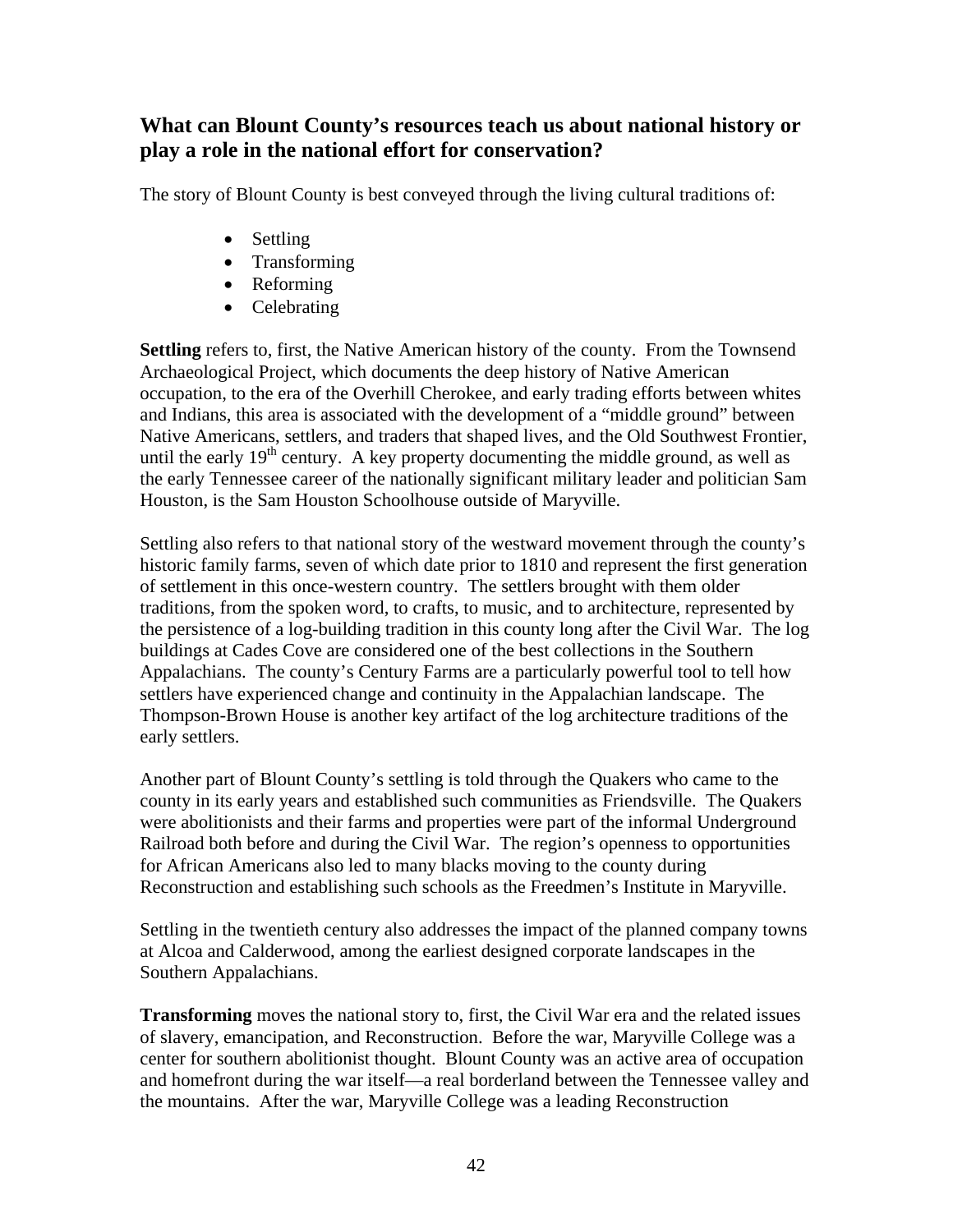institution, represented by its landmark Anderson Hall, funded in part by the Freedmen's Bureau.

Transforming also refers to twin engines of change in the late nineteenth century that affected the United States in different ways across the country. First, the natural resource extraction industry, noted for digging up much of the West in its pursuit of fuel and jewels to power the industrial revolution. Comparative little attention has been given to the extraction of southern forests—and how that industry also fueled the country's growth. The story of logging and the timber industry is crucial to understanding Blount County's modern history. The Little River Railroad and Lumber Company Museum is a crucial resource for telling this story, along with trails within the national park at Tremont and neighboring Elkmont.

Transforming further brings attention to the impact of modern technology, in Blount County's case the production of aluminum, on the Appalachian South. Before there was TVA, private corporations introduced new engineered landscapes into Appalachia, bringing change to the region and new products to American consumers. There are few more powerful examples of this pattern than the story of Alcoa, Calderwood Dam, and Chilhowee Dam, in Blount County.

**Reforming** refers to the impact of the mid-twentieth century conservation movement, and the creation of the Great Smoky Mountains National Park as a national laboratory of such key New Deal institutions as the Civilian Conservation Corps. Those who created the national park had many goals, but taking the land back to nature was one that many shared, and then patiently carried out over the next decades. Taking logged-out, often devastated land, reformers restored a landscape that now attracts more visitors than any national park in the country.

**Celebrating** refers not only to the national park but more importantly to the efforts of many in the mid-twentieth century to encourage and nurture the Appalachian Arts and Crafts Revival. The national park did its park through such projects as Cades Cove; the citizens of Blount County has done most of the rest through annual festivals, concerts, and the many successful recent conservation projects throughout the county. The Foothills Parkway, and its potential for telling this broad story of conservation and heritage, is a key way visitors can literally see for themselves the great beauty of the Smokies.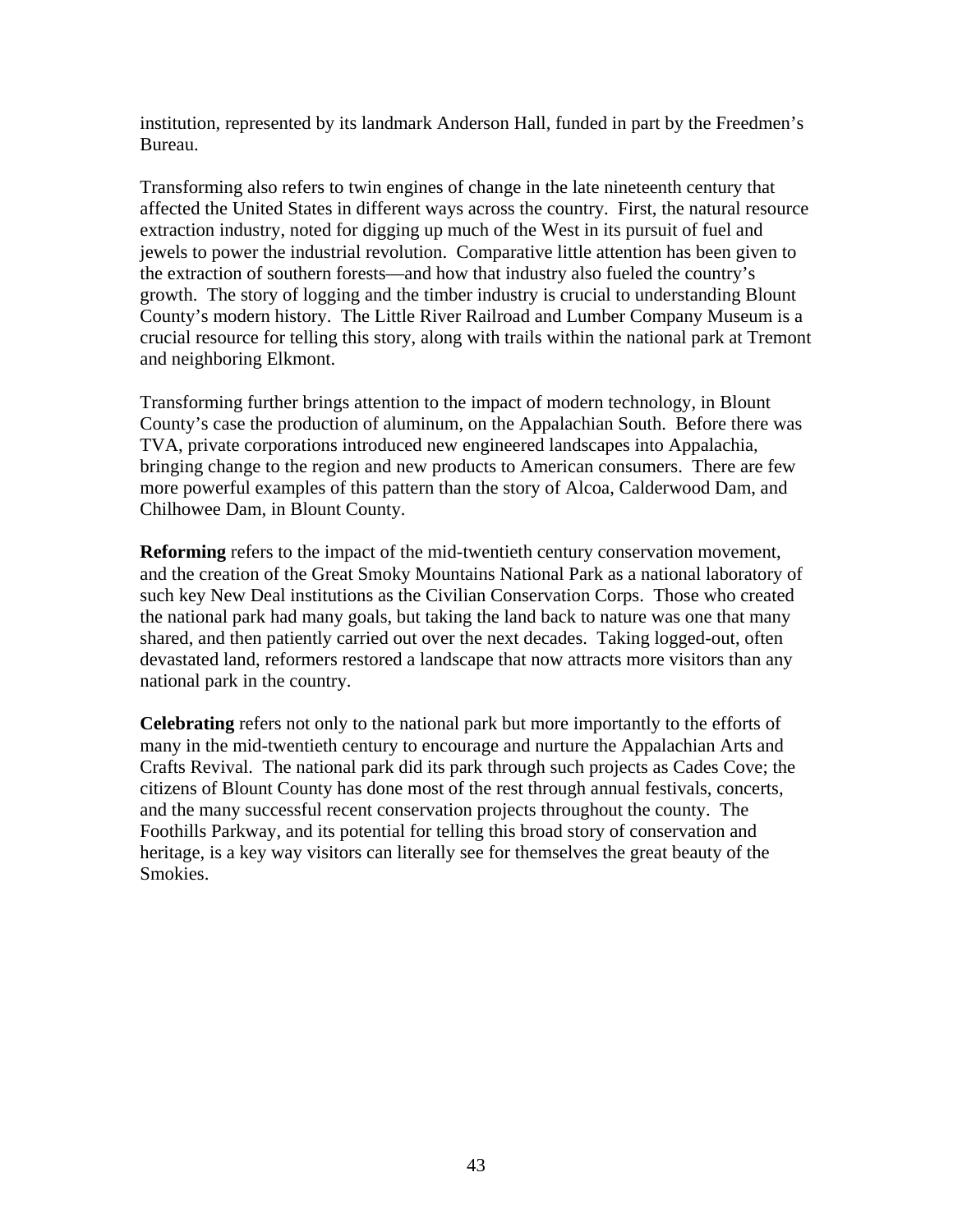# **How deep and broad is public support for the project? What is the involvement of local officials, property owners, the heritage community, the business community, schools and colleges, and residents.**

From 2004 to 2006, residents, property owners, business owners, and officials have engaged in community forums and discussions about the needs of smart growth and the potential of heritage areas. The project introduction covers the early forums and newspaper articles about the meetings are attached to this study. There is strong support in Blount County for a National Heritage Area effort.

In early March 2006, three public meetings were held over two days in Maryville to provide an opportunity for comment and questions about the heritage areas strategy. The meetings centered on topics including an explanation of National Heritage Areas and the designation process, the benefits of NHAs, requirements necessary for success, as well as an overview of the National Scenic Byways program. The meetings, co-hosted and organized by the Smoky Mountains Convention and Visitors Bureau and the Tennessee Civil War NHA, attracted about 70 participants from a broad cross-section of industries, including representatives from the tourism industry, conservation organizations, governmental agencies, local colleges and universities, county planning, the arts, local businesses, the media, and local property owners.

## **Meeting 1: March 2, 2006 10:00 a.m. at Blount County Library**

This meeting had 30 attendees, making it the best attended of the three meetings. Participants primarily included local business owners.

- Several questions were raised about the difference between NHA's and Scenic Byways.
	- o Clarified that national significance must be demonstrated for NHAs but not for Scenic Byways.
	- o Scenic Byways focus on resource enhancement and quality visitor experiences.
- Participants cited regulating the existing trash and billboards as significant concerns, and hoped that Scenic Byways could address those issues.
	- o Clarified that Scenic Byways do not regulate trash or billboards, although these initiatives can be included into the Corridor Management Plan as primary goals.
- Blount County has several significant Civil War and Reconstruction resources such as the Thompson Brown House and Maryville College; how should those be included in Blount County's national significance when pursuing NHA designation?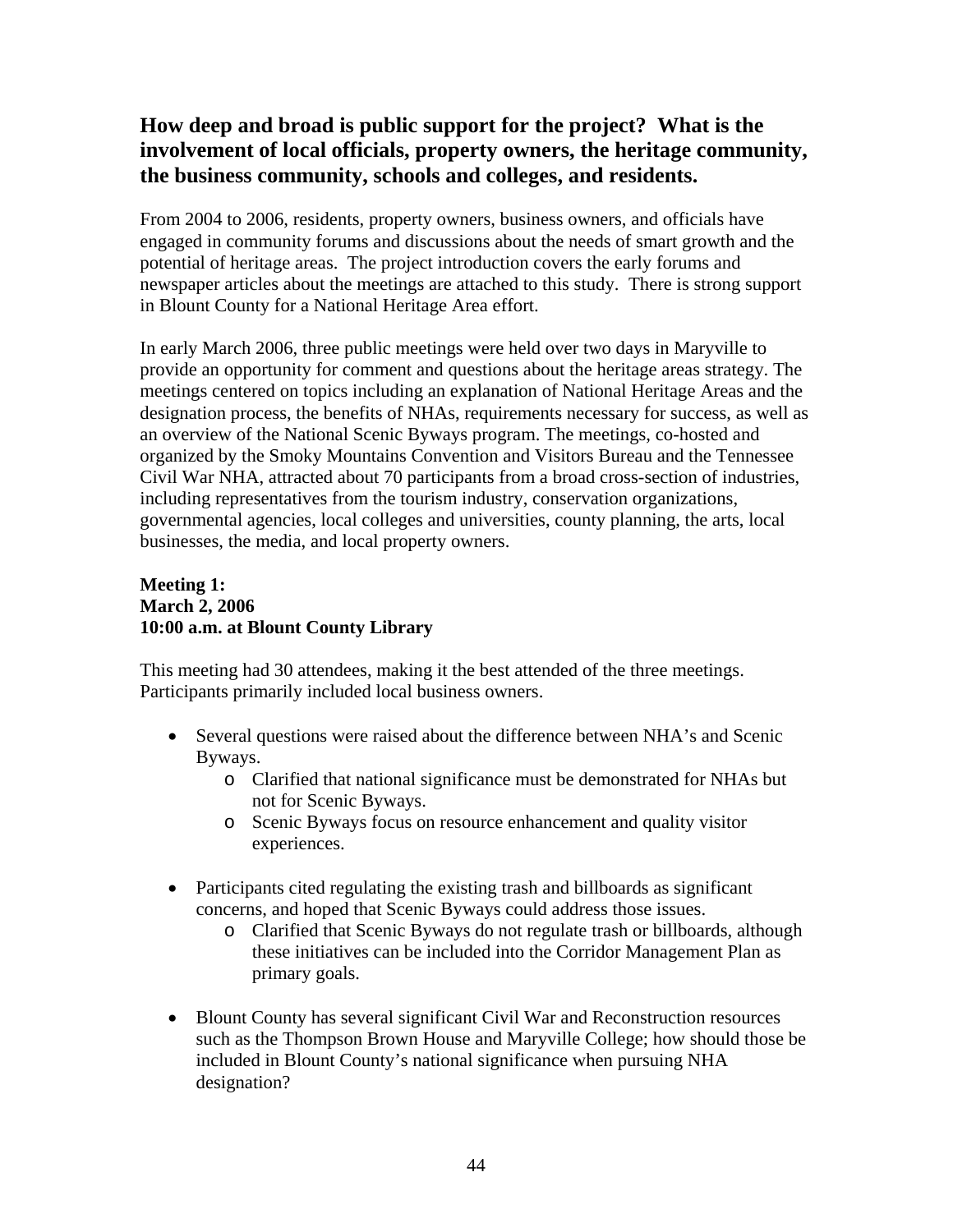- o If NHA designation is achieved, will coordinate Civil War and Reconstruction projects and related resources with TCWNHA.
- There is concern regarding political struggles that may impede the success of Scenic Byways and other programs. The Townsend Management Plan was referenced and participants noted that several of its initiatives were never completed.
	- o Stressed the focus on local control and participation when designing Scenic Byways Corridor Management Plan creation and implementation.
- Participants expressed extensive support for connecting wildlife projects into the NHA process.
	- o This could be done by tying those projects into the "Settlement" theme.
	- o Reminder that you cannot divorce history from the landscape.
- Residents want to know how to best advertise and market their outstanding resources.
	- o Pointed out that marketing can start now no need to wait for an NHA or Scenic Byways designation.
	- o Should focus on the "living traditions" Blount County is a living landscape, not a region frozen in time like Cades Cove.
	- o Demonstrate how Blount County shows waves of national economic development, from the frontier era to the present technology corridor
- Participants expressed support for including the dying dialect of Blount County/East Tennessee and the importance of preserving it.
	- o This is an excellent topic to include in the NHA feasibility study.
	- o Tie dialect into "Transforming" theme.
	- o Add additional importance of oral histories "Come hear our story" in Blount County.
- Several questions were raised about finding the best sources and resources for marketing Blount County and the potential NHA.
	- o Referred to other NHAs, such as the new Dayton Aviation NHA.
- Residents questioned how to confirm political support for the NHA.
	- o This is already in process with several elected officials and contact and information will continue to be disseminated to gain additional support.
- Residents asked who would be the leader for the proposed NHA.
	- o The SMCVB is currently acting as leader for organizing and marketing initiatives.
- Participants expressed an overall goal to increase the experience of Smokies visitors by making Blount County a "destination" in and of itself, focusing on:
	- o Authenticity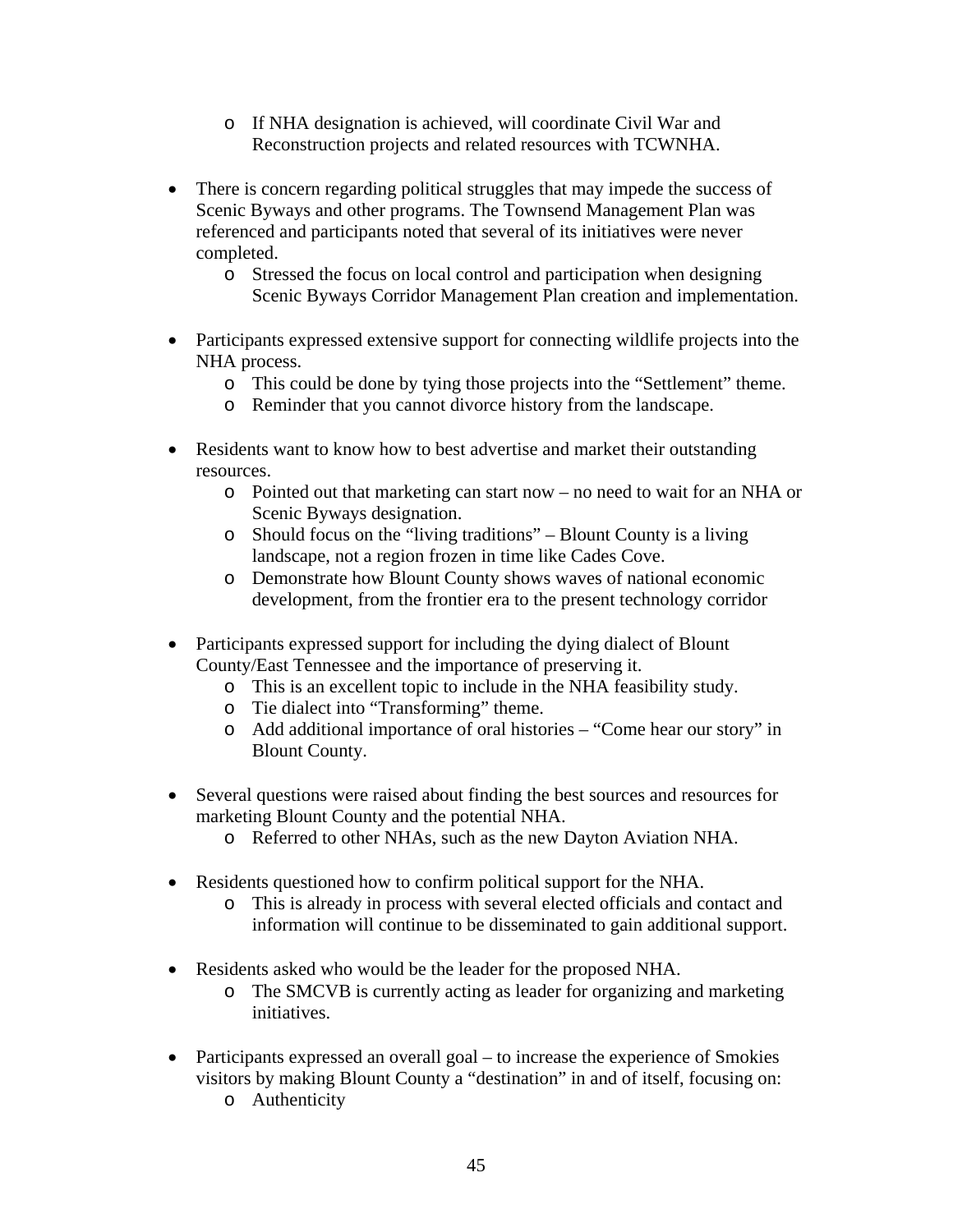- o "Peaceful side of the Smokies"
- o Culture/craft traditions
- o Agree that an NHA is a good way to capitalize on Blount County's strengths
- o Maintain the county's substance and resources in order to best market it

## **Meeting 2 March 2, 2006 1:30 p.m. at Blount County Library**

This meeting had approximately 20 attendees, which was the second largest meeting. Participants included elected officials and local residents, including staff from Senator Lamar Alexander's office.

- A question was raised regarding the size of the NHA and whether it would incorporate just Townsend or could it incorporate the whole county so that other communities could reap the benefits.
	- o A larger area does not dilute the NHA's effectiveness.
	- o Incorporating the whole county helps tell a nationally significant story.
	- o Larger areas do not necessarily translate into more funding.
- Concerns were raised about the restrictions of a Scenic Byways corridor management plan.
	- o The plan is a tool to use local buy-in to tell the region's stories
	- o Individual property owners maintain private property rights
	- o How long would it take to incorporate a corridor management plan?
		- Approximately 18-36 months.
- Attendees asked what it takes to achieve sustainability for an NHA.
	- o Building strong local partnerships.
	- o Having a stable, established management entity.
	- o SMCVB currently leading effort and will continue for foreseeable future.
- Residents asked about their level of participation in developing the NHA story.
	- o The stories are developed by a broad group of interested citizens and residents, local agencies.
	- o Focus on local variations of national themes to emphasize what makes Blount County unique.
- Several asked about the effects of an NHA on property owners, citing distrust of the federal government resulting from TVA takings and displacement.
	- o Legislation prohibits property rights restrictions.
	- o Best policy is to have all projects initiated by property owners.
	- o Emphasized difference between NHA as a strategy and local/state/federal laws and zoning.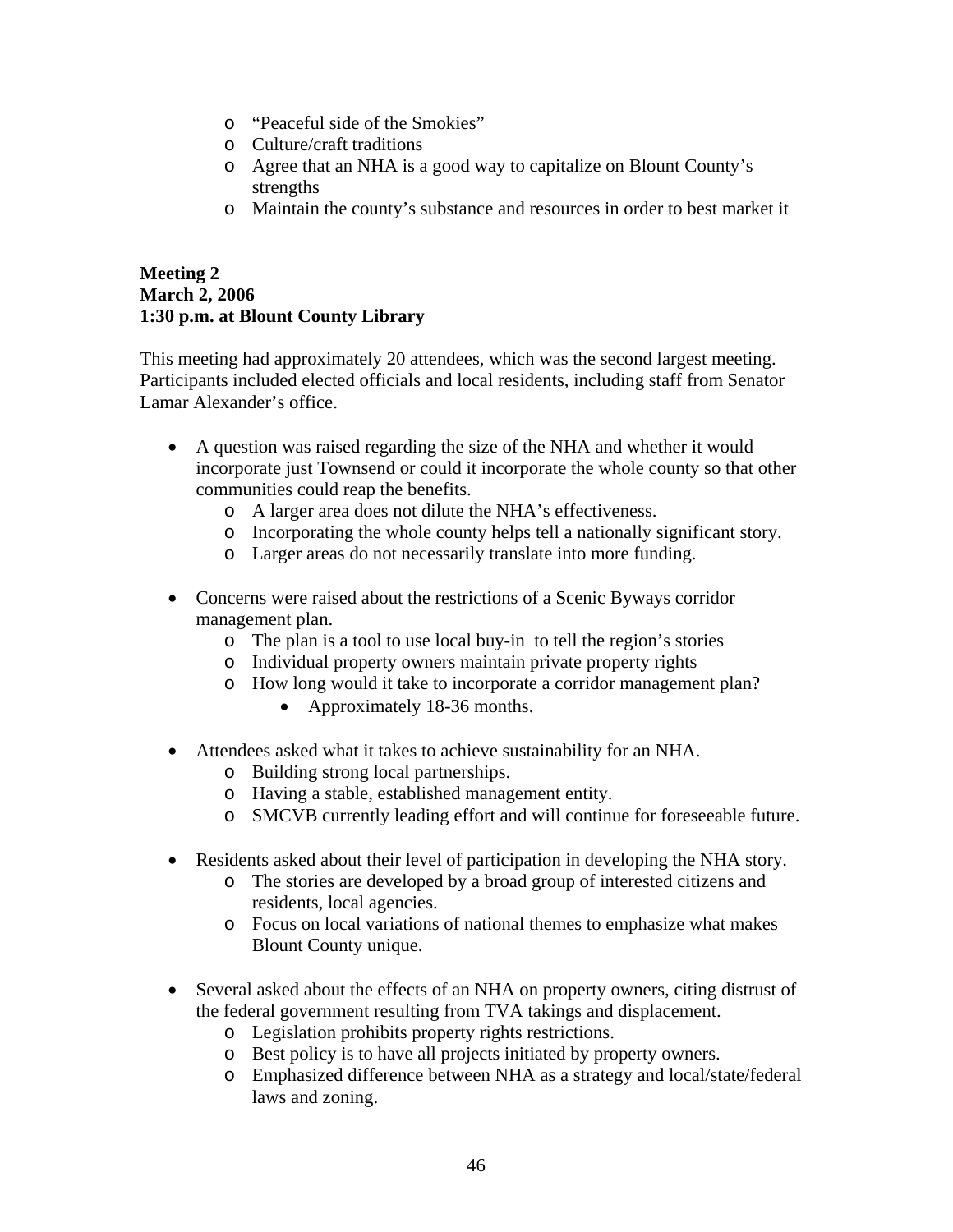o Make sure to tell this part of the potential NHA's nationally significant story.

## **Meeting 3 March 3, 2006 9:00 a.m. at the Blount County Chamber of Commerce**

This meeting had 10 attendees. Participants included elected officials and non-profit agencies, including staff from the Knoxville office of Congressman John J. Duncan, Jr.

- Attendees expressed concern that this project was only for Townsend, and they hoped that the benefits could expand to the entire county.
	- o Focus originally began with Townsend, but now encompasses the entire county.
	- o Need the entire county to tell a nationally significant story.
- Some were concerned about another plan that would try and "tell them what to do" with their county.
	- o NHA's don't override local government authority
	- o Using an NHA strategy, community members need to be willing to partner together to achieve common goals for mutual benefit.
- The status of the Highway 321 Coalition was brought up, and several expressed hope for control on billboards.
	- o That process along with the Scenic Byways application is moving forward.
	- o Will need to research how to coordinate with the existing state scenic byways program, which does very little currently.
- Participants questioned how these programs work with construction and development in the county.
	- o No regulatory aspects with NHAs and Scenic Byways.
	- o NHAs help with planning and setting priorities, such as to where development should focus and what should be preserved.
- Several attendees asked about the best ways to educate those that were opposed to the NHA for unfounded reasons.
	- o Remind them that NHAs don't legislate and protect private property rights.
	- o Use designation as a way to build coalitions for common goals and to market the area.
	- o Recognize that this is a challenge but it can be worked through.
- Participants asked what NHA funding can be used for.
	- o Can use for personnel to coordinate and manage NHA.
	- o Projects.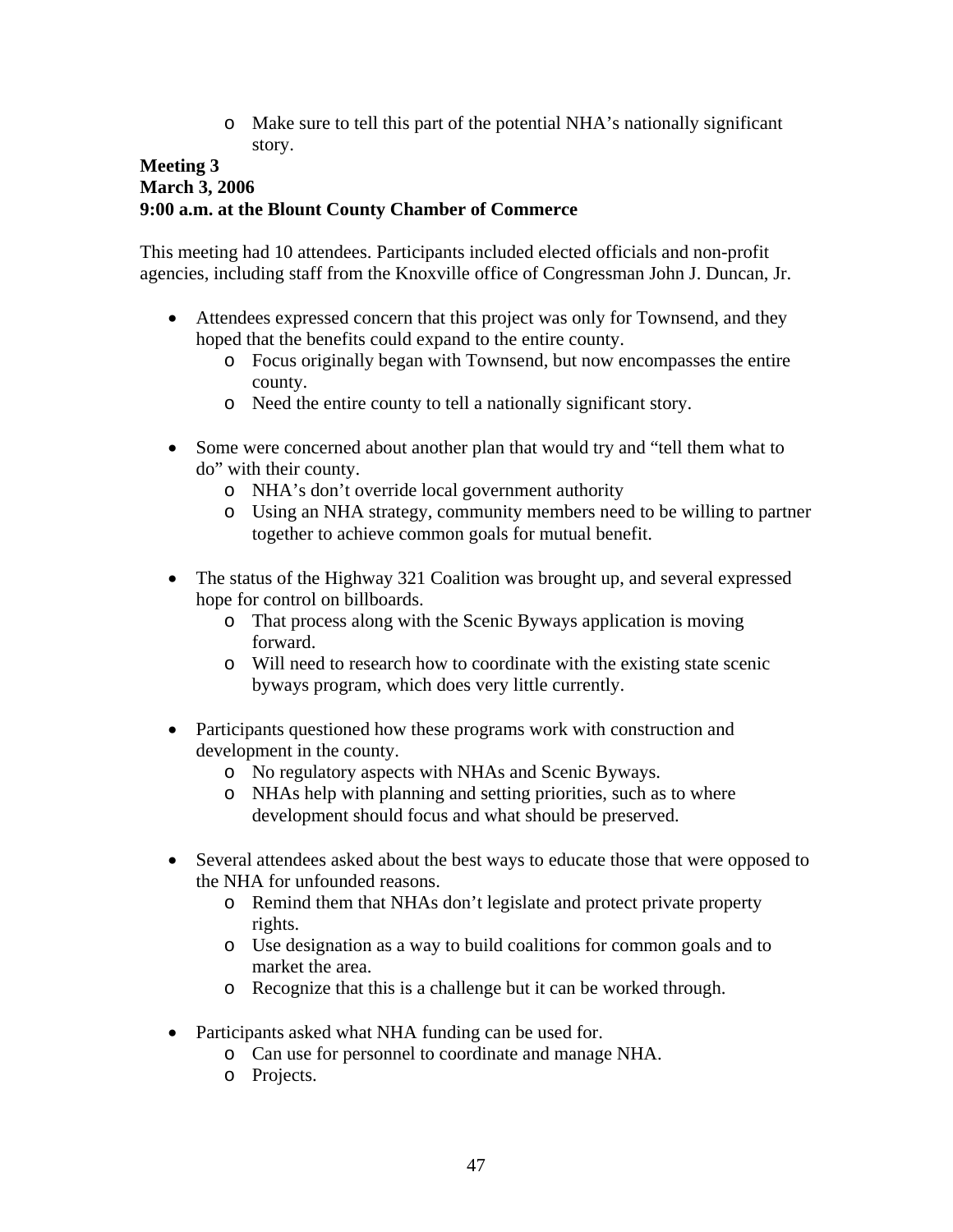o SMCVB will help manage and coordinate now, then potentially hire a director in the future.

Overall, the majority of participants expressed interest and support for the National Heritage Area concept in Blount County. Most favored the potential for a more integrated approach to smart growth, preservation and sustainable tourism through the NHA strategy of forming committed partnerships to work together toward shared goals. Protecting private property rights was the main concern raised during the meetings, but most attendees understood that NHA designation supports a pro-private property rights stance and does not legislate local zoning laws or development rights.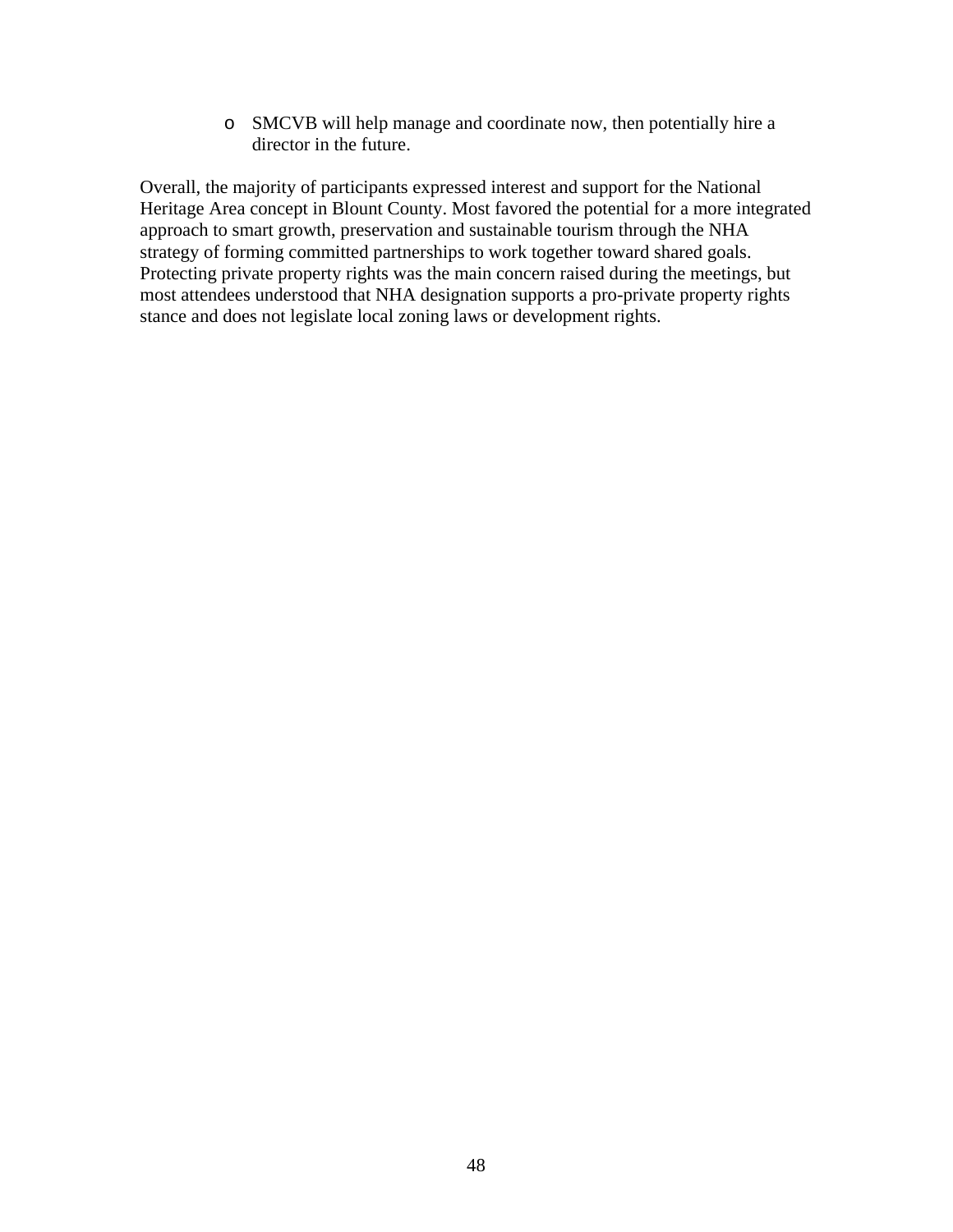# **What are the logical boundaries for the project, that will both enhance and interpret the nationally important resources and that will be supported by officials, property owners, residents, and businesses?**

Four prospective boundaries have been discussed:

1. County-wide boundaries for a National Heritage Area. This approach is supported by the Smoky Mountains Convention and Visitors Bureau.

2. Linear boundaries following U.S. 321, from Friendsville to Townsend. This approach coincides with the Gateways to the Smokies National Scenic Byway proposal currently under development. The public meetings have discussed the National Scenic Byway as a second potential federal program for assistance.

3. Boundaries defined by transportation routes and concentration of key resources, beginning at Maryville and running to Townsend on US 321 and then turning south on Foothills Parkway to its junction with U.S. 129 at Calderwood Dam and finally returning north on US 129 to Maryville. This would be a smaller National Heritage Area project, or the potential boundaries for a state heritage area or similar state-based program.

4. A larger region that would run from Lenoir City and the Fort Loudon Dam to Greeneville, again following US 321 that could either be a National Heritage Corridor or a National Scenic Byway.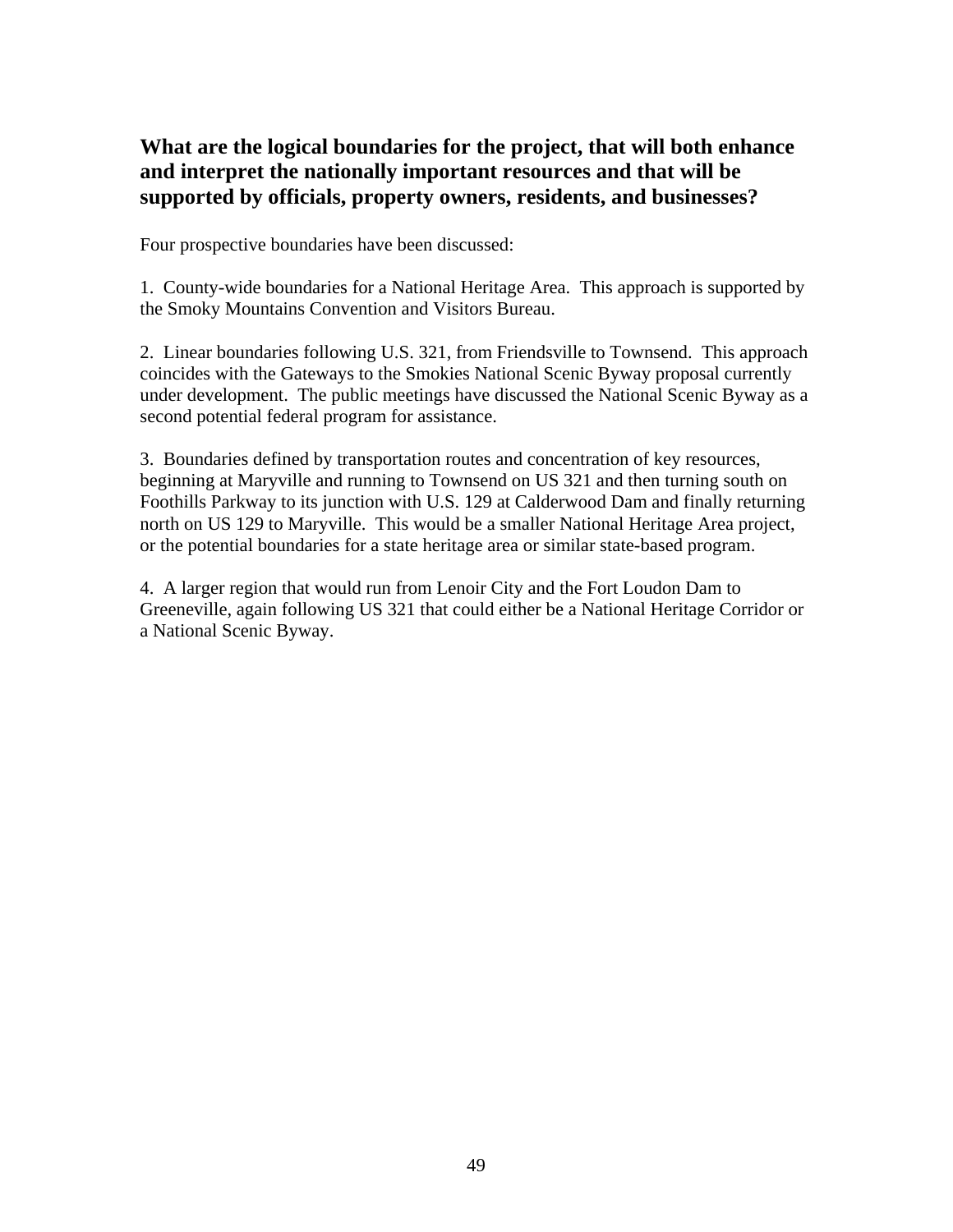# **What is the conceptual financial plan for the project? How will federal involvement be leveraged on the local public and private sides? How will the project support local economic development and activity?**

The project has been touted in public meetings for its ability to create a sustainable tourism economy for Blount County. Achieving sustainable economic growth through quality tourism is a major policy goal of the Smoky Mountains Convention and Visitors Bureau.

If the county gains National Heritage Area designation, the matching funding will be raised through partnerships and in-kind funding. There was no discussion of a capital campaign to raise funds. Initial staffing and related costs will be provided by the SMCVB.

Federal funding will be leveraged with commitments from:

Smoky Mountains Convention and Visitors Bureau Blount County Chamber of Commerce Keep Blount Beautiful Foothills Land Conservancy Little River Watershed Association Blount County Historical Society Sam Houston Schoolhouse Museum City of Maryville City of Townsend City of Alcoa Town of Friendsville Blount County Government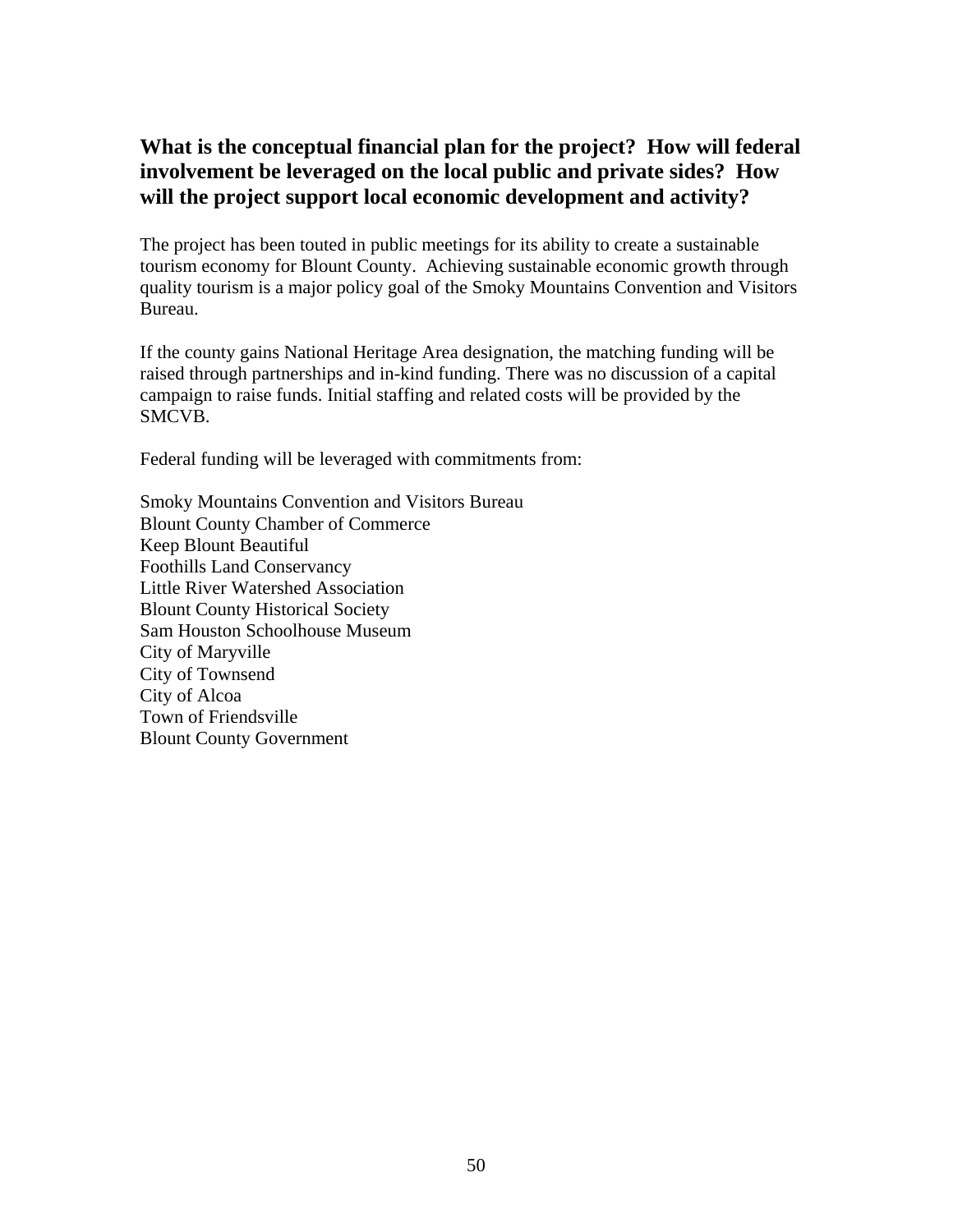# **What is the best arrangement for project administration that leaves control at the local level? What are the "management entity" options that could be utilized?**

To achieve objectives in resource enhancement, conservation, economic development, and interpretation, there are several potential ways of organizing this project.

1. Separate National Heritage Area designation.

This approach is favored by the Smoky Mountains Convention and Visitors Bureau; it was recommended by the Hunter Interests report of 2004-2005 and has been supported by Senator Alexander.

This keeps control at the local level, probably lodged with the Smoky Mountains Convention and Visitors Bureau. It calls upon a sizeable local match of funding since National Heritage Areas typically call for a one-to-one dollar match, although the match may involve documented in-kind contributions. The working title of the designation would be the "Blount County National Heritage Area."

The Smoky Mountains Convention and Visitors Bureau is prepared to be the initial management entity, providing matching funds, office space, and staffing for the project., with the eventual goal of hiring a manager or director for the Blount County National Heritage Area. As the management entity, it would be responsible for preparing and submitting all required federal plans, reports, and other documents for the development and management of the proposed national heritage area. No objection to this management structure proposal was raised during the public meetings of 2006.

The benefits to becoming a separate National Heritage Area include the potential for federal funding, a designation that promotes the region's existing strong sense of place and identity, affiliation with and technical service from the National Park Service, and a national means to unify and identify the county to assist in conservation, preservation, and sustainable tourism efforts.

Challenges to this option include the difficulty in finding funds to match federal appropriations, the lengthy and extensive process (typically 1-3 years) for federal review of a feasibility study and to gain congressional support for designation, identifying a long-term management entity that will maximize local partnerships and share resources, and making a strong enough case for the county's national significance.

2. Designation as a Heritage and Recreational Corridor of the existing Tennessee Civil War National Heritage Area.

This type of organization would allow the Blount County project to launch in a timely fashion since the Tennessee Civil War NHA already legally exists and receives annual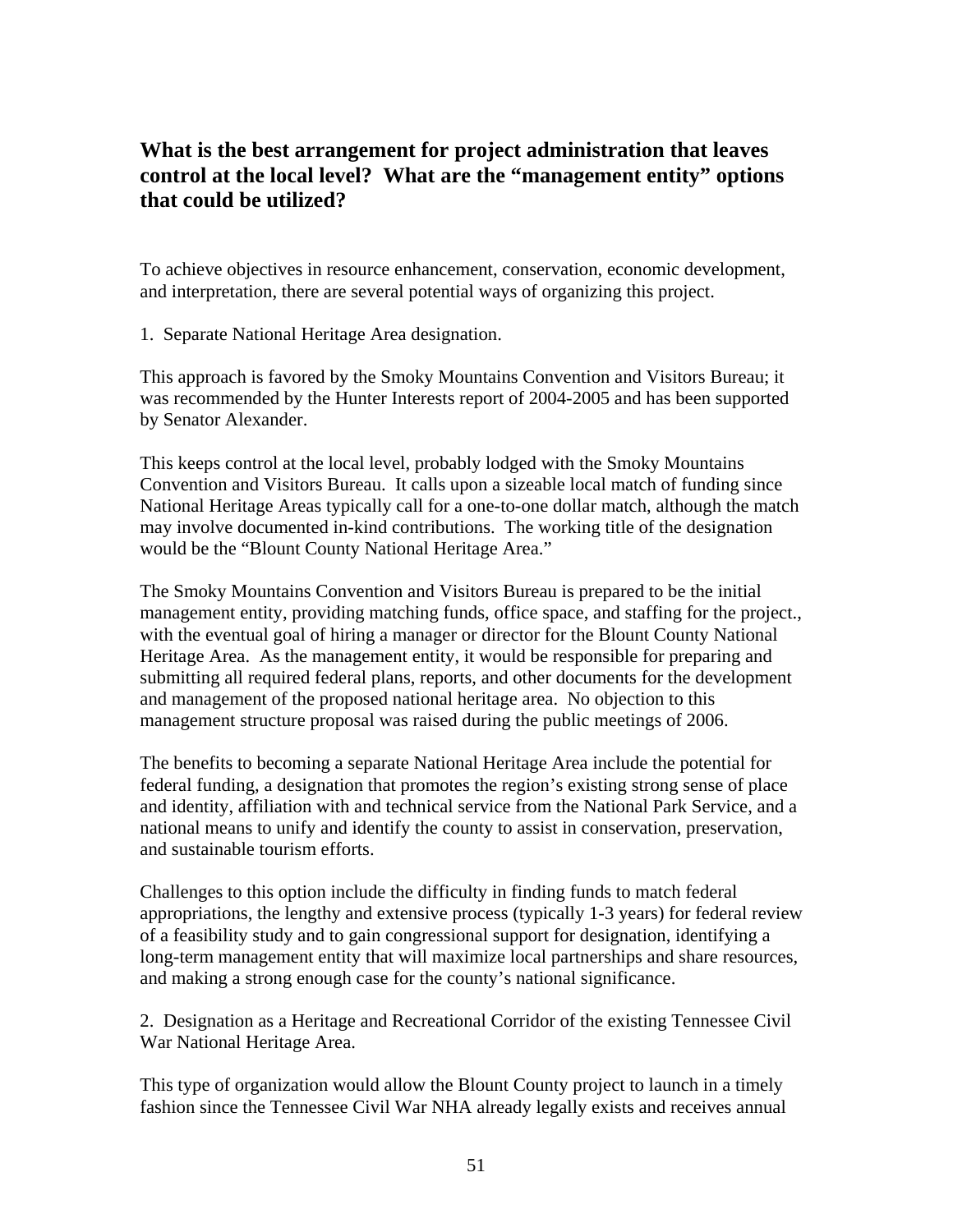appropriations from Congress to support its operations and projects. It is the "management entity" for all NHA programs and projects in Tennessee. But as a designated heritage corridor, actual day-to-day management and control of the corridor would be lodged with a local partner, probably the Smoky Mountains Convention and Visitors Bureau, who would contract with the Tennessee Civil War NHA for support from its professional services program or funds from its collaborative partnership program. The designation could be titled the "Foothills of the Smokies Heritage Corridor," or some other type of locally chosen organizational title, of the Tennessee Civil War NHA.

A model of this arrangement already exists. The Tennessee Civil War NHA already supports with professional services and consulting partnership funds the Mississippi River Natural and Recreational Corridor (www.msrivertn.org), which serves the six Tennessee counties bordering the Mississippi River in West Tennessee. The Management Plan of the Tennessee Civil War NHA outlined the need for this statewide National Heritage Area to be developed and managed along key corridors. The Mississippi River Natural and Recreational Corridor is one of those corridors and will receive regular and consistent support from the Tennessee Civil War NHA for its projects and programs.

Groups involved in creating a Cumberland Plateau Heritage Corridor have recently discussed with the Tennessee Civil War NHA the possibility of designating the plateau as a separate corridor of the existing NHA.

Thus, the heritage project for Blount County could be achieved through a partnership with the Tennessee Civil War NHA and could begin immediately. No Congressional approval of separate enabling legislation would be required, nor would there be any requirement to amend the enabling legislation of the existing Tennessee Civil War NHA. Nor would a separate Management Plan be necessary for development and submission to the National Park Service. The corridor approach has clear administrative and management efficiencies as strengths.

The limitation with this option is largely monetary. There is the potential of greater federal funding through the separate NHA designation than through the designation of a "heritage corridor" within the existing Tennessee Civil War NHA. Also, all administrative control and oversight, along with all reporting responsibility, would belong to the separately designated Blount County National Heritage Area.

#### 3. National Scenic Byways designation

This option was also discussed during the public meetings in March 2006. An application for National Scenic Byways designation and preliminary funding was submitted in January 2006. The Scenic Byways program may provide an alternative source of federal funding in the event that the National Heritage Area option is not pursued.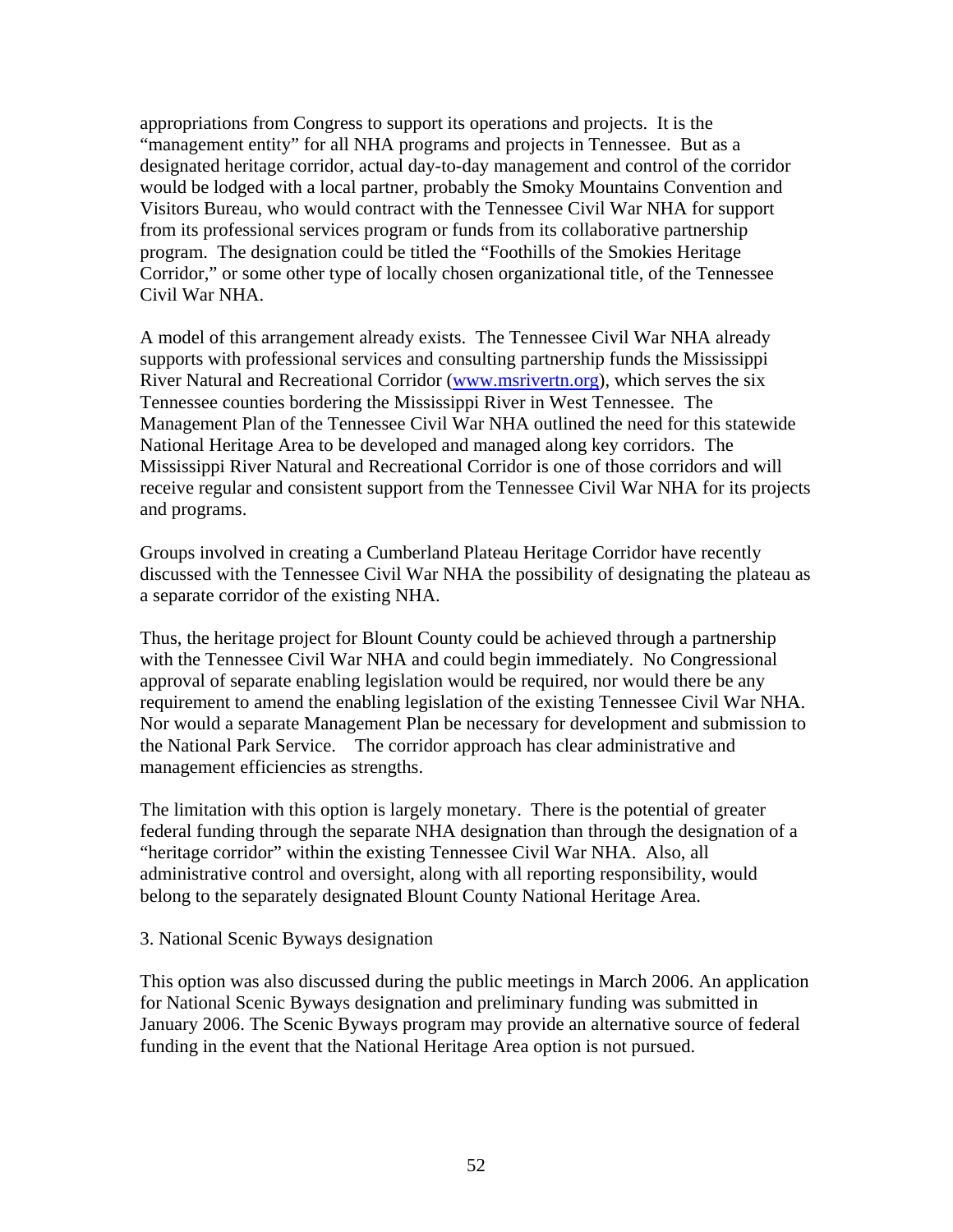The Scenic Byways program requires a Corridor Management Plan, which is designed by local stakeholders and determines how the federal funding from the program is used.

Benefits of the Scenic Byways program are similar to the Heritage Area program. They include a means to market the region along 321 with a national designation, a management plan created and regulated by local stakeholders, and merit-based federal funding awarded on an annual basis. This funding can be used to enhance visitor experiences in the county, thus supporting the goal for sustainable authentic tourism.

This program can be used in conjunction with National Heritage Area designation, although neither program allows their funding to be matched by alternate sources of federal money. Typically, Scenic Byways designations and awards do not provide the level of funding accessible to National Heritage Areas.